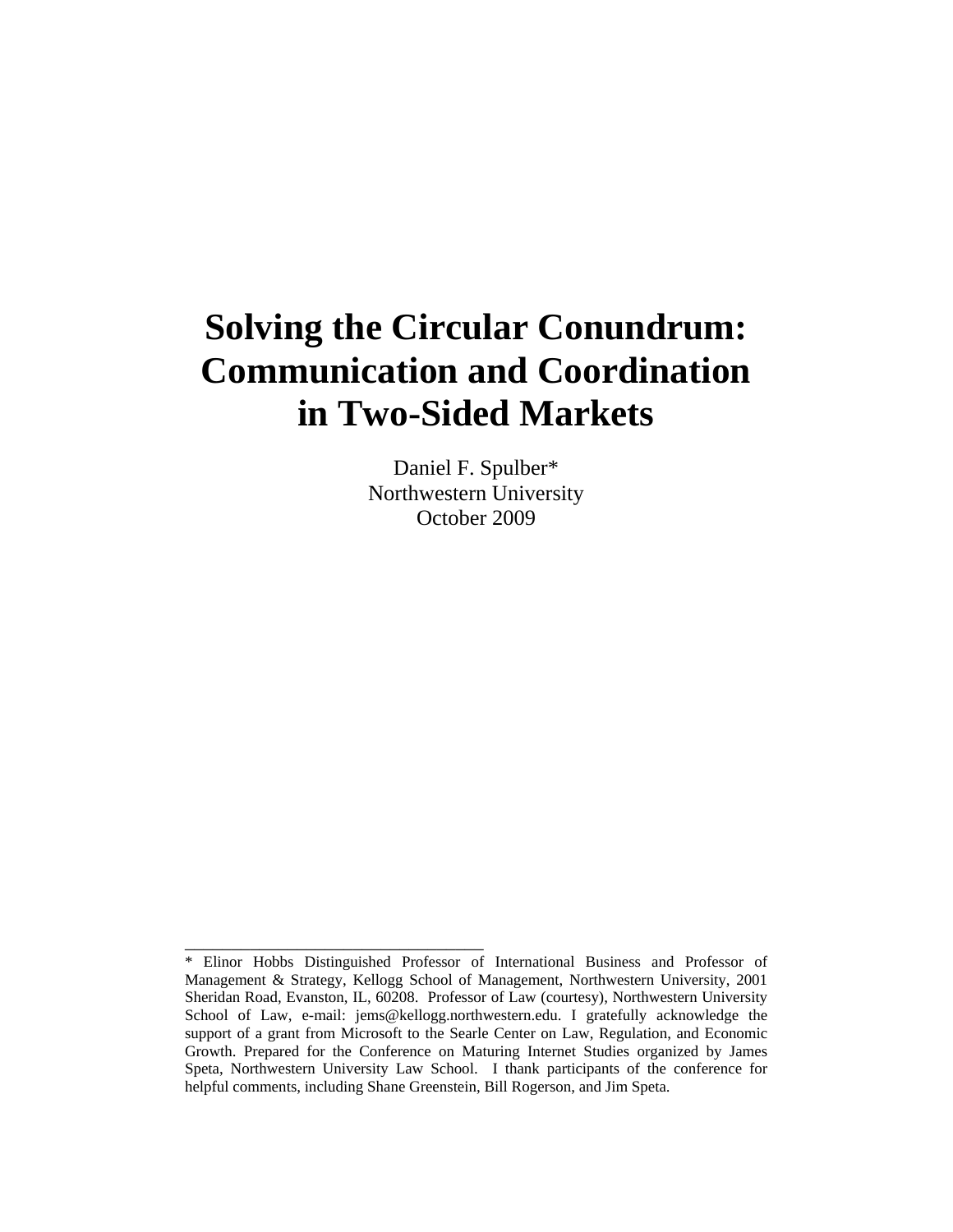# **Outline**

**INTRODUCTION** 

- I. CROSS-MARKET BENEFITS
	- A. MARKET THICKNESS EFFECTS
	- B. VARIETY AND SCALE EFFECTS
	- C. NETWORK EFFECTS

# II. CENTRALIZED COORDINATION BY REDUCING TRANSACTION COSTS

- A. STRATEGIC PARTICIPATION IN TWO-SIDED MARKETS
- B. SOLVING THE CIRCULAR CONUNDRUM BY FOSTERING DECENTRALIZED COORDINATION
- III. CENTRALIZED COORDINATION BY PROVIDING MEDIA CONTENT AND CONSUMER REWARDS
	- A. SOLVING THE CIRCULAR CONUNDRUM THROUGH CONTENT AND CONSUMER REWARDS
	- B. THE CIRCULAR CONUNDRUM WITH COMPETING FIRMS
- IV. CENTRALIZED COORDINATION BY ACTING AS A MARKET MAKER
	- A. THE CIRCULAR CONUNDRUM WITH MARKET MAKING FIRMS
	- B. MARKET MAKING WITH MANY BUYERS AND MANY SELLERS
	- C. MARKET MAKING WITH VARIETY AND SCALE EFFECTS
- V. CASE STUDIES
	- A. MARKET MAKING: APPLE'S IPHONE APP STORE
	- B. INCENTIVES IN SEARCH: MICROSOFT'S BING
	- C. MATCHMAKING: ALIBABA
- VI. CONCLUSION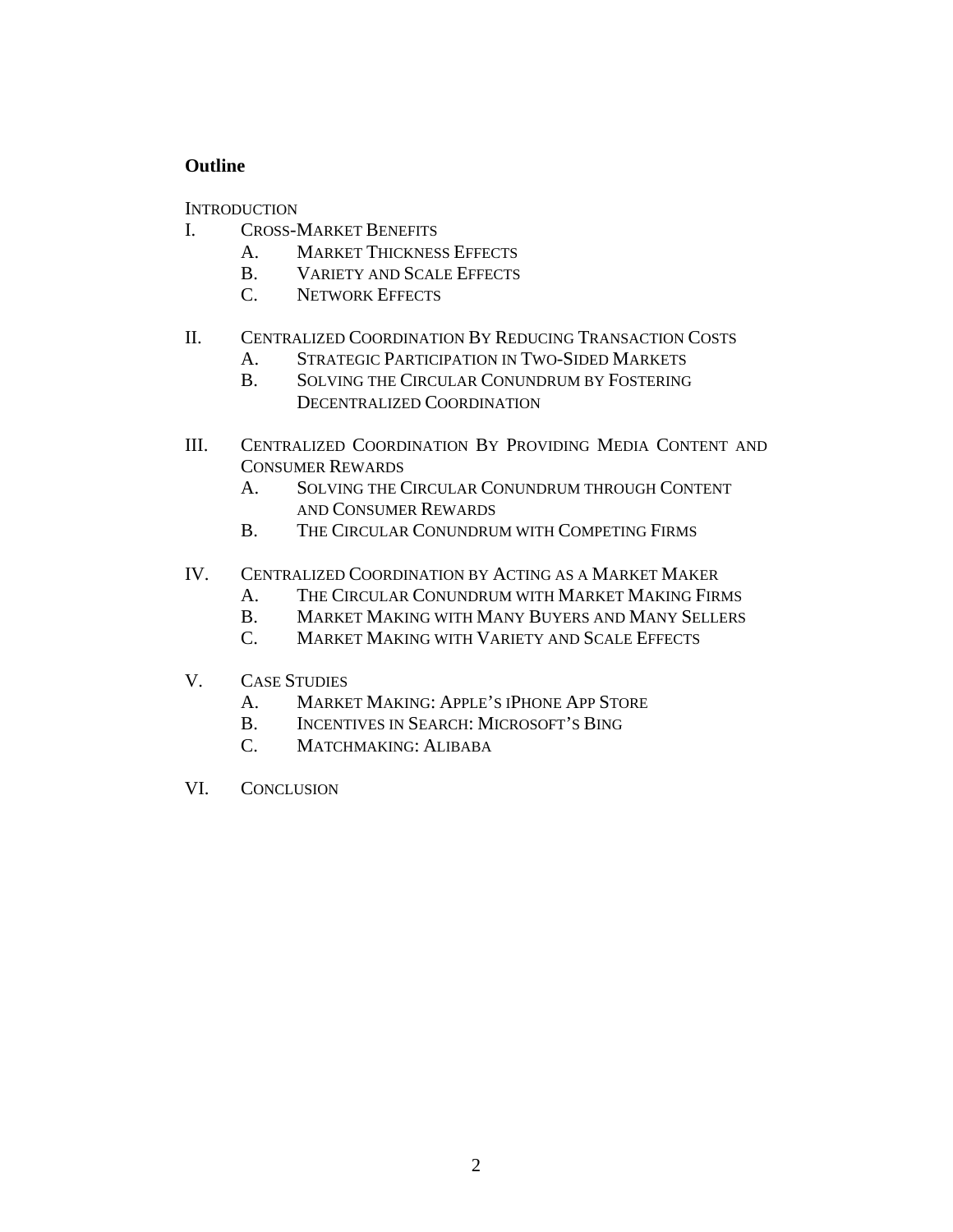#### **INTRODUCTION**

Facebook was launched by its founder Mark Zuckerberg, a Harvard undergraduate, when he sent an e-mail to a mailing list consisting of about 300 people in his residence hall Kirkland House.<sup>1</sup> Within 24 hours, the site had between 1,200 and 1,500 registered members.<sup>2</sup> Within five months, the site had 150,000 registered users at 40 schools, reaching 250,000 several months later. $3$  In five years, the social networking site reached 300 million active users.<sup>4</sup> The rapid expansion of Facebook holds several important lessons for managers and entrepreneurs.

Firms that establish market places face the problem of inducing participation by buyers and by sellers. Participation in Facebook expanded through informal communication among users by word of mouth and e-mail. Facebook users benefitted from participation because the site offered online social interaction. Facebook users had minimal economic risks from initial participation because subscription was free. By facilitating coordination among users, by rewarding participation, and by reducing risks of participation, firms can enhance participation in markets.

Firms that create markets face a *circular conundrum*: Attracting buyers requires attracting sellers, and attracting sellers requires attracting buyers.<sup>5</sup> In this Article, I demonstrate that intermediary firms have three main methods of solving the circular conundrum. First, intermediary firms solve the circular conundrum by *reducing transaction costs* for buyers and for sellers, thus fostering direct coordination between buyers and sellers. Second, intermediary firms solve the circular conundrum by *providing media content and consumer rewards* that give participation incentives to buyers and to sellers. Third, intermediary firms solve the circular conundrum by

<sup>&</sup>lt;sup>1</sup> The site Thefacebook.com was launched on Wednesday, February 4, 2004. See J. Cassidy, *Me Media: How hanging out on the Internet became big business*, THE NEW YORKER, May 15, 2006, http://www.newyorker.com/archive/2006/05/15/060515fa\_fact\_cassidy Accessed October 26, 2009.

 $2$  Cassidy, 2006, id.

<sup>3</sup> Cassidy, 2006, id.

<sup>&</sup>lt;sup>4</sup> See http://www.facebook.com/press/info.php?statistics Information accessed October 26, 2009.

<sup>&</sup>lt;sup>5</sup> The phrase "circular conundrum" refers to the coordination problem faced by an intermediary in a two-sided market. Microsoft's CEO Steve Ballmer first used the phrase "circular conundrum" to describe Microsoft's problem with advertisers only purchasing advertisements on the company's Live Search if there were more search users, while there would only be more search users if there were more relevant advertisements. *See* Yi-Wyn Yen, *Microsoft's 'Circular Conundrum'*, FORTUNE ON CNN.COM, July 24, 2008, http://techland.blogs.fortune.cnn.com/2008/07/24/microsofts-circular-conundrum/. The Court of Appeals' Findings of Fact in the Microsoft case states that "the chicken-and-egg problem (hereinafter referred to as the 'applications barrier to entry') would make it prohibitively expensive for a new Intel-compatible operating system to attract enough developers and consumers to become a viable alternative to a dominant incumbent in less than a few years." *See* U.S. v. Microsoft, Civil Action No. 98-1232 (TPJ), Findings of Fact, 1999, *available at* http://www.usdoj.gov/atr/cases/f3800/msjudgex.htm David Evans uses the phrase "chicken and egg theoretical conundrum." *See* David S Evans, *The Antitrust Economics of Multi-Sided Platform Markets*, 20 YALE J. ON REG. 325 (2003)**.**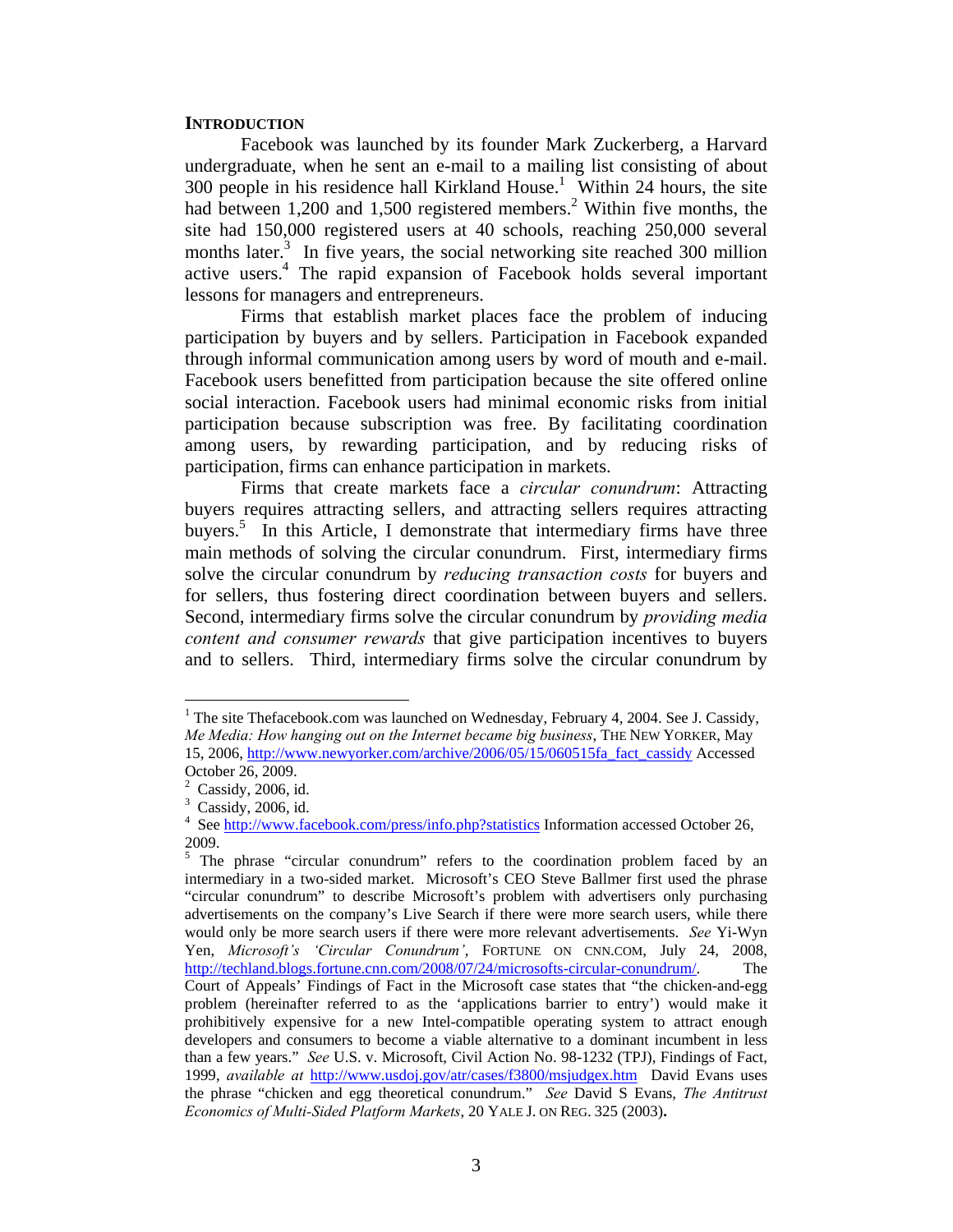*acting as market makers*, thus reducing participating risks for buyers and for sellers. I apply Game Theory tools to describe the coordination problem and to show how intermediary firms solve the circular conundrum through centralized coordination. Then, I show how the Internet improves actual cross-market coordination by fundamentally changing the structure and performance of intermediated markets and examine several case studies that illustrate reducing transaction costs, providing content and rewards, and acting as market makers. Transaction innovations provided by firms, including electronic commerce over the Internet, have generated a host of new business methods that improve the efficiency of exchange and solve the circular conundrum.

I introduce the term *cross-market coordination* to describe centralized coordination methods used by intermediary firms including reducing transaction costs, providing content and rewards, and acting as market makers. I also apply the term cross-market coordination to describe decentralized coordination between buyers and sellers without going through the intermediary, including search, communication, bargaining, and contracts. Cross-market coordination is essential to creating and organizing markets. Although the benefits of markets for allocating goods and services are widely understood, it is useful to understand how participation of buyers and sellers impacts the economic performance of markets. Buyers and sellers obtain at least three distinct types of *cross-market benefits* from the participation of agents on the other side of the market. Buyers and sellers obtain cross-market benefits from *market thickness effects*, which refers to liquidity and immediacy benefits from having more prospective trading partners. Cross market benefits also stem from *variety and scale effects*, which refers to buyer benefits from product variety and seller benefits from economies of scale. Finally, cross market benefits also arise from *network effects*, which refers to benefits from the connectivity of communications networks. Achieving these three benefits requires participation from both sides of the market. This poses a market coordination problem because the participation of agents on one side of the market depends on their expectations about the participation of agents on the other side of the market. Buyers and sellers have an incentive to engage in cross-market coordination of their participation decisions to achieve cross-market benefits even though they may encounter transaction costs.

Firms acting as intermediaries must address the circular conundrum because they need to attract and serve both buyers and sellers to be economically viable.<sup>6</sup> Intermediary firms benefit from the participation of buyers and sellers because they earn profits from providing transaction

<sup>6</sup> For a discussion of the economic role of firms as intermediaries, see D. F. Spulber, *Market Microstructure and Incentives to Invest*, 110 J. POL. ECON. 352 (2002); D. F. Spulber, *Market Making by Price-Setting Firms*, 63 REV. ECON. STUD. 559 (1996); D. F. Spulber, *Market Microstructure and Intermediation*, 10 J. ECON. PERSP. 135 (1996); D. F. SPULBER, THE THEORY OF THE FIRM: MICROECONOMICS WITH ENDOGENOUS ENTREPRENEURS, FIRMS, MARKETS, AND ORGANIZATIONS (2009).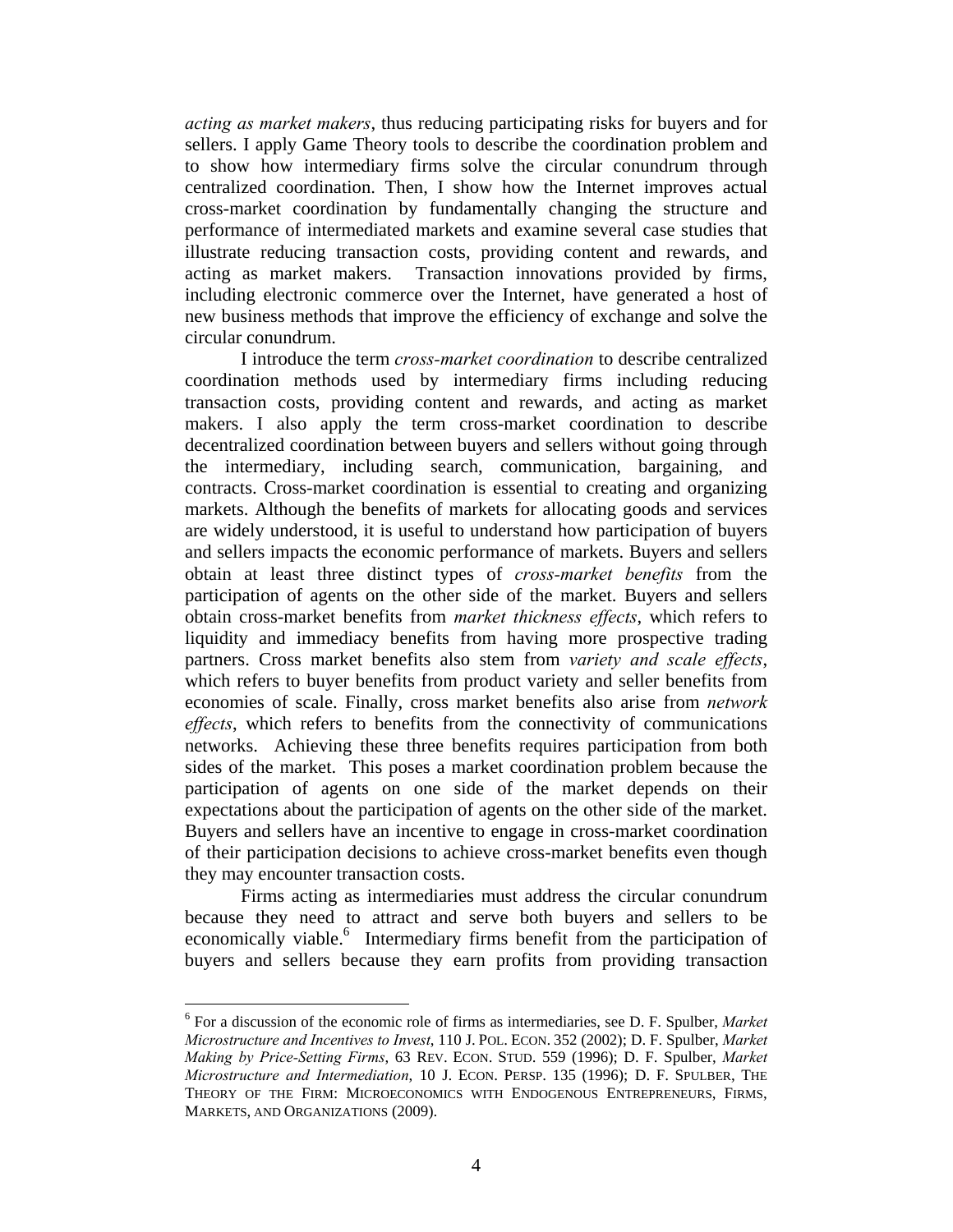services. Additionally, intermediary firms benefit from market size because more buyers and sellers generate greater accuracy in gathering information, further enhancing the firms' coordination activities. Intermediary firms also benefit from market size because they have economies of scale in providing transaction services. The economic returns from coordination help to explain the entry of specialized Internet intermediaries such as search firms, online retailers, auctioneers, social network sites, and online match makers.

Markets have two main modes of organization: decentralized and centralized.7 In a *decentralized* market, buyers and sellers match with each other and determine transaction prices. In a *centralized* market, firms act as intermediaries between buyers and sellers. Practically all markets are "twosided" in that they consist of collections of buyers and sellers.<sup>8</sup> Elsewhere, I define a "two-sided market" as a collection of individual buyers and individual sellers such that the buyers on one side of the market can transact only with the sellers on the other side of the market.<sup>9</sup> The term "two-sided" market" describes both decentralized markets and centralized markets in which intermediary firms help to coordinate the participation of buyers and of sellers.<sup>10</sup> The term "two-sided markets" also has been widely used to describe markets with network effects.<sup>11</sup> Intermediary firms perform an

<u>.</u>

 $<sup>7</sup>$  For an overview of the large literature on market microstructure and intermediation by</sup> firms, see D. F. SPULBER, MARKET MICROSTRUCTURE: INTERMEDIARIES AND THE THEORY OF

THE FIRM (1999).<br><sup>8</sup> *See* Spulber, *supra* note 7. Networks in contrast can be one-sided, if there is only one category of participants, or many sided, with multiple categories of participants. 9 *See* D. F. Spulber, *Firms and Networks in Two-Sided Markets*, *in* ECONOMICS AND

INFORMATION SYSTEMS, HANDBOOK IN INFORMATION SYSTEMS (T. Hendershott, ed., vol. 1, 2006).

<sup>&</sup>lt;sup>10</sup> The concept of a "two-sided market" has its origins in the work of Böhm-Bawerk who examined interaction between buyers and sellers and introduced the term "two-sided competition." E. VON BÖHM-BAWERK, POSITIVE THEORY OF CAPITAL (W. E. Smart trans. 1891). Shapley and Shubik use the term "two-sided market" in the context of matching although there may be earlier instances in which the term is used. Shapley and Shubik observe that "Two-sided market models are important, as Cournot, Edgeworth, Böhm-Bawerk, and others have observed, not only for the insights they may give into more general economic situations with many types of traders, consumers, and producers, but also for the simple reason that in real life many markets and most actual transactions are in fact bilateral – i.e., bring together a buyer and a seller of a single commodity." Shapley, L. S. and M.

Shubik, *The Assignment Game I: The Core*, 1 INT'L J. GAME THEORY 111 (1972).<br><sup>11</sup> The literature on matchmaking with network effects applies the term "two-sided market" without necessarily recognizing the large body of earlier work on intermediated markets or on matching markets. For example, Rochet and Tirole define two-sided markets as "markets in which one or several platforms enable interactions between end-users and try to get the two (or multiple) sides 'on board' by appropriately charging each side." J. C. Rochet and J. Tirole, *Two-Sided Markets: A Progress Report*, 37 RAND J. ECON. 645, 645 (2006). They define a platform as something that "enables or facilitates the interaction between the two sides provided that they indeed want to interact." *Id.* at 646. Clearly, a "platform" is an intermediary firm. For a discussion of network effects in the context of technology adoption, see D. F. Spulber, *Unlocking Technology: Innovation and Antitrust*, 4 J. COMPETITION L. & ECON. 915 (2008).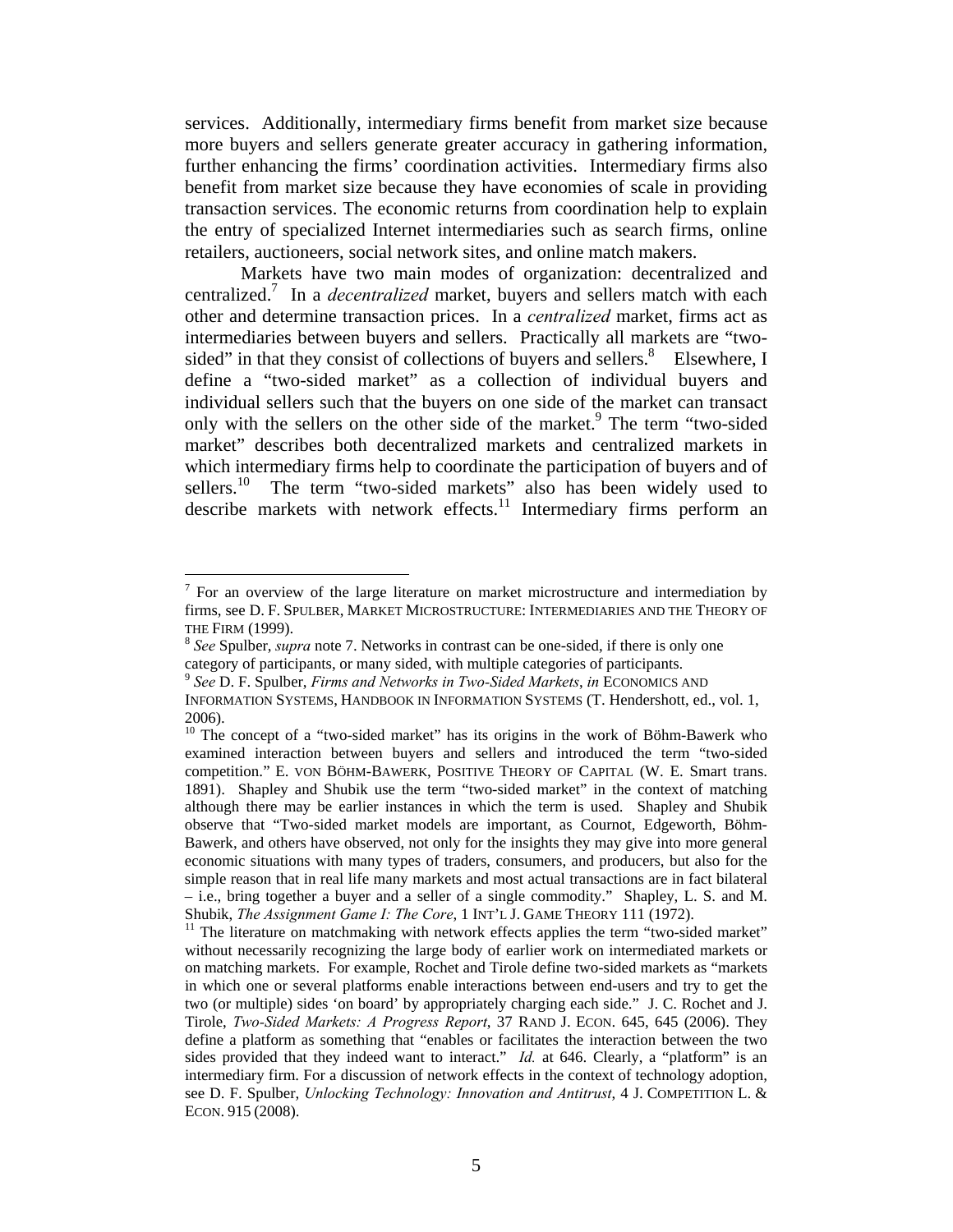important economic function an earn economic rents by forming markets. This requires solving the circular conundrum.

First, intermediary firms solve the circular conundrum by *reducing transaction costs* of decentralized cross-market coordination, particularly through the provision of communication services to buyers and sellers.<sup>12</sup> When transaction costs are low, buyers and sellers can coordinate their market participation through direct communication, negotiation, and contracts. For example, a buyer and a seller can agree to transact through a particular intermediary, such as an online broker. The parties can also agree to use a certain payment intermediary such as a particular credit card or a company such as Paypal, or they can agree to exchange information using a particular technology standard such as Adobe's portable document format (PDF). In contrast, when there are many buyers and sellers, there can be substantial transaction costs associated with communication, search, bargaining, and contracting. Such transaction costs can make it more difficult to achieve cross-market coordination through direct communication. Intermediary firms have various means of reducing transaction costs of decentralized coordination when there are many buyers and many sellers. Firms can help with coordination through mass marketing by *advertising* their transaction services to buyers and sellers, providing them with information about the firms' prices and services. Also, advertising expenditures help to signal the economic viability of the intermediary, which indicates to individual buyers and sellers that others are dealing with the intermediary. Through advertising, the intermediary firm can provide specific information regarding the level of participation of buyers and sellers, thus inducing coordination. Intermediary firms also provide communication services that reduce the transaction costs of decentralized coordination between buyers and sellers.<sup>13</sup>

Second, intermediary firms solve the circular conundrum by *providing media content and consumer rewards* to induce participation by buyers and sellers. When communication is costly or difficult, buyers and sellers seeking cross-market coordination can encounter strategic complexities.<sup>14</sup> Their participation decisions depend on expectations about

 $12$  For a discussion of network effects in the context of technology adoption, see D. F. Spulber, *Unlocking Technology: Innovation and Antitrust*, 4 J. COMPETITION L. & ECON. 915  $(2008)$ .<br><sup>13</sup> Direct coordination between buyers and sellers depends on the transaction costs of

coordination. Small numbers of buyers and sellers will generally face lower transaction costs of search, bargaining, and contracting. When transaction costs are low in a market setting, small groups composed of buyers and sellers can coordinate their market participation. Coordination between small numbers of economic agents was examined by Ronald Coase as the solution to the problem of social cost, see R. Coase, *The Problem of Social Cost*, 3 J. L. & ECON. 1 (1960) By analogy, decentralized coordination between buyers and sellers captures the social benefits of market size.

 $14$  For an extensive survey of the literature on network effects and coordination problems, see Farrell, J. and P. Klemperer, *Coordination and Lock-In: Competition with Switching Costs and Network Effects*, *in* HANDBOOK OF INDUSTRIAL ORGANIZATION 1967 (M. Armstrong and R. Porter, eds., vol. 3, 2007). *See also* Rochet and Tirole, 2006, supra note 8.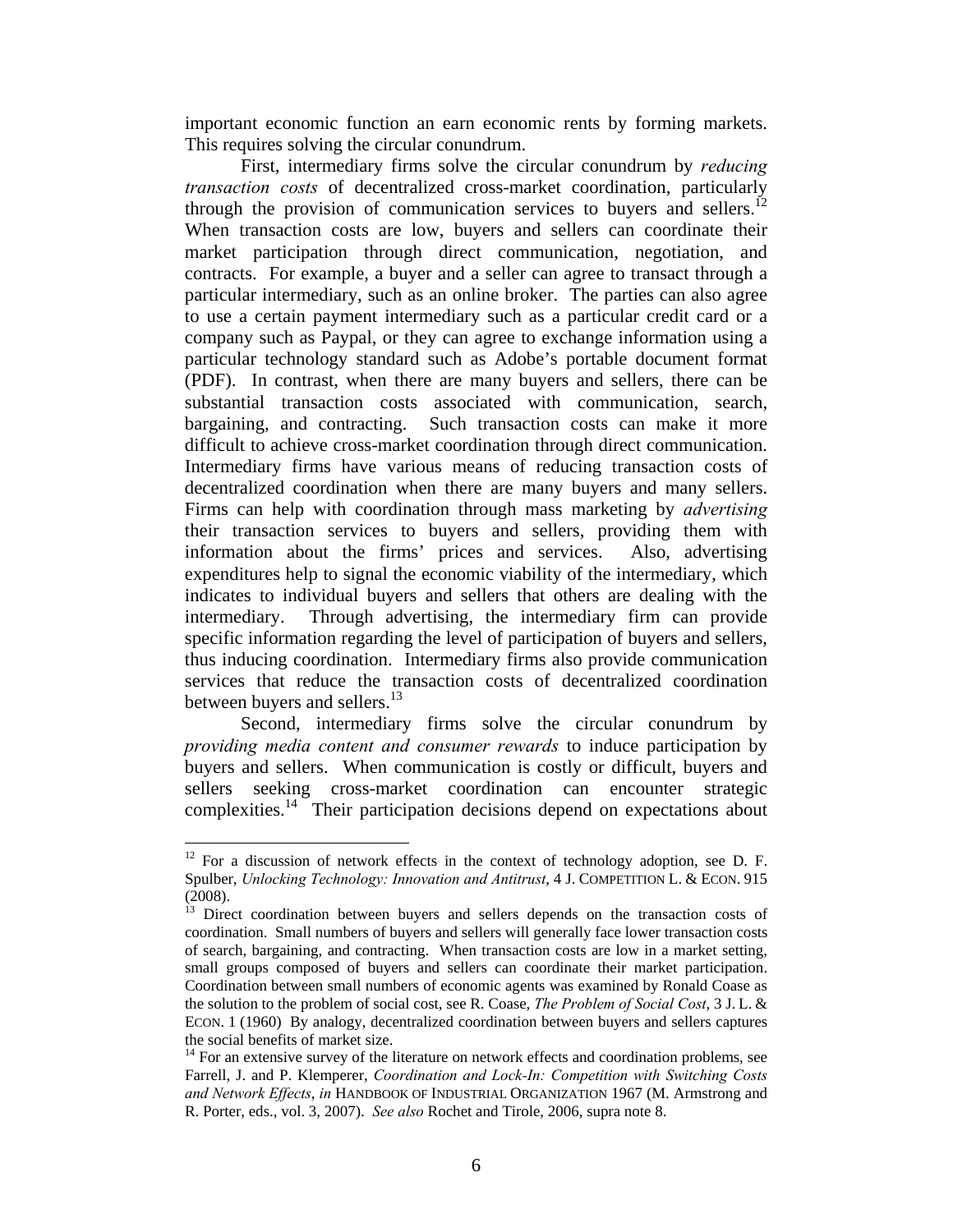the extent of participation on the other side of the market. The payoffs associated with strategic participation decisions may not foster coordination. Intermediary firms use incentives to reduce strategic complexities for buyers and sellers and to induce their cross-market coordination. Intermediary firms can compensate one side of the market for their participation, usually buyers, through media content and consumer rewards. These in-kind and monetary inducements attract one side of the market. The participation of one side of the market then attracts the other side of the market due to cross-market benefits. Thus, incentives induce strategic participation which resolves the cross-market coordination problem. I introduce a strategic model of market participation that examines how firms solve the circular conundrum through incentives for market participation.

Third, intermediary firms solve the circular conundrum by *acting as market makers* to lower the risks of participation for buyers and sellers. When there are transaction costs and strategic complexities, buyers and sellers face risks of participation. Buyers and sellers may be reluctant to incur costs associated with participation due to uncertainty about participation on the other side of the market. Intermediary firms provide market making services that reduce or eliminate the risks of market participation. By assuming the risks associated with market participation though inventory holding and quality guaranties, retail and wholesale firms create incentives for buyers and for sellers to participate in the market. Market making firms stand ready to buy and sell and act as dealers by purchasing for resale and holding inventories. By providing liquidity and immediacy, market makers reduce the risks of entering the market. Buyers and sellers know that they can complete transactions through market participation because market making firms act as counter-parties. This leads to greater market participation, thus solving the cross-market coordination problem. Such coordination by intermediary firms to internalize cross-market benefits can be understood within the broader context of market microstructure. As I discuss elsewhere, firms acting as intermediaries enhance transaction efficiency by pooling and diversifying risk, lowering the costs of matching and searching, alleviating adverse selection, mitigating moral hazard and opportunism, and supporting commitment through delegation of authority.<sup>15</sup> Firms are specialized transaction institutions that improve transaction efficiency by pursuing objectives, notably including profit maximization, that are distinct from the consumption objectives of their<br>owners.<sup>16</sup> This helps firms achieve transaction advantages over direct This helps firms achieve transaction advantages over direct exchange between buyers and sellers. Firms improve exchange by creating and operating markets and organizations.<sup>17</sup>

The concept of cross-market coordination brings together two fundamental aspects of economic coordination. Centralized coordination by private firms is related to what Friedrich Hayek termed instruments of

<sup>15</sup> Spulber, (1999), *supra* note 4. 16 Spulber (2009), *supra* note 12. 17 Spulber (2009), *supra* note 12.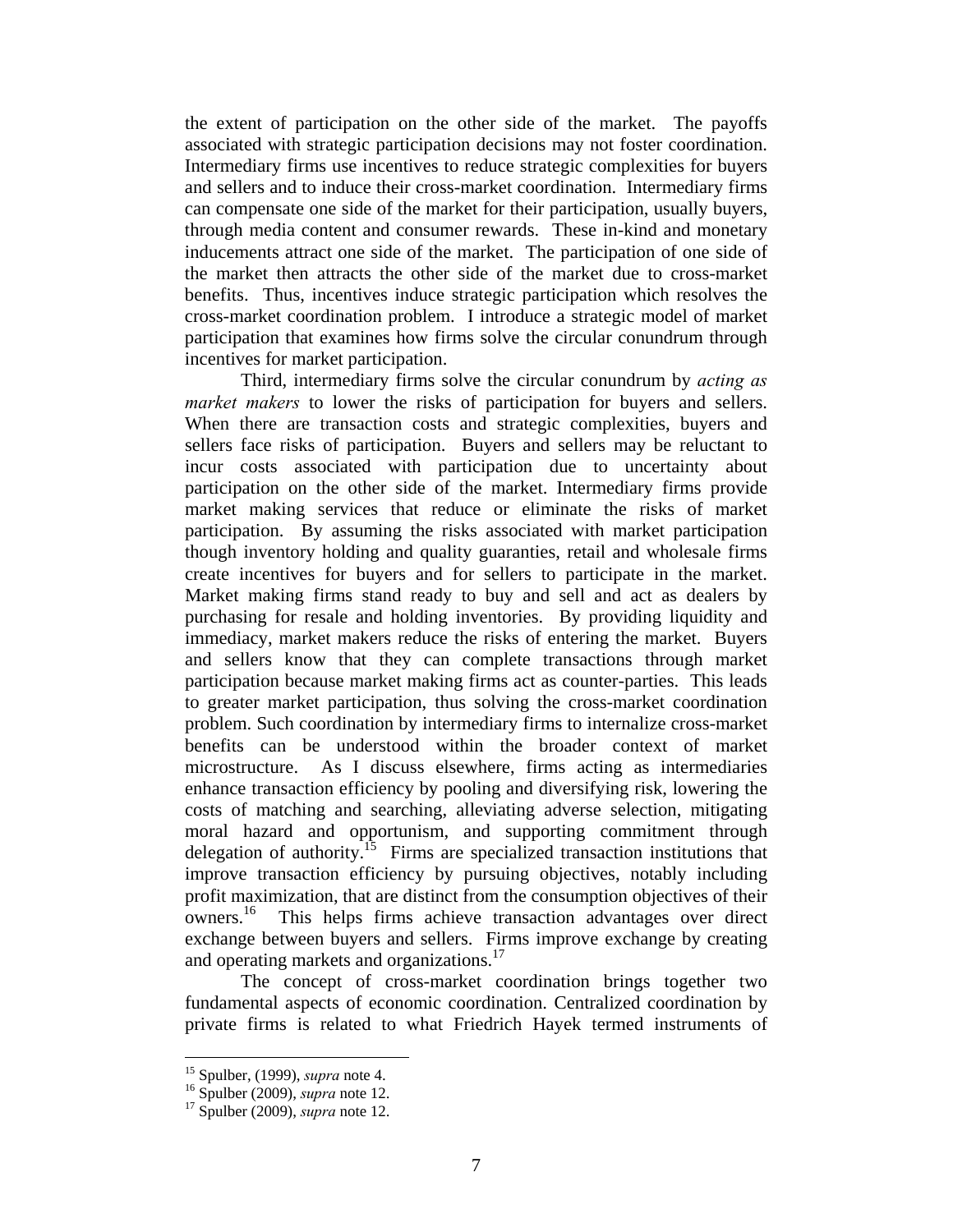"spontaneous order."18 Decentralized coordination is related to Ronald Coase's description of private bargaining as a means of resolving the problem of social cost.<sup>19</sup> By solving the circular conundrum, intermediary firms create efficient markets. At first glance, the private benefits from participation appear to be fewer than the social benefits, which would indicate the potential for market failure. Social benefits can differ from private benefits when there are "externalities," that is costs or benefits affecting third parties outside of market transactions. However, the social benefits from market participation are not externalities because they are internalized by transactions between buyers, sellers, and intermediary firms. Intermediary firms have economic incentives to solve the coordination problem so as to take advantage of crossmarket benefits and other returns to market size. Buyers and sellers also have incentives to coordinate their participation to obtain cross-market benefits.

The internalization argument made here regarding market participation by buyers and sellers extends the analysis of Liebowitz and Margolis, who show that network effects are internalized by economic transactions.<sup>20</sup> Boudreau and Hagiu argue that multisided platforms use "nuanced combinations of legal, technological, informational and other instruments (including price-setting) to implement desired outcomes."<sup>21</sup> They suggest that there is considerable scope for market failures in intermediated markets involving externalities, information asymmetries, complexity, non-pecuniary motivations and uncertainty. In their view, intermediary firms are "private regulators" whose role is more extensive than simply "getting prices right."<sup>22</sup> Platform firms provide various types of technological coordination while internalizing returns from complementary

<sup>18</sup> *See* F. A. Hayek, *Spontaneous (Grown) Order and Organized ('Made') Order*, *in* MARKETS, HIERARCHIES & NETWORKS: THE COORDINATION OF SOCIAL LIFE 293-301 (Thompson, G., Francis, J. Levacic, R. and Mitchell, J., eds., 1991); F.A. HAYEK, LAW, LEGISLATION AND LIBERTY, VOLUME 2: THE MIRAGE OF SOCIAL JUSTICE (1976); F. A. Hayek, 1977, *The Creative Powers of a Free Civilization*, *in* ESSAYS ON INDIVIDUALITY (1977).

<sup>19</sup> *See* R. H. Coase, *The Problem of Social Cost*, 3 J.L. & ECON. 1 (1960); *see also* D. F. Spulber, *Consumer Coordination in the Small and in the Large: Implications for Antitrust in* 

*Markets with Network Effects*, 4 J. COMPETITION L. & ECON. <sup>207</sup> (2008). 20 *See* S. J. Liebowitz & S. E. Margolis, *The Fable of the Keys*, 33 J.L. & ECON. 1 (1990); S. J. Liebowitz & S. E. Margolis, *Network Externality: An Uncommon Tragedy*, 8 J. ECON. PERSP. 133 (1994); S. J. Liebowitz & S. E. Margolis, *Path Dependence, Lock-in and History*, 11 J.L. ECON. & ORG 205 (1995); S. J. Liebowitz & S. E. Margolis, *Are Network Externalities a New Source of Market Failure?*, 17 RES. IN L. & ECON. 1 (1995); S. J. Liebowitz & S. E. Margolis, *Market Processes and the Selection of Standards*, 9 HARV. J.L. & TECH. 283 (1996); S.J. LIEBOWITZ & S.E. MARGOLIS, WINNERS, LOSERS, AND MICROSOFT: COMPETITION AND ANTITRUST IN HIGH TECHNOLOGY (1999); S. E. MARGOLIS, NETWORK EFFECTS, HANDBOOK OF TELECOMMUNICATIONS ECONOMICS (M.E. Cave et al., eds., vol. 1, 2002).

<sup>21</sup> *See* K. Boudreau & A. Hagiu, *Platforms Rules: Multi-Sided Platforms as Regulators, in* PLATFORMS, MARKETS AND INNOVATION 163 (A. Gawer ed., 2009), at 164. 22 *See* Boudreau & Hagiu (2009), id. 164.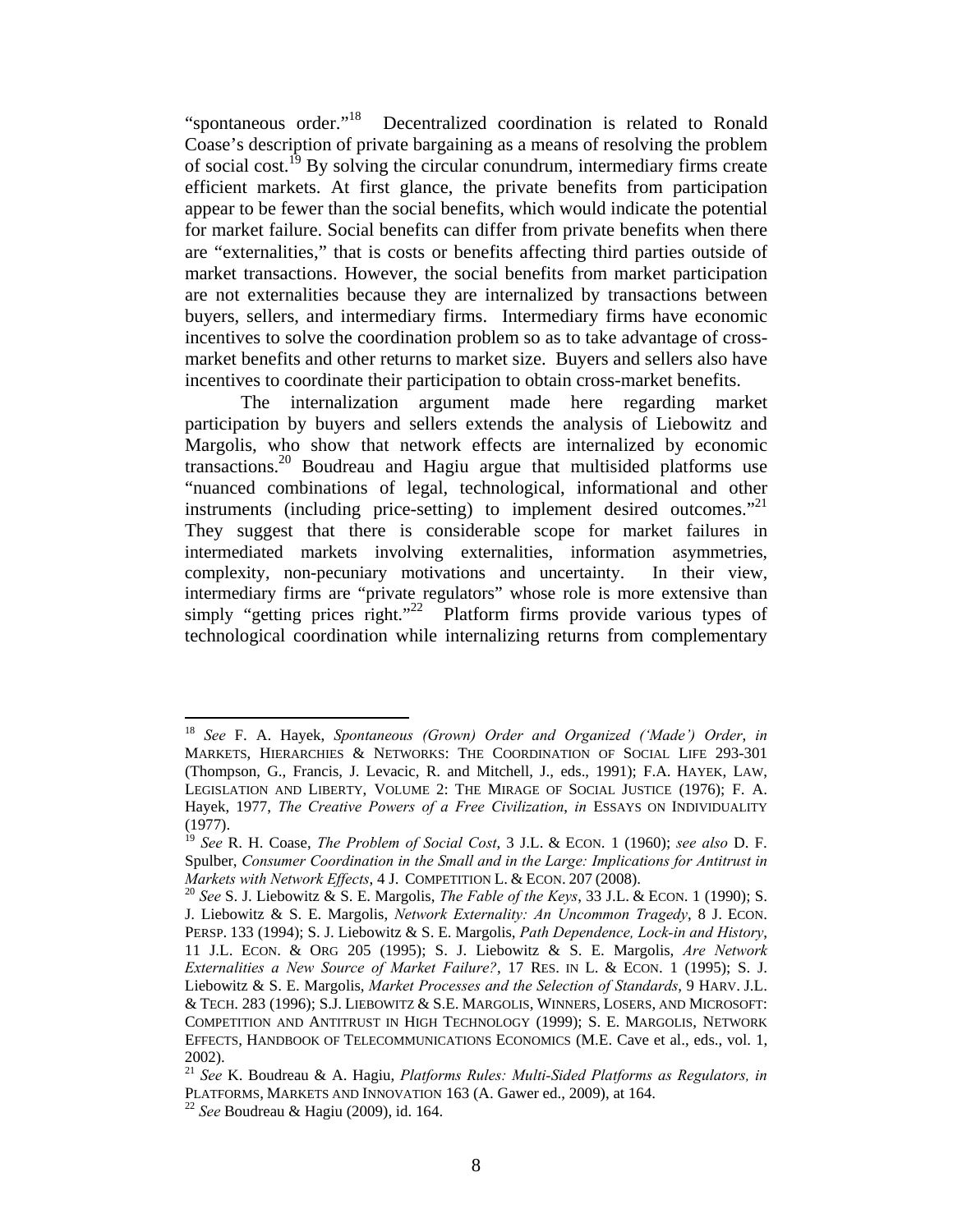products.23 Additionally, intermediary firms use prices and subsidies to address the effects of complementary products.24

The Article is organized as follows. Part I considers three sources of cross-market benefits: market thickness effects, variety and scale effects, and network effects. Part II examines how intermediaries foster decentralized coordination between buyers and sellers by lowering transaction costs. Part III examines market participation by buyers and sellers when firms provide incentives through content and consumer rewards. Part IV examines market participation by buyers and sellers when firms reduce participation risks through market making. Part V presents three Internet case studies that illustrate centralized coordination by intermediary firms: Market making by Apple's iPhone App Store, Incentive design by Microsoft's Bing search service, and Matchmaking by Alibaba's business-to-business website. Part VI concludes the discussion.

#### **I. CROSS-MARKET BENEFITS**

Buyers and sellers that participate in markets, whether centralized or decentralized, potentially obtain three types of cross-market benefits: market thickness effects, variety and scale effects, and network effects. The crossmarket benefits resulting from market thickness effects and from variety and scale effects are specific to two-sided markets. The cross-market benefits resulting from network effects are a special case of standard network effects that depend on the size of networks. Network effects in two-sided markets derive from cross-market benefits in communications networks and compatibility networks. Cross-market benefits provide returns to decentralized coordination between buyers and sellers. Cross-market benefits also provide returns to intermediary firms who centrally coordinate the participation of buyers and of sellers. This Part examines the three types of cross-market benefits.

#### **A. MARKET THICKNESS EFFECTS**

1

*Market thickness effects* refer to transaction benefits that derive from the number of buyers and sellers. Thick markets improve the quality of buyer-seller matches when there are buyers with heterogeneous preferences

<sup>23</sup> *See* GAWER A. & CUSUMANO M.A., PLATFORM LEADERSHIP: HOW INTEL, MICROSOFT, AND CISCO DRIVE INDUSTRY INNOVATION (2002); Gawer A. & Henderson R., *Platform Owner Entry and Innovation in Complementary Markets: Evidence from Intel*, 16 J. ECON. & MGMT. STRATEGY 1 (2007). 24 *See* Katz M. & C. Shapiro, *Systems Competition and Network Effects*, 8 J. ECON. PERSP. <sup>93</sup>

<sup>(1994);</sup> SHAPIRO C. & H. VARIAN, INFORMATION RULES (1998); Farrell J. & P.Weiser, Modularity, *Vertical Integration, Open Access Policies: Towards a Convergence of Antitrust Regulation in the Internet Age*, 17 HARV. J.L. & TECH. (2003); K. Boudreau & A. Hagiu, 2009, *supra* note 14.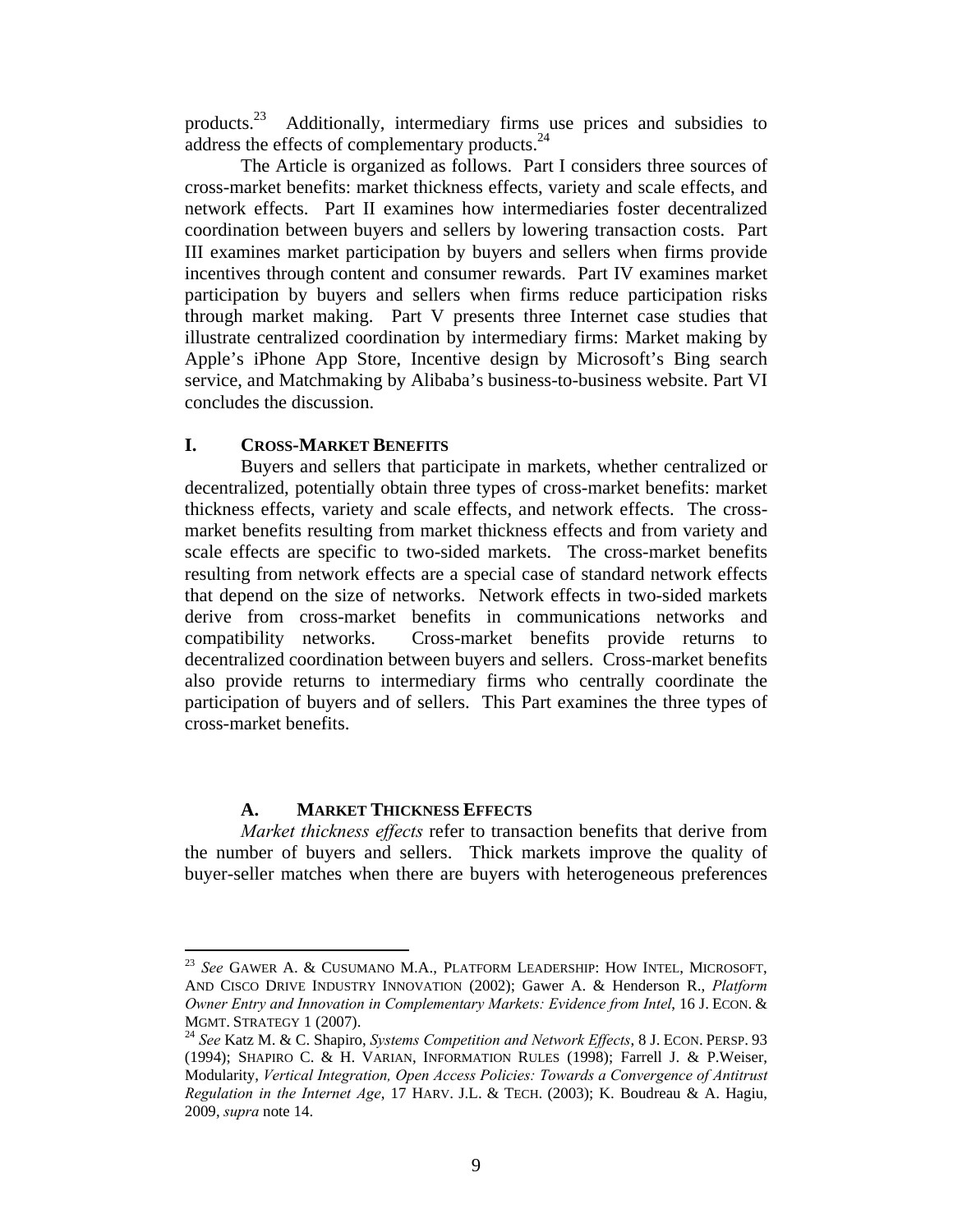and sellers with heterogeneous costs and products.<sup>25</sup> Such markets can also provide increased liquidity, meaning that buyers and sellers can locate each other when they need to carry out a transaction. In financial markets, for example, liquidity means that buyers are able to purchase financial assets and sellers are able to sell financial assets without substantial delays and transaction costs. Buyers are attracted to liquid markets not only because of the ease of purchasing financial assets, but also because they know that, if necessary, they will be able to resell the financial assets in the future.

 The level of participation in markets affects their allocative efficiency. The thickness of financial markets affects immediacy, or the speed of trading, in addition to liquidity. Grossman and Miller consider market liquidity in terms of the demand and supply of immediacy. In their model, market makers supply immediacy by bearing the risk of delayed trades during the time period between the arrival of final buyers and sellers. Market makers enter the market to equate the supply and demand for immediacy. $26$ 

 The benefits of thick markets have been widely observed in markets for financial assets, labor, and housing. In financial markets, a greater number of traders improves efficiency by increasing liquidity, reducing price volatility and decreasing the adverse effects on prices from changes in the order  $flow<sup>27</sup>$  In labor markets, thick markets generally improve the In labor markets, thick markets generally improve the efficiency of search and matching.<sup>28</sup> In housing markets, thick markets

<sup>1</sup> 25 Market thickness effects are sometimes referred to as "indirect network effects. *See* Economides, *Economics of Networks*, 14 INT'L J. INDUS. ORG. 673 (1996). Farrell and Klemperer state that "*Indirect* network effects arise through improved opportunities to trade with the other side of a market" (emphasis in original). They add that "If thicker markets are more efficient, then buyers' indirect gain from the reequilibrating entry by sellers can outweigh the terms-of-trade loss for buyers, and vice versa; if so, there is an indirect network effect." *See* Farrell and Klemperer, 2007, supra note 9. In the present discussion, I distinguish between different sources of cross-market benefits.

<sup>26</sup> *See* S. J. Grossman & Merton H. Miller, *Liquidity and Market Structure*, 43 J. FIN. 617 (1988).

<sup>27</sup> *See* Pagano, M., *Endogenous Market Thinness and Stock Price Volatility*, 56 REV. ECON. STUD. 269 (1989). *See also* Kyle, A. S., *Continuous Auctions and Insider Trading*, 53 ECONOMETRICA 1315 (1985); M. Pagano, *Trading Volume and Asset Liquidity*, 104 Q.J. ECON. 255 (1989).<br><sup>28</sup> Markets with more participants have better matches. *See* Gan, L. & Q. Li, *Efficiency of* 

*Thin and Thick Markets* (Nat'l Bureau of Econ. Research, Working Paper No. W10815, 2004). The average matching quality in a labor market increases with more workers and more firms. *See* Coles, M. & E. Smith, *Marketplace and Matching*, 39 INT'L ECON. REV. 239 (1998); Gan, L. & Q. Zhang, *The Thick Market Effect on Local Unemployment Rate Fluctuations*, 133 J. ECONOMETRICS 127 (2006). Larger cities, with more workers and more firms have less unemployment due to risk diversification. S*ee* Neumann, G. & R. Topel, *Employment Risk, Diversification, and Unemployment*, 106 Q.J. ECON. 1341 (1991). Thick markets affect search costs. *See* Diamond, P., *Aggregate Demand Management in Search Equilibrium*, 90 J. POL. ECON. 881 (1982). *See also* Shimer, R., *The Impact of Young Workers on the Aggregate Labor Market*, 116 Q.J. ECON. 969 (2001); Simon, C., *Frictional Unemployment and the Role of Industrial Diversity*, 103 Q.J. ECON. 715 (1988); Mortensen, D. & C. Pissarides, *Job Creation and Job Destruction in the Theory of Unemployment*, 61 REV. ECON. STUD. 397 (1994). Agglomeration economies affect the efficiency of search*.*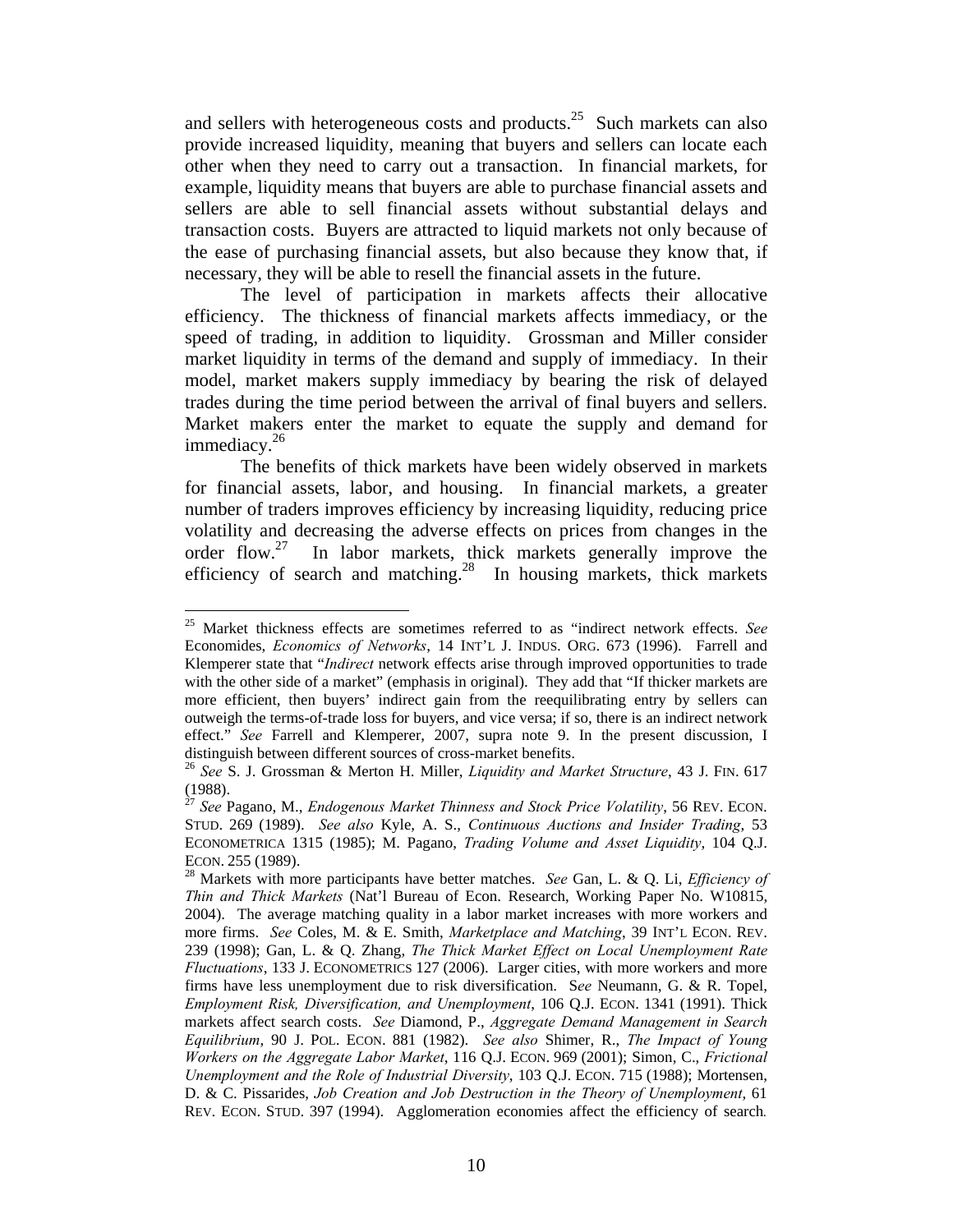generate better matching between buyers and sellers of houses.29 In product markets, the analogous concept of immediacy refers to the benefits realized by the ease of buying and selling goods.<sup>30</sup>

## **B. VARIETY AND SCALE EFFECTS**

 *Variety and scale effects* refer to the benefits that buyers receive from product variety and the benefits that sellers receive from earnings and economies of scale. Variety and scale effects generate market size effects that appear similar to network effects. However, this similarity is misleading because the mechanisms that generate benefit are different on the two sides of the market.

Adam Smith famously observed that the economies of scale are limited by the extent of the market.<sup>31</sup> The benefits of variety and scale in large markets are observed in industrial organization models of monopolistic competition dating back at least to the classic work of Chamberlin.<sup>32</sup> International trade economist Krugman shows that countries obtain gains from trade that derive from increased product variety and economies of scale.<sup>33</sup> The economies of scale and transportation costs associated with agglomeration are an important feature of models in economic geography.<sup>34</sup> Models of clubs emphasize that increased membership generates benefits from scale and costs in the form of congestion, although there are clubs that offer a variety of goods.<sup>35</sup> Hagiu points out that in online markets, buyers

*See* Helsley, R. & Strange, W., 1990, *Matching and Agglomeration Economies in a System of Cities*, 20 REGIONAL SCI. AND URB. ECON. 189 (1990). Agglomeration economies affect matching efficiencies. Glaeser, E. & Mare, D., 2001, *Cities and Skills*, 19 J. LAB. ECON. 316 (2001); Wheeler, C., *Search, Sorting and Urban Agglomeration*, 19 J. LAB. ECON. 879 (2001).

<sup>29</sup> L. Gan & Q. Zhang, *The Thick Market Effect on Housing Markets Transactions*, (Nat'l Bureau of Econ. Research, Working Paper No. w12134, 2006).

<sup>&</sup>lt;sup>30</sup> H. Demsetz, *The Cost of Transacting*, 82 Q.J. ECON. 33 (1968).<br><sup>31</sup> SMITH, A., AN INQUIRY INTO THE NATURE AND CAUSES OF THE WEALTH OF NATIONS (Regnery Publishing 1998) (1776).

 $32$  E. H. CHAMBERLIN, THE THEORY OF MONOPOLISTIC COMPETITION: A RE-ORIENTATION OF THE THEORY OF VALUE (8th ed. 1962); *see also* A. M. Spence, *Product Selection, Fixed Costs, and Monopolistic Competition*, 43 REV. ECON. STUD. 217 (1976); A. K. Dixit & J. E. Stiglitz, *Monopolistic Competition and Optimum Product Diversity*, 67 AM. ECON. REV. 297 (1977).

<sup>33</sup> *See* P.R. Krugman, *Increasing Returns, Monopolistic Competition, and International Trade*, 9 J. INT'L ECON. 469 (1979); P.R. KRUGMAN, RETHINKING INTERNATIONAL TRADE (1996).

See G. MYRDAL, ECONOMIC THEORY AND UNDERDEVELOPED REGIONS (1957); P.R. Krugman, *Increasing Returns and Economic Geography*, 99 J. POL. ECON. 483 (1991); P.R. Krugman, *What's New about the New Economic Geography?*, 14 OXFORD REV. ECON. POL'Y 7 (1998); M. FUJITA & J.F. THISSE, ECONOMICS OF AGGLOMERATION (2002).<br><sup>35</sup> For an overview, see R. CORNES & T. SANDLER, THE THEORY OF EXTERNALITIES, PUBLIC

GOODS, AND CLUB GOODS (2nd ed. 1996).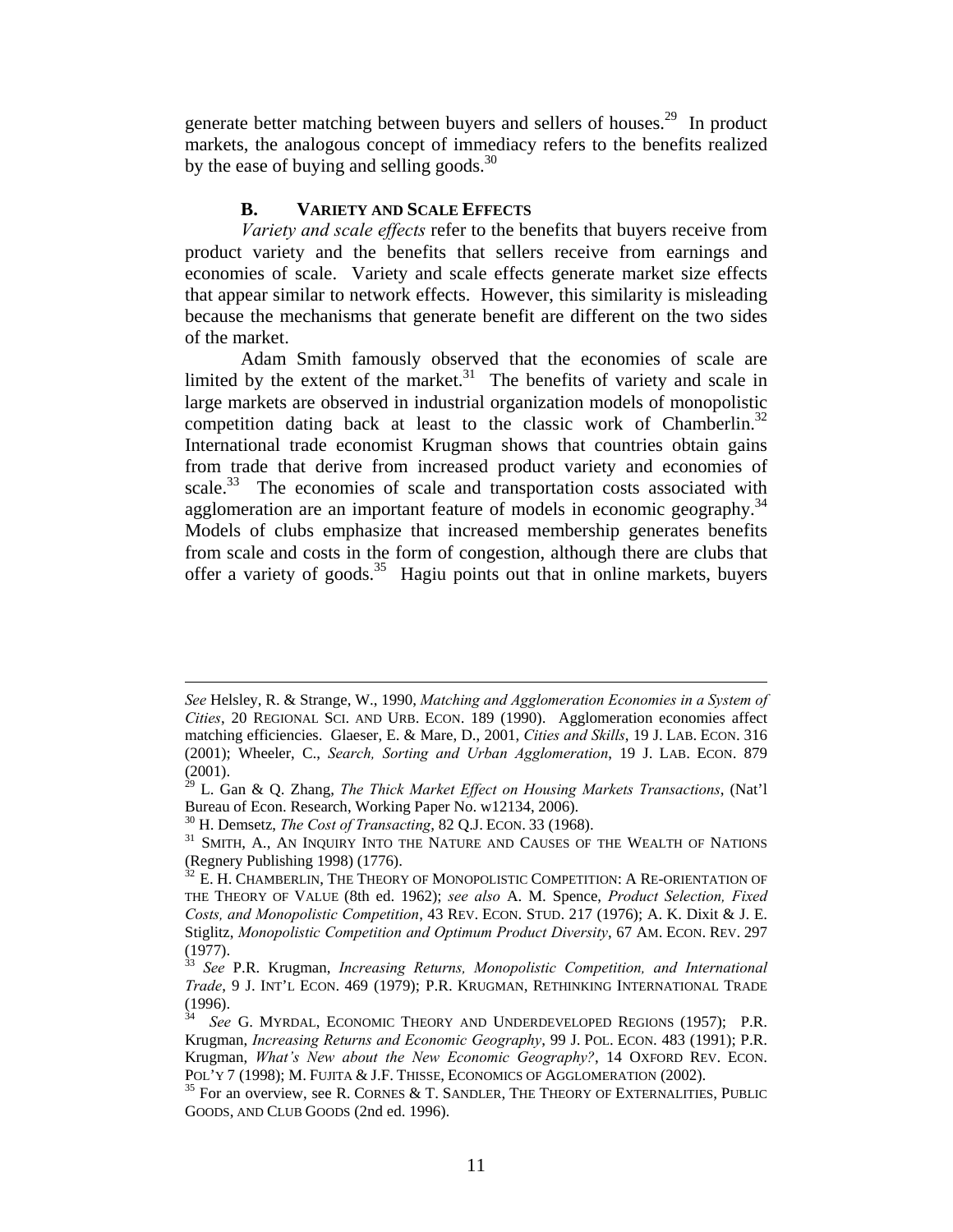who value variety prefer more sellers, while sellers benefit from higher sales and economies of scale and thus prefer more buyers.<sup>36</sup>

Buyers who value product variety purchase a bundle of *m* goods. Buyers that maximize consumption benefits subject to a budget constraint will have net benefits that depend on the number of goods. Identifying each good with a different supplier, this approach yields a net benefits function for each buyer that depends on the number of suppliers, *U(m)*.

On the other side of the market, each seller earns profits that depend on the demand for their differentiated product. Sellers benefit from more sales. Also, when the seller's costs exhibit economies of scale, greater sales reduce average costs. The seller's profits will therefore, under some conditions, depend on the number of buyers that participate in the market, *H(n)*. 37

Markets with compatibility of complementary goods are often<br>ed in terms of network effects or indirect network effects<sup>38</sup> For described in terms of network effects or indirect network effects.<sup>38</sup> example, Clements states that "[c]onsumers also value a hardware technology for which there is a wide variety of software available, and more software firms associate with a hardware technology if more consumers use it."<sup>39</sup> This framework applies to many types of situations with complements. For example, complementary hardware and software combinations include computers and software, game players and games, compact disc players and music, video players and DVDs, cameras and film, and mobile phones and applications. In addition, there are software platforms such as Microsoft's

<sup>36</sup> *See* A. Hagiu, Two-Sided Platforms: Product Variety and Pricing Structures, 18 J. ECON. & MGMT. STRATEGY (forthcoming 2009)*; see also* A. Hagiu, Pricing and Commitment by Two-Sided Platforms, 37 RAND J. ECON. 720 (2006).<br><sup>37</sup> Suppose, for example, that each buyer purchases at most one unit of the seller's good.

Letting *z* be the seller's price, a buyer will purchase a unit of the seller's good only if their consumption benefit is greater than or equal to the seller's price. Then, the seller's total demand will equal the number of buyers that choose to purchase the good at that price. The seller's benefit function depends on the number of participating buyers, *n*. If the seller's cost is  $C(n)$ , the seller's benefit function equals  $H(n) = zn - C(n)$ . Another example occurs when all participating buyers have identical demand functions,  $D(z)$ , where *z* is the seller's price. Then, the seller's total demand depends on the number of buyers because it is the product of the number of buyers and each buyer's demand,  $nD(z)$ . As a result, the seller's benefit will depend on the number of buyers,  $H(n) = znD(z) - C(nD(z))$ .<br><sup>38</sup> For a discussion of indirect network effects, see M.L. Katz & C. Shapiro, *Network* 

*Externalities, Competition and Compatibility*, 75 AM. ECON. REV. 424 (1985); C.F. Chou & O. Shy, *Network Effects without Network Externalities*, 8 INT'L J. INDUS. ORG. 259 (1990); J. Church & N. Gandal, *Network Effects, Software Provision, and Standardization*, 40 J. INDUS. ECON. 85 (1992); J. Church & N. Gandal, *Complementary Network Externalities and Technological Adoption*, 11 INT'L J. INDUS. ORG. 239 (1993); N. Economides, *supra* note 20; J. Church, N. Gandal & D. Krause, *Indirect Network Effects and Adoption Externalities* (Working Paper No. 02-30, 2002). Foerder Institute for Economic Research, N. Economides & S. Salop, *Competition and Integration among Complements, and Network Market Structure*, 40 J. INDUS. ECON. 105 (1992); M.L. Katz & C. Shapiro, *System Competition and Network Effects*, 8 J. ECON. PERSP. 93 (1994); N. Gandal, *A Selective Survey of the Indirect Network Externalities: A Discussion*, 17 RES. L. AND ECON. 23 (1995).

<sup>39</sup> *See* M. T. Clements, *Direct and Indirect Network Effects: Are They Equivalent?*, 22 INT J. OF INDUSTRIAL ORGANIZATION 633 (2004), at 635.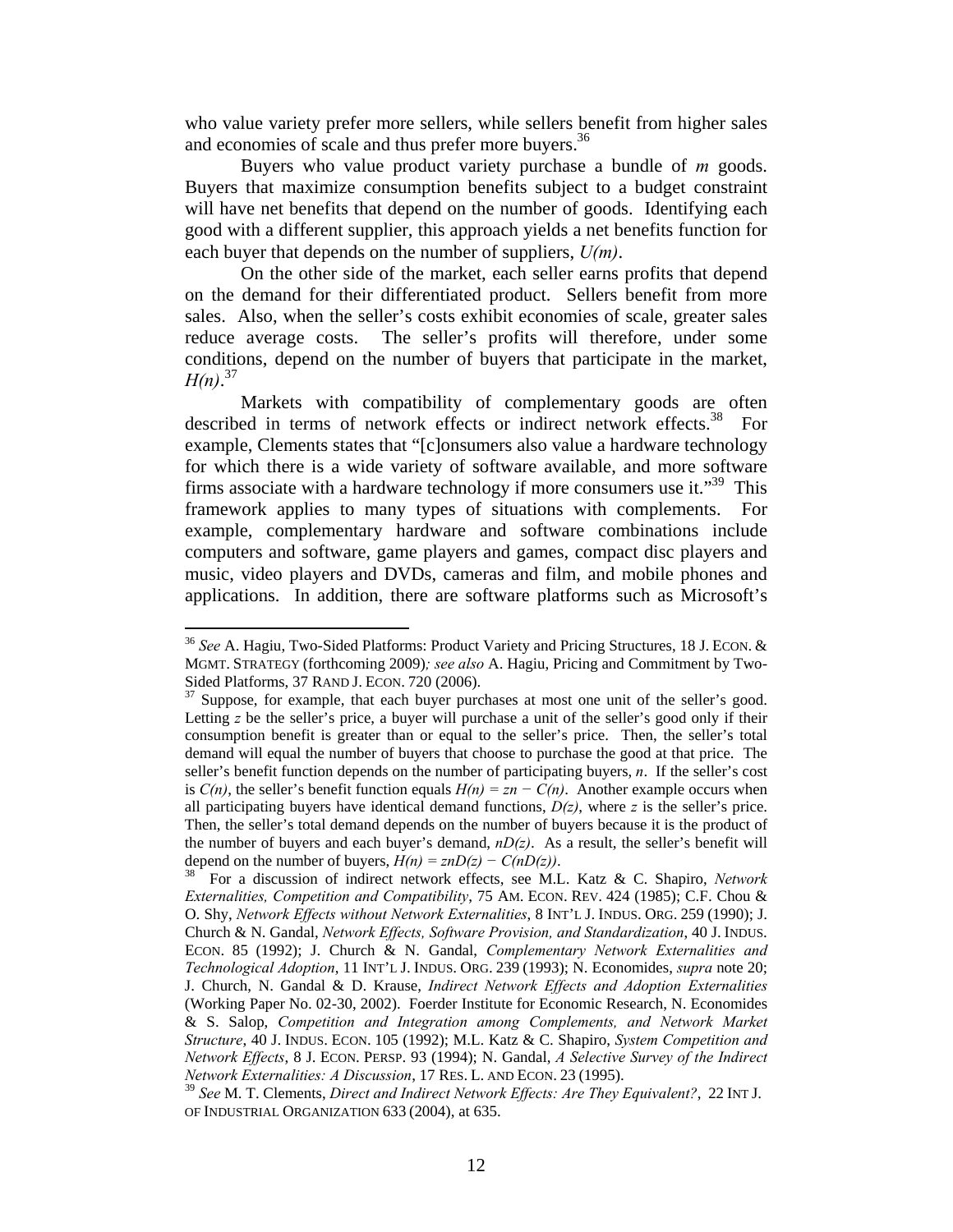Windows operating system and compatible applications that run on the operating system.

 Consider a market with a single hardware technology. Then, buyers that benefit from product variety derive benefits from consuming the hardware and multiple types of complementary software. This yields a benefit function that depends on the number of sellers, each of whom provides a different product. On the other side of the market, each seller of a differentiated software product has a benefit function that depends on the number of buyers.

 This situation corresponds to an intermediated two-sided market in the sense that the hardware firm intermediates between consumers of hardware and firms that supply software. The hardware firm faces a circular conundrum because buyer benefits depend on the number of sellers that provide software and because seller benefits depend on the number of buyers who purchase the hardware who then become purchasers of their software.

The hardware firm intermediates between buyers and sellers in two different ways, as a matchmaker or as a market maker. As a matchmaker, the hardware firm sells hardware to buyers and sells licenses to software suppliers.<sup>40</sup> As a market maker, the hardware firm can purchase the complementary software from sellers and resell to the buyers. The hardware firm then becomes a dealer in software, in addition to providing hardware.

#### **C. NETWORK EFFECTS**

1

*Network effects* refer to benefits that individuals derive directly from the participation of others in a network. The term often is used to designate any type of network-size effects on individual benefits. The concept of network effects has been extended to the study of "two-sided networks," also known as "two-sided markets."41 Although various economic forces generate size effects, network effects are best used to describe size effects in communications networks and in virtual information networks where compatibility plays an important role. Definitions of two-sided networks typically involve some type of information system that allows communication between buyers and sellers and provides related computation

 $40$  Hagiu defines "two-sided platforms" as matchmaking intermediaries that "help connect" buyers and sellers without acting as dealers, thus allowing buyers and sellers to transact directly. "Two-sided platforms" include Internet-based firms such as Alibaba, Amazon, eBay, and iTunes. *See* A. Hagiu, *Merchant or Two-Sided Platform*, 6 REV. NETWORK ECON. 115 (2007).

<sup>41</sup> *See* G. Parker & M. Van Alstyne, *Two-Sided Network Effects: A Theory of Information Product Design*, 51 MGMT. SCI. 1494 (2005). The coordination problem in network participation is sometimes referred to as the "chicken-and-egg problem." *See* B. Caillaud & B. Jullien, *Chicken & Egg: Competition among Intermediation Service Providers*, 34 RAND J. ECON. 309 (2003). *See also* D.S. Evans, *The Antitrust Economics of Muti-Sided Platform Markets*, YALE J. ON REG. (2003); J.C. Rochet & J. Tirole, *Platform Competition in Two-Sided Markets*, 1 J. EUR. ECON. ASS'N 990 (2003); J. Wright, *The Determinants of Optimal Interchange Fees in Payment Systems*, 52 J. INDUS. ECON. 1 (2004); M. Rysman, *Competition between Networks: A Study of the Market for Yellow Pages*, 71 REV. ECON. STUD. 483 (2004); K.J. Boudreau, *Too Many Complementors* (HEC Working Paper, **2008).**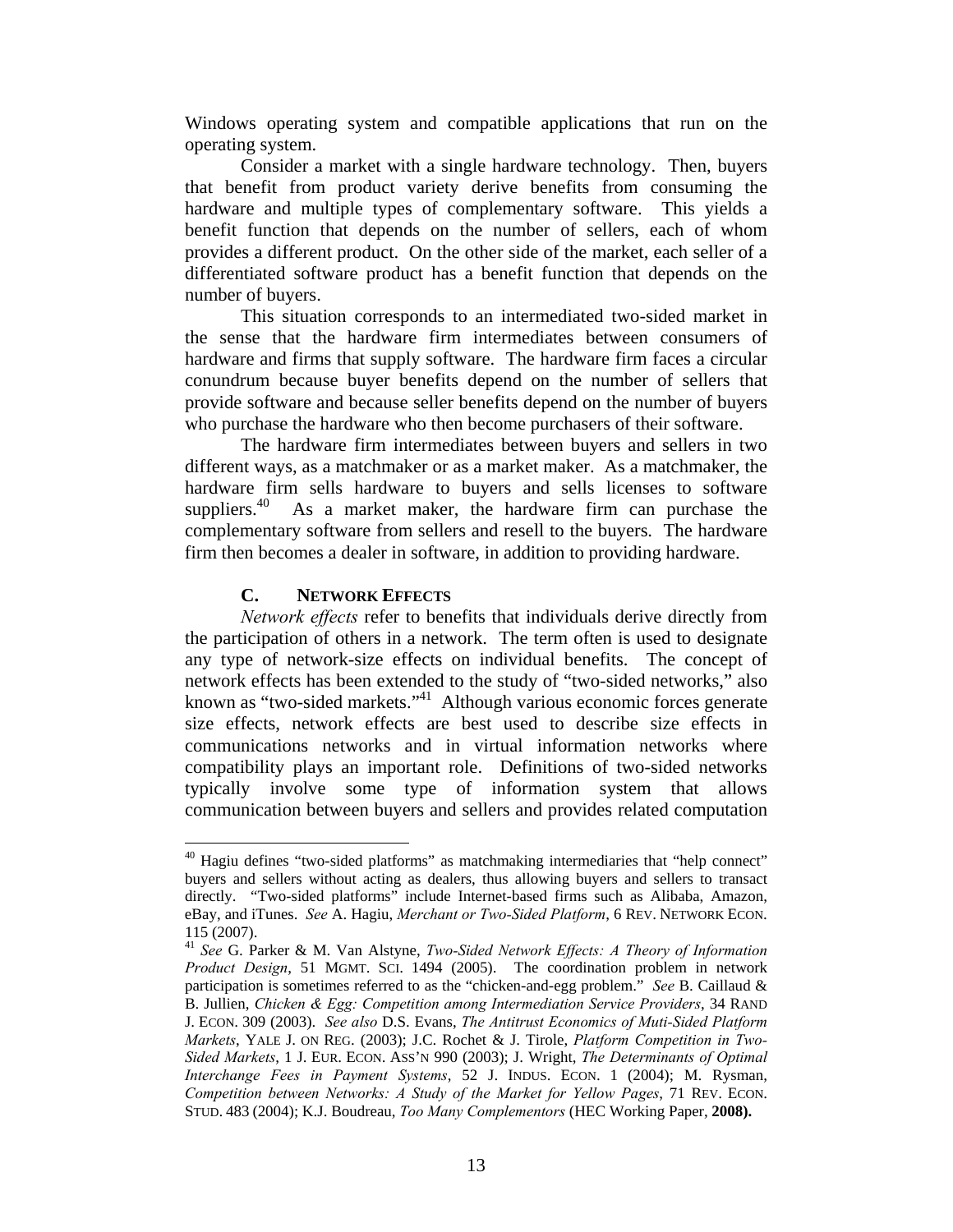services. $42$  Such effects should be distinguished from market thickness effects and variety scale effects, as already emphasized.

The concept of network effects originally arose from the benefits of adding subscribers to a communications network.<sup>43</sup> In telecommunications, *demand-side* network effects describe the benefits derived from the number of subscribers to communications networks. Each individual subscriber benefits because they can communicate with more subscribers. Rohlfs, Artle, and Averous assume that consumers derive benefits only from their own membership and the membership of others.<sup>44</sup> More generally, network effects in communications could depend not only on the number of subscribers but also on the volume of their consumption and other factors.

Network effects also are observed as demand-side benefits in virtual information networks in which compatibility plays a role. Software users benefit from using a common format to exchange documents, data, music, photographs, and video. For example, individuals using the portable document format (PDF) can easily communicate by exchanging files. Individuals who exchange information also benefit from using common electronic data storage media for documents, data, music, photographs, and video. Rohlfs argues that demand-side network effects generated bandwagon effects for various technology products: fax, early telephone, picturephone, compact-disc players, VCRs, personal computers, television, and the Internet.<sup>45</sup> Rohlfs also discusses two-way networks.<sup>46</sup> Evans et al. emphasize software platforms that allow compatibility between users and designers of software through applications programming interfaces (APIs).<sup>47</sup> Two-sided platforms also refer to payment mechanisms such as credit cards that involve transmission of information about payments.

 Network effects in two-sided markets are sometimes referred to as "indirect network effects." Katz and Shapiro distinguish between direct and indirect network effects.<sup>48</sup> A *direct network effect* refers to the effect of one person's consumption of the network good on another person's benefit obtained from the network good. An *indirect network effect* refers to the effect of prices and features of complementary goods on a consumer's benefit from the network good. Katz and Shapiro define an indirect network effect

<sup>&</sup>lt;sup>42</sup> See Spulber, *supra* note 7.

<sup>&</sup>lt;sup>43</sup> See J. Rohlfs, *A Theory of Interdependent Demand for a Communications Service*, 5 BELL J. ECON. AND MGMT SCI. 16 (1974); R. Artle & C. Averous, The Telephone System as a

Public Good: Static and Dynamic Aspects, 4 BELL J. ECON. AND MGMT SCI. 89 (1973).<br><sup>44</sup> Rohlfs (1974) and Artle & Averous *(1973), Id.*<br><sup>45</sup> See J. H. ROHLFS, BANDWAGON EFFECTS IN HIGH-TECHNOLOGY INDUSTRIES (2001).<br><sup>46</sup> See

<sup>&</sup>lt;sup>48</sup> M.L. Katz & C. Shapiro, *Systems Competition and Network Effects*, 8 J. ECON. PERSP. 93 (1994).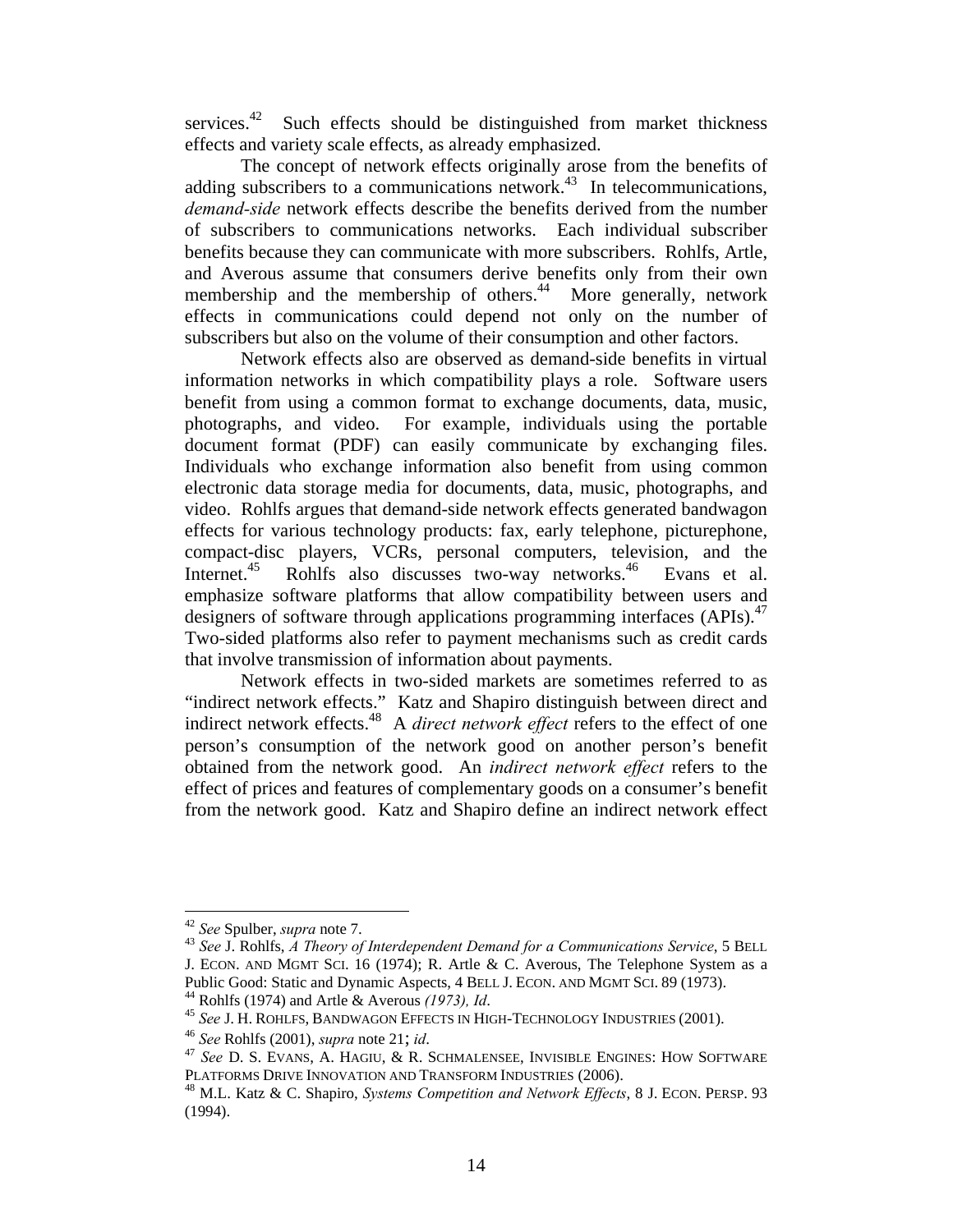as occurring "through the impact of one consumer's adoption decision on the future variety or prices of components."<sup>49</sup>

 Network effects in two-sided networks are a special case of standard network effects. With standard network effects, there are no categories of individuals. The only issue is the number of individuals who join the network. Each individual who joins the network derives benefits from the total number of members of a network. Network effects in two-sided markets, on the other hand, are based on identifying two categories of individuals: buyers and sellers. Each individual derives benefits only from the number of network participants from the other side of the market.

Two-sided network effects are a special case of standard "one-sided" network effects. To see why this is the case, consider a network consisting of many agents and divide the set of agents into two categories designated as buyers and sellers. Buyer *i*'s participation decision is represented by a strategy  $b_i$  that takes two values,  $b_i = 1$  if the buyer joins the network and  $b_i =$ 0 if the buyer does not join the network. Seller *j*'s participation decision is represented by a strategy  $s_i$  that takes two values,  $s_i = 1$  if the seller joins the network and  $s_i = 0$  if the seller does not join the network.<sup>50</sup> Let *(b, s)* represent the vector of all buyer participation decisions and all seller participation decisions. Buyer *i* obtains a benefit *Ui(b, s)* based on his own participation decision and those of other buyers and sellers. Seller *j* obtains a benefit *Hj(b, s)* based on his own participation decision and those of other buyers and sellers. In the two-sided markets case, each individual only obtains direct benefits from participation by individuals on the other side of the market.

 A general description of network effects specifies that market agents derive benefits from the participation decisions of all other players. A special case of this situation specifies that market agents derive benefits from the participation decisions of only some other players. Two-sided markets correspond to a very particular special case; agents on one side of the market obtain benefits from the participation of agents on the other side of the market.

 Formally, by participating in the market, buyer *i* obtains a benefit  $U_i(s)$  that is based only on the participation decisions of sellers. By participating in the market, seller *j* obtains a benefit  $H_i(b)$  that is based only on the participation decisions of buyers. Given this framework, it is readily demonstrated that the standard description of network effects in two-sided markets is special case of network effects. Let *n* represent total buyer

<sup>&</sup>lt;sup>49</sup> Katz and Shapiro identify three types of networks: communication, compatibility, and hardware/software complementarity. *Id.* Although they only identify indirect network effects for the compatibility and hardware/software, indirect network effects can also be applied to communications networks when there are two categories of agents. The present discussion argues that network effects fit well with communications and compatibility networks, while hardware/software complementarity derives from underlying variety and scale effects.

<sup>&</sup>lt;sup>50</sup> This framework can easily be generalized to allow benefits to depend on different levels of individual buyer and seller participation in the network.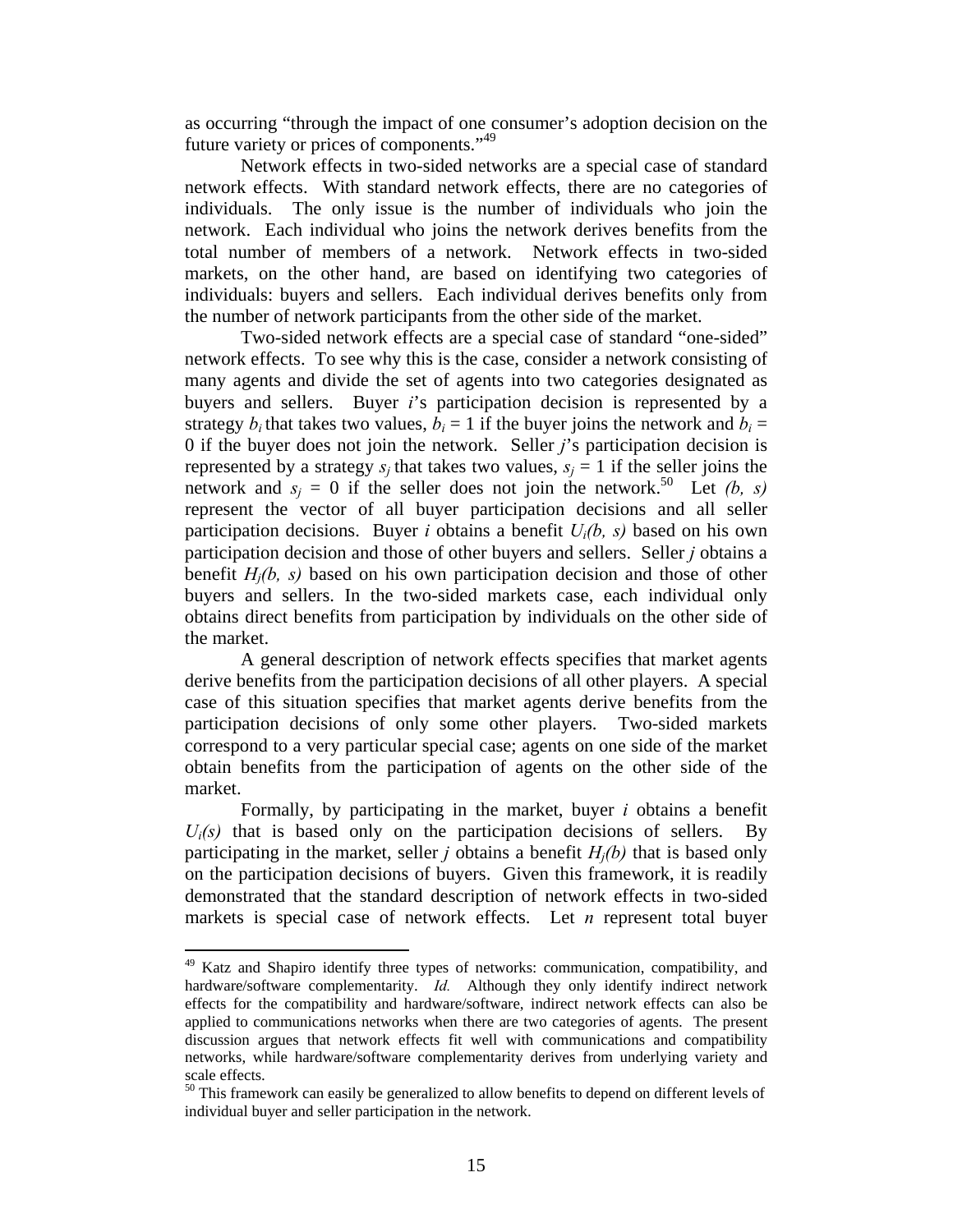participation and let  $m$  represent total seller participation.<sup>51</sup> Then, we can write the returns to participation for buyer *i* as  $U_i(m)$  and the returns to participation for seller *j* as  $H_i(n)$ .

 Stanley J. Liebowitz and Stephen E. Margolis point out that network effects need not create market failures because market participants have incentives to capture these benefits.<sup>52</sup> This analysis has been applied to communications networks, product compatibility, and technology adoption. When coordination between buyers and sellers is not feasible due to transaction costs and communication problems, there is a risk of market failure known as "network externalities."<sup>53</sup> On the basis of network externalities, some argue that governments should regulate network industries either through antitrust or through the provision of subsidies to induce participation by both initial and marginal buyers of the network good.<sup>54</sup>

 Putting aside the standard problems and inefficiencies associated with government regulation, such regulations are unnecessary when market failures are absent or minimal. Because the benefits of joining networks are internalized by transactions between market participants, network effects do not generate externalities. The benefits of participation are reflected in the prices, product features, and terms of contractual agreements between buyers and sellers and market-making firms. Accordingly, there is no market failure that might justify regulatory intervention.

 This argument applies with even greater force in two-sided markets. Network effects in two-sided markets do not generate externalities because they are intermediated by transactions. Network effects in decentralized twosided markets are internalized by coordination between buyers and sellers. In centralized two-sided markets, potential network effects also are internalized by transactions of intermediary firms with buyers and with sellers. The intermediary firm has multiple instruments of coordination that handle network effects: reducing transaction costs, providing incentives, and market

 $51$  Total buyer participation in the market is obtained by adding the buyers' decisions,

 $n = \int_0^1 b_i \, di$ . Total seller participation in the market is obtained by adding the sellers'

decisions,  $m = \int_0^1 s_j dj$ .

<sup>52</sup> *See* S. J. Liebowitz & S. E. Margolis, *The Fable of the Keys*, 33 J.L. AND ECON. 1 (1990); S. J. Liebowitz & S.E. Margolis, *Network Externality: An Uncommon Tragedy*, 8 J. ECON. PERSP. 133 (1994); S. J. Liebowitz & S. E. Margolis, *Are Network Externalities a New Source of Market Failure?*, 17 RES. L. AND ECON. 1 (1995); S. J. LIEBOWITZ & S. E. MARGOLIS, WINNERS, LOSERS, AND MICROSOFT: COMPETITION AND ANTITRUST IN HIGH TECHNOLOGY (1999); S. J. Liebowitz & S. E. Margolis, Network Effects, Handbook of Telecommunications Economics (M. E. Cave et al. ed., vol. 1, 2002). 53 *See* M.L. Katz & C. Shapiro, *Network Externalities, Competition, and Compatibility*, 75

AM. ECON. REV. 424 (1985); M.L. Katz & C. Shapiro, *Technology Adoption in the Presence of Network Externalities*, 94 J. POL. ECON. 822 (1986); M.L. Katz & C. Shapiro, *Systems Competition and Network Effects*, 8 J. ECON. PERSP. 93 (1994). 54 *See* P.H. Dybvig & C.S. Spatt, *Adoption Externalities as Public Goods*, 20 J. PUB. ECON.

<sup>231 (1983).</sup>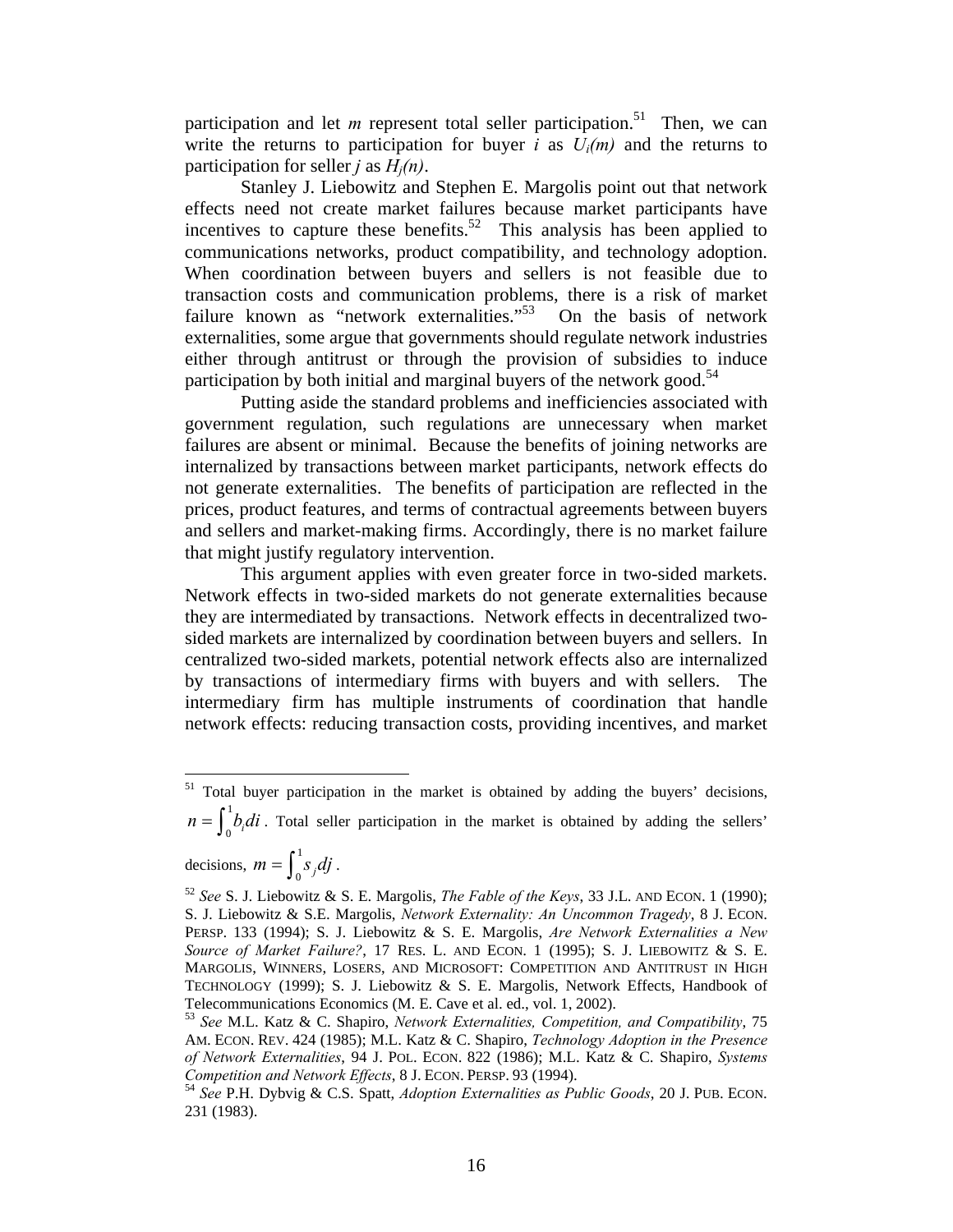making. These instruments are means of capturing potential cross-market benefits within economic transactions.

## **II. CENTRALIZED COORDINATION BY REDUCING TRANSACTION COSTS**

Buyers and sellers have economic incentives to coordinate their market participation decisions so as to capture cross-market benefits. Without intermediary firms, buyers and sellers must engage in decentralized coordination through search, communication, bargaining, and contracting. Even with intermediary firms, buyers and sellers face a cross-market coordination problem because they must choose the same intermediaries. Clearly, when there are small numbers of buyers and sellers, the transaction costs of coordination should be low. However, with many buyers and many sellers, there may be transactions associated with communicating and agreeing to transact through an intermediary. This Part considers how intermediary firms solve the circular conundrum by reducing transaction costs so that buyers and sellers can coordinate their participation decisions.

#### **A. STRATEGIC PARTICIPATION IN TWO-SIDED MARKETS**

This section presents a market participation game that illustrates the circular conundrum. An intermediary firm transacts with a single potential buyer and a single potential seller. This basic framework is sufficient to present many of the main conceptual issues associated with cross-market coordination.

Generally speaking, a firm is a transaction institution that creates markets and organizations to intermediate transactions.<sup>55</sup> The firm contributes to the economy by improving the efficiency of transactions in comparison with decentralized exchange. Firms provide many types of intermediation services. They reduce the costs of search by creating central marketplaces and matching buyers and sellers. They reduce transaction costs by choosing the terms of exchange and adjusting prices. They reduce contracting costs relative to direct exchange by completing transactions and monitoring the performance of suppliers. They provide reassurance to buyers and sellers by developing reputations for performance.<sup>56</sup> In addition to reducing the transaction costs of exchange, intermediary firms can address the transaction costs associated with market participation before exchange takes place.

The structure of market transactions can be represented using a basic network diagram.57 The standard "two-sided network" graph in Figure 1 represents a decentralized market. The set of market participants is divided

<u>.</u>

<sup>&</sup>lt;sup>55</sup> See D. F. Spulber, The Theory of the Firm: Microeconomics with Endogenous Entrepreneurs, Firms, Markets, and Organizations (2009).

<sup>&</sup>lt;sup>56</sup> See *id.* <sup>57</sup> In graph theory, a network consists of a set of points and the connections between them, as <sup>57</sup> In graph theory, a network consists of a set of points and the connections between them, as well as information about the points and lines. The points are sometimes referred to as nodes and the connections are referred to as links. In other graph theory works, the points are referred to as vertices and the connections are referred to as edges.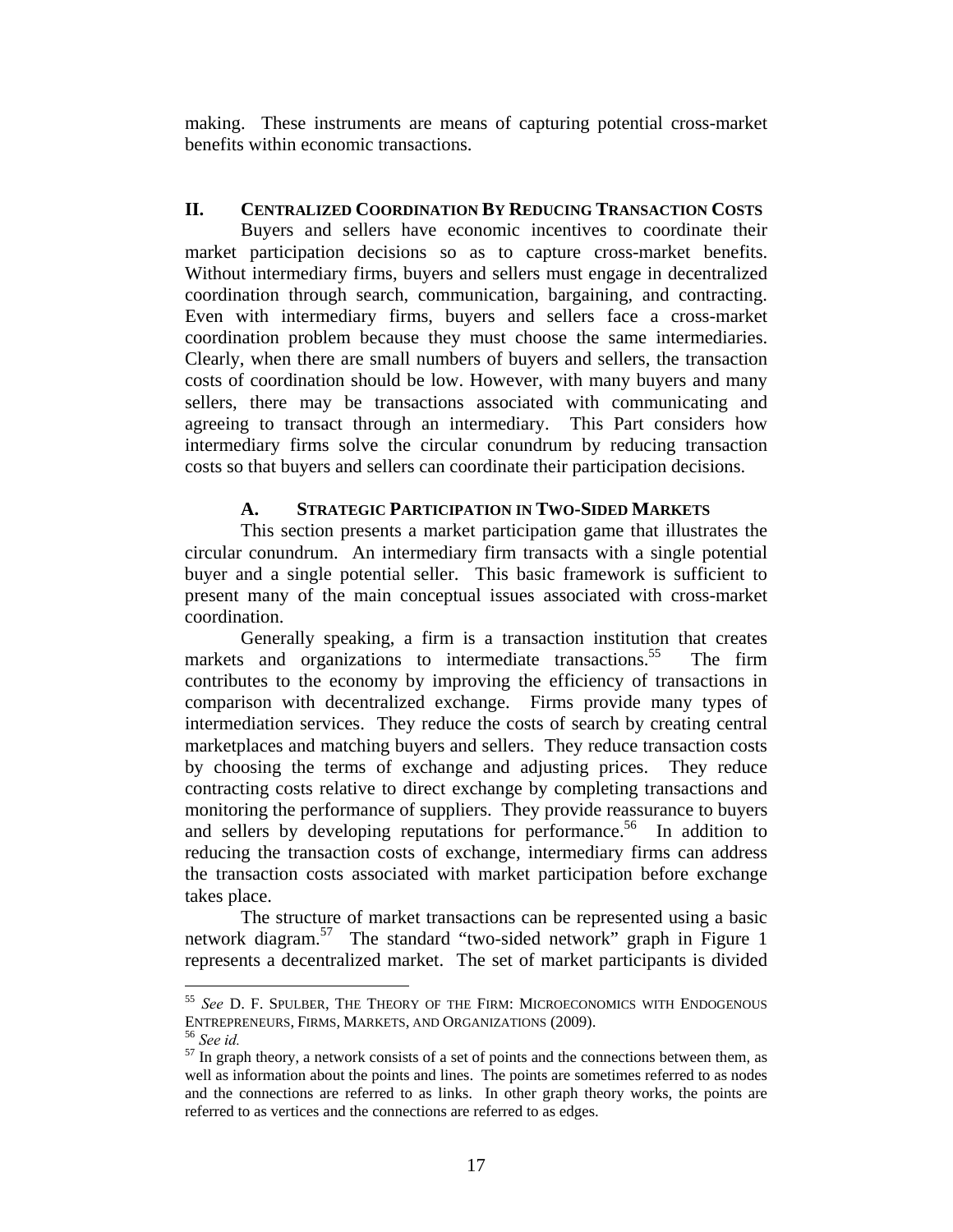into two groups to represent buyers and sellers. In graph theory, a two-sided network diagram is referred to as a bipartite graph. The points represent individual buyers or sellers and the lines represent the transactions between them. The two-sided network graph is highly useful in understanding markets because it shows the importance of connections between two classes of economic agents. Such graphs are used to represent connections between elements of two sets and are applied to the study of assignment problems. An assignment problem consists of finding the best set of matches between two sets, such as workers and firms, tasks and producers, roommates, and hospitals and residents. A two-sided network is a special case of a network because it partitions the set of points into two subsets—buyers and sellers and only considers connections between a member of the buyer set and a member of the seller set.

Network diagrams can be extended to represent markets with many categories of participants. In particular, the two-sided network graph can be modified to introduce a third category of economic agents, the intermediary firms. In a centralized market, buyers and sellers transact through an intermediary. When there is one intermediary, the network diagram takes the form of a star graph as in Figure 2. The star graph in Figure 2 represents a "hub-and-spoke" configuration in which the intermediary firm is a transaction hub. By centralizing transactions, the intermediary firm drastically reduces the number of transactions in comparison with a decentralized network. As the number of market participants increases, the difference between the number of transactions in direct exchange and centralized exchange accelerates, as shown by comparing Figures 1 and 2.<sup>58</sup>

Buyers and sellers obtain cross-market benefits by participating in a marketplace. The market may simply be a central location, such as a farmers' market or a trading post. The central location can be established by social custom, a trade association, an association of buyers and sellers, a government body, or an intermediary firm. Buyers and sellers must engage in some form of cross-market coordination before reaching the central market because they must choose whether or not to participate in a particular market. Once at the central location, buyers and sellers transact directly with each other. Buyers and sellers communicate, find trading partners through search, negotiate the terms of exchange, and deal directly with each other to complete transactions.

Buyers and sellers also obtain cross-market benefits by participating in a marketplace that is established and managed by an intermediary firm. Even in this case, buyers and sellers may need to engage in cross-market coordination to choose whether or not to transact through a particular

<sup>58</sup> Multiple intermediaries can increase the number of transactions in comparison with a single intermediary, resulting in greater transaction costs in comparison with centralized coordination by a single intermediary. Even several intermediaries, the total number of transactions is less than decentralized exchange when there are many buyers and many sellers.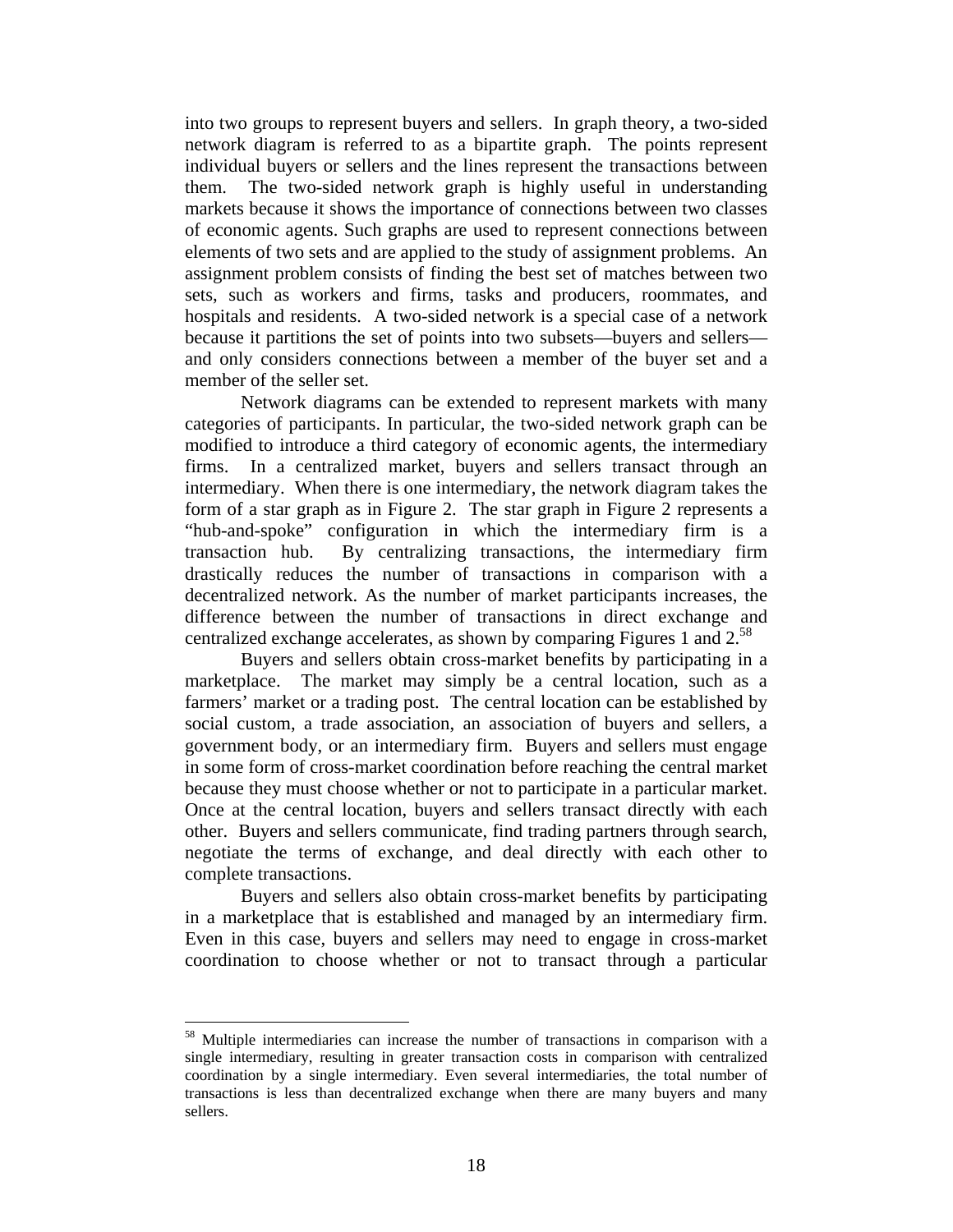intermediary. Buyers and sellers may communicate directly and agree to transact through an intermediary.

 To illustrate decentralized cross-market coordination in intermediated markets, consider the following examples. An author may suggest to a reader that the reader can purchase the author's book on Amazon.com. The author and the reader communicate directly prior to purchase, even though Amazon.com eventually handles the business transaction. Similarly, a seller may inform a buyer that his product is available on eBay.com, so that the seller and buyer coordinate their use of a third-party auctioneer. A company can also place advertisements on radio and television telling prospective customers to see their listing in the yellow pages. In this way, sellers and buyers directly coordinate their use of a directory. Retailers and customers can also agree that payments will be made through a particular credit card. The credit card firm serves as an intermediary by handling the payment for these transactions. Similarly, a buyer and a seller might coordinate their use of a transaction technology by agreeing to exchange information using a particular software format such as PDF.

The transaction costs of such cross-market coordination may increase when there are many buyers and many sellers. Even in large markets however, advances in communication reduce the costs of decentralized coordination. Among these advances are ubiquitous communication devices including cell phones, personal digital assistants, and mobile computing. A wide range of Internet-based communication options include e-mail, instant messaging, blogs, web pages, and social networking websites. These communication mechanisms facilitate coordination between many buyers and many sellers.<sup>59</sup>

<u>.</u>

 $59$  These new communications technologies also facilitate coordination among buyers, vastly improving communication in comparison to "word of mouth," as well as broadcast and print media. These technologies also enhance communication among sellers, enhancing traditional systems that include trade associations and periodicals.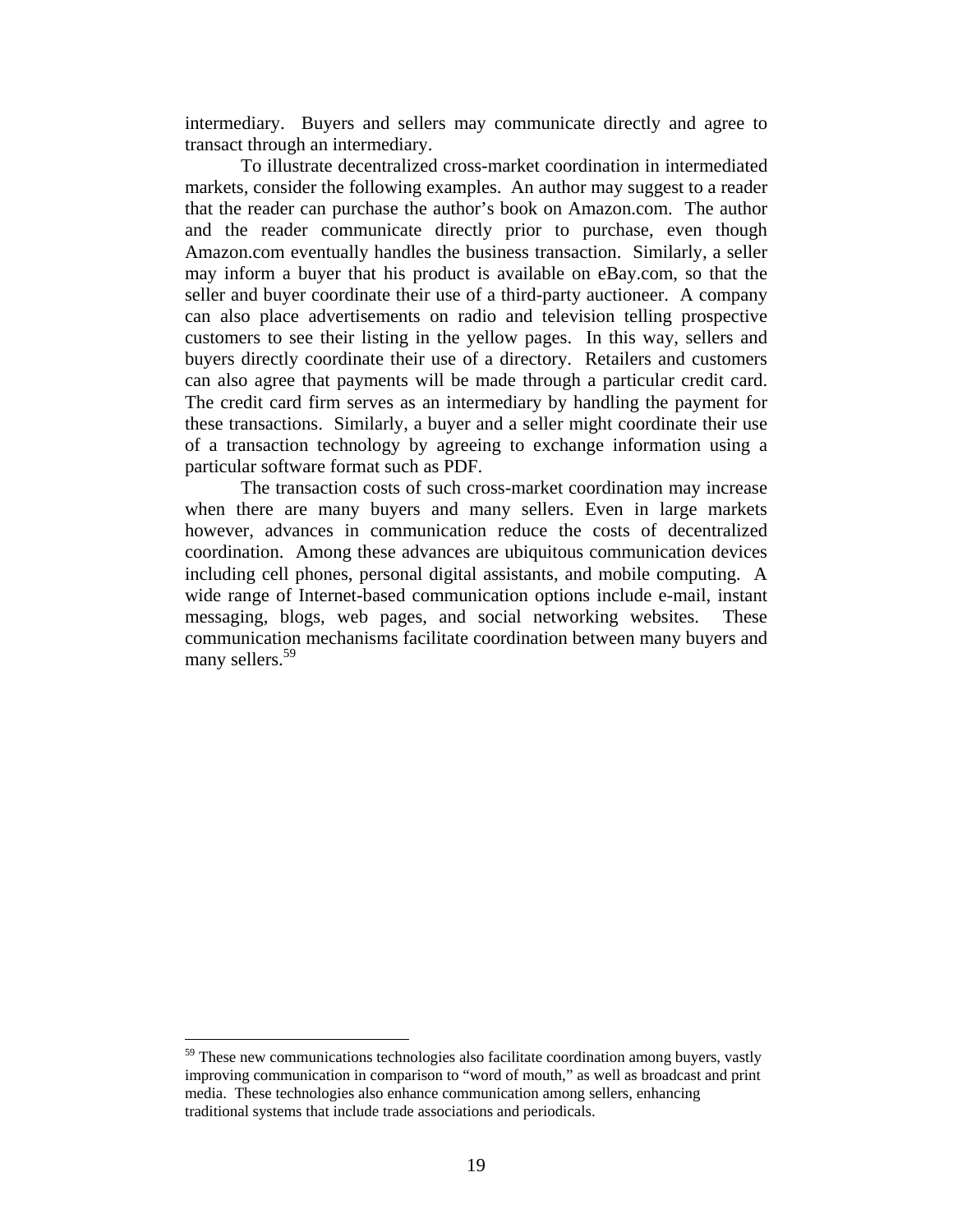

**Figure 1** The two-sided market with decentralized exchange.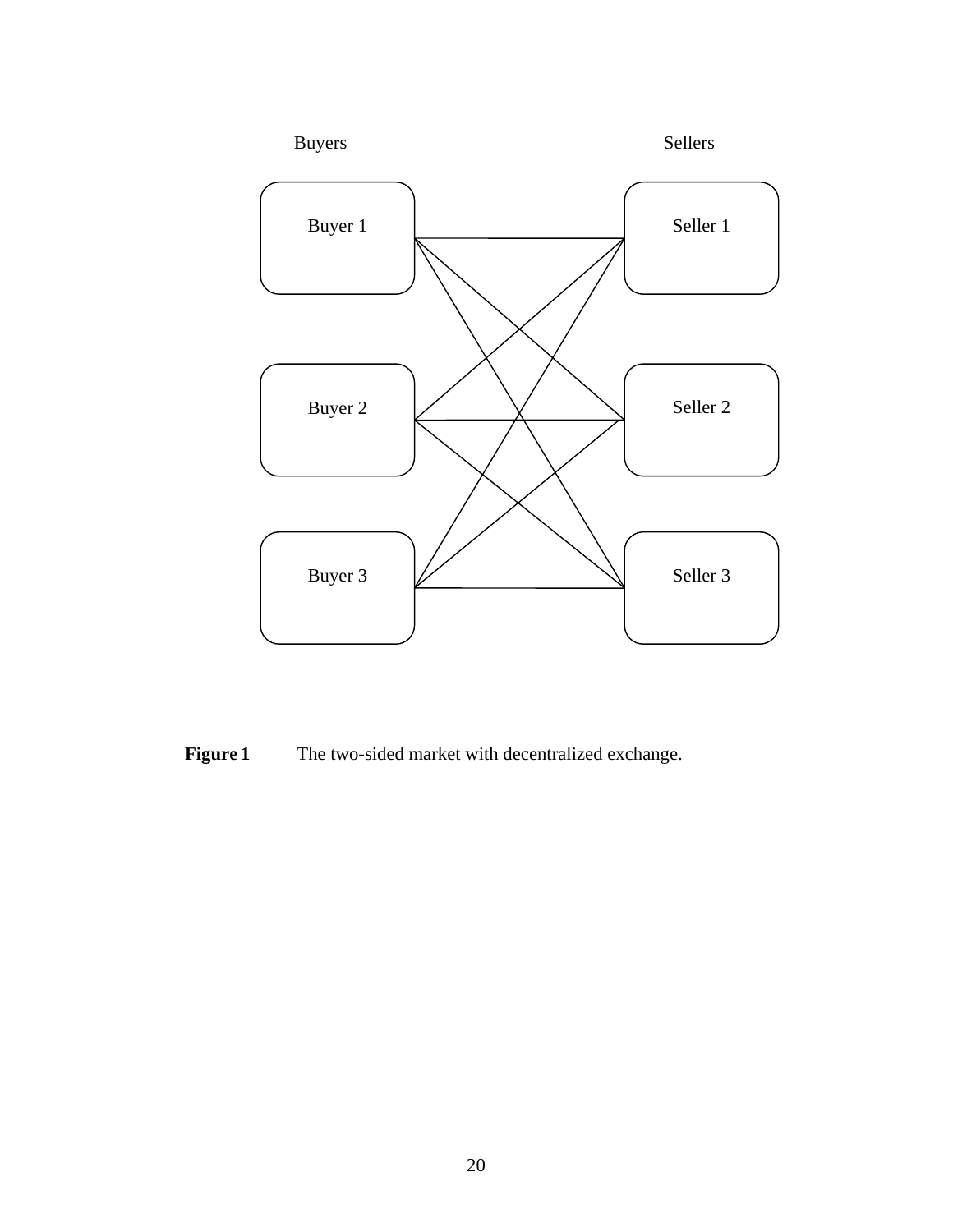

**Figure 2** The two-sided market with centralized exchange.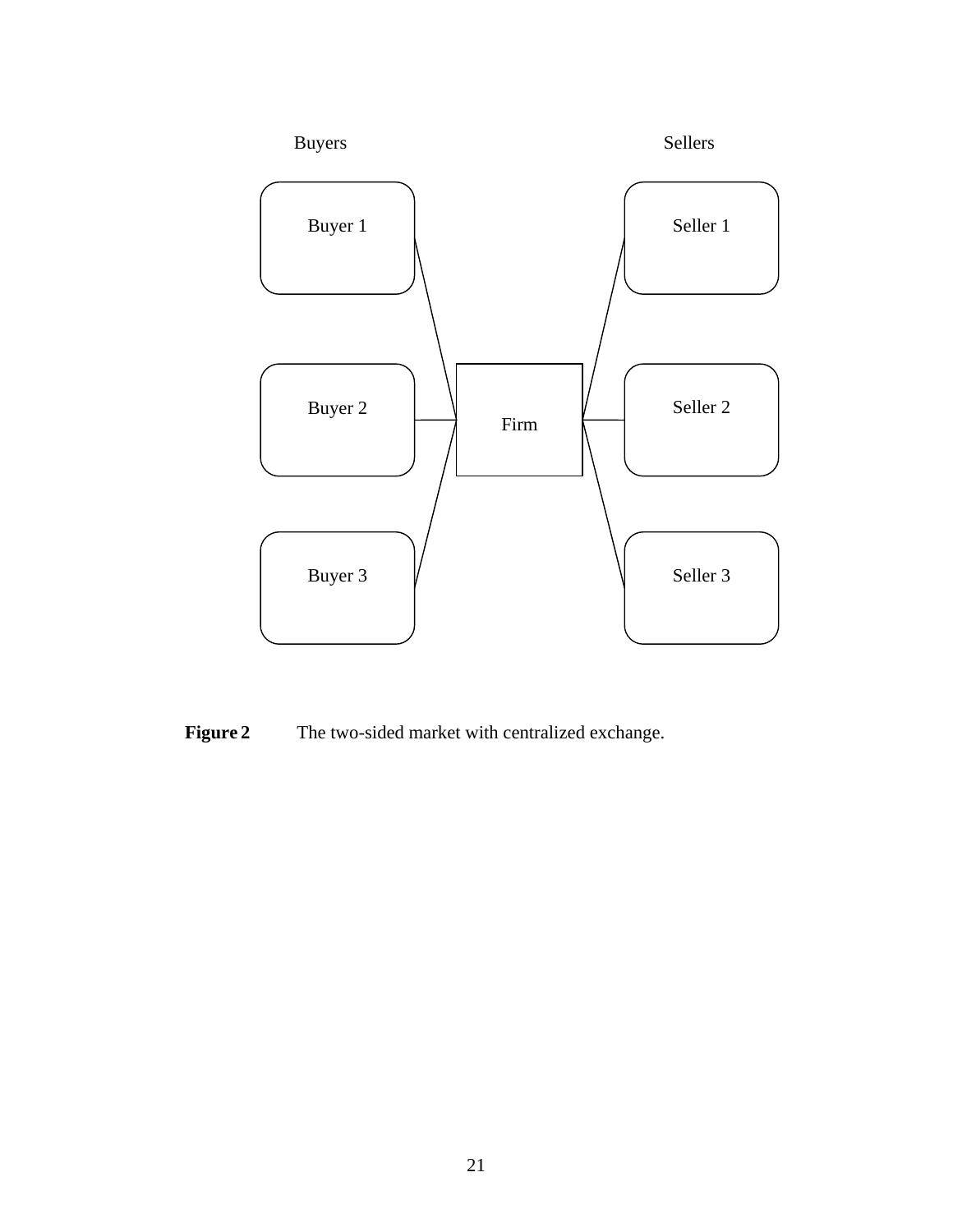To address the basic problem of cross-market coordination, it is useful to consider a simple two-stage game involving a buyer, a seller, and an intermediary firm. In the first stage, the firm chooses the prices to charge the buyer and the seller for intermediation services. The firm offers a price *p* to the buyer and a price *w* to the seller. In the second stage, the buyer and seller decide whether or not to participate in the intermediated market. $60$ 

 It makes a difference whether the buyer and the seller pay the participation charges before or after they transact with each other.<sup>61</sup> For now, suppose that the buyer and the seller pay the participation charges before they transact with each other so that the charges are sunk costs when the buyer and the seller complete their transaction. When the buyer and seller transact with each other through the intermediary, the buyer obtains a benefit *u* and the seller obtains a benefit *h*. The participation prices chosen by the firm are assumed to be strictly less than the transaction benefits.

 After the participation prices are chosen by the firm, suppose that the buyer and the seller face a noncooperative game in the second stage (see Table 1). A Nash equilibrium consists of strategies that are best responses to each other. An agent's best response to an opponent's equilibrium strategy is the one that maximizes the agent's payoff. At the Nash equilibrium of the market participation game, the buyer's equilibrium participation strategy *b\** is a best response to the seller's equilibrium participation strategy *s\**, and vice versa.

 The participation game shown in Table 1 has two Nash equilibria, which are the outcomes on the diagonal of the table. Market participation by each agent is a best response to participation by the other agent, and nonparticipation by each agent is a best response to nonparticipation by the other agent. For example, if the buyer's equilibrium strategy is to participate in the market, the seller's best response is to participate because the seller would obtain a payoff of *h − w* rather than a payoff of zero. If the seller's equilibrium strategy is to participate in the market, the buyer's best response is to participate because the seller would obtain a payoff of  $u - p$  rather than a payoff of zero. This implies that participate, participate is a Nash equilibrium.

|                            | <b>Seller</b>   Participate $s = 1$ | Do not participate $s = 0$ |
|----------------------------|-------------------------------------|----------------------------|
| <b>Buyer</b>               |                                     |                            |
| Participate $b = 1$        | $u-p$ , $h-w$                       | $- p. 0$                   |
| Do not participate $b = 0$ | $U = w$                             |                            |

**Table 1** The circular conundrum with a firm intermediating between a single buyer and a single seller, with payoffs (Buyer, Seller).

<sup>&</sup>lt;sup>60</sup> The buyer's participation strategy is represented by *b*, where  $b = 1$  represents the decision to participate and  $b = 0$  represents the decision not to participate. The seller's participation strategy is represented by *s*, where  $s = 1$  represents the decision to participate and  $s = 0$ represents the decision not to participate.

<sup>61</sup> *See* Spulber, *supra* note 1.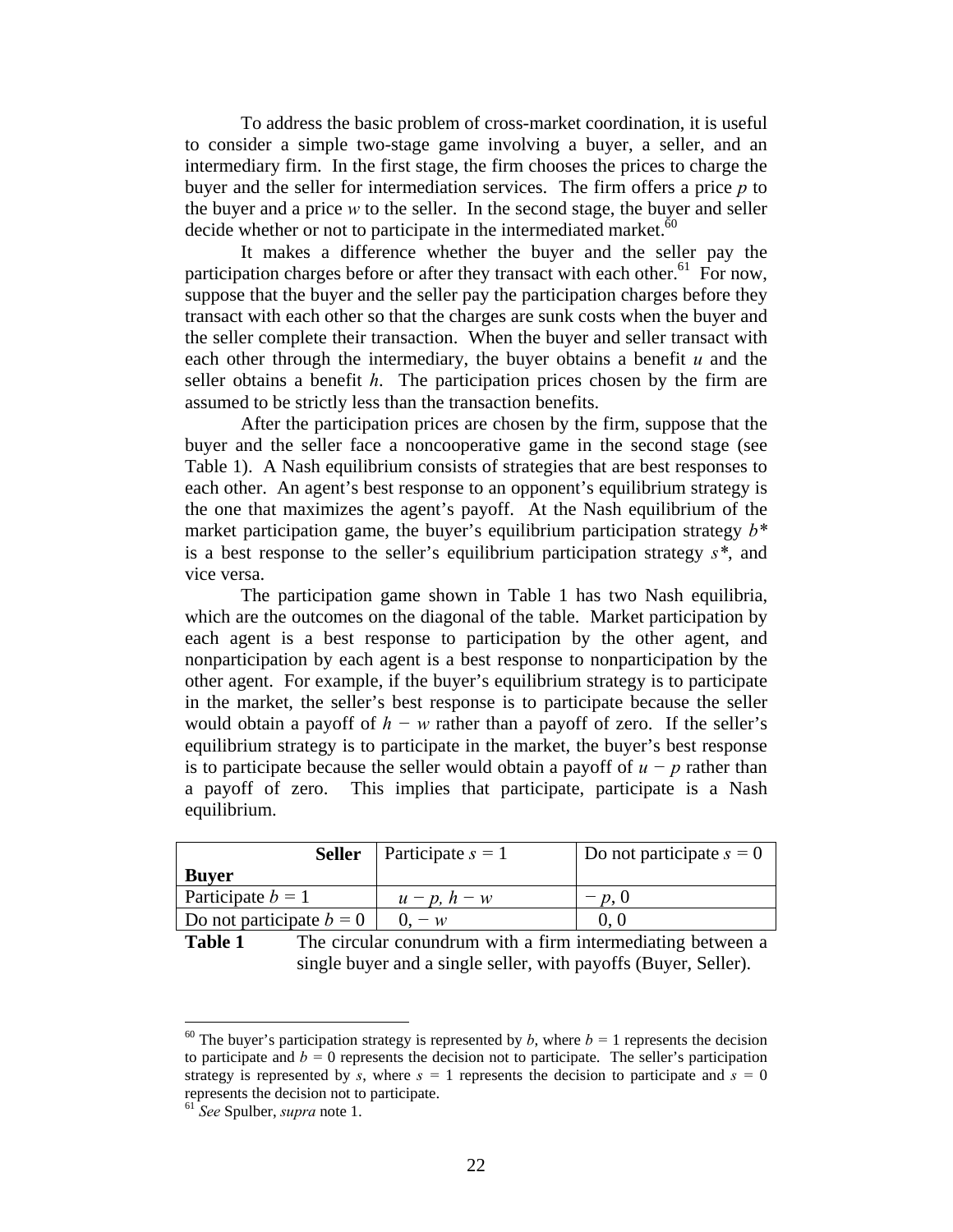Compare the two Nash equilibria. Both players have higher payoffs at the participation equilibrium than at the nonparticipation equilibrium. The participation equilibrium Pareto dominates the nonparticipation equilibrium because the buyer and the seller are both made strictly better off. Even if the buyer and the seller somehow reach a Nash equilibrium, the presence of multiple equilibria leads to possible inefficiencies. The outcome is inefficient if the buyer and the seller choose the nonparticipation equilibrium, which yields a zero payoff for both of the players. Choosing a Pareto inferior Nash equilibrium is one type of coordination problem.

 A further coordination problem arises because of the buyer-seller subgame multiple Nash equilibria. The buyer and the seller cannot choose best-response strategies if they do not know which equilibrium will result. Some suggest that in this type of situation, mistakes and confusion could interfere with coordination between the players, and they might end up splitting their choices.<sup>62</sup> For the participation game presented here, if only one of the agents chooses to participate in the network, it would cause one of the off-diagonal outcomes, which involves a zero payoff for one player and a loss for the other player. Uncertainty about the other player's strategy and these outcomes represent participation risks. These coordination problems are sometimes interpreted as externalities because the participation decision of an agent affects the returns of other agents.

Coordination problems are a reflection of underlying transaction costs. If the buyer and the seller can communicate with each other and reach agreements before playing the participation game, they can choose the best outcome, which is the Pareto dominant Nash equilibrium. If negotiation is costly and the buyer and the seller cannot make contractual commitments, it may be difficult to form an agreement to participate in the market. Crossmarket benefits need not lead to externalities and market failure when decentralized coordination is feasible. In decentralized markets, these problems are addressed by the economic agents who originate and terminate the transactions. When transaction costs are low, small groups of economic agents can coordinate their activities through communication and contractual agreements.<sup>63</sup>

The key question is why there would be an absence of coordination. The buyer and the seller have an incentive to coordinate their participation decisions to avoid the off-diagonal outcomes and to achieve the benefits of participation. In addition, when buyers and sellers can communicate and negotiate with each other, they can make explicit agreements. Coase emphasized the ability of small numbers of economic agents to achieve optimal outcomes through bargaining when transaction costs are low and

<u>.</u>

<sup>62</sup> *See* M.L. Katz & C. Shapiro, *Systems Competition and Network Effects*, 8 J. ECON. PERSP. 93 (1994); J. Farrell & P. Klemperer (2007) supra note 9.

<sup>63</sup> *See* D. F. Spulber, *Consumer Coordination in the Small and in the Large: Implications for Antitrust in Markets with Network Effects*, 4 J. COMPETITION L. AND ECON. 207 (2008). For a discussion of network effects in the context of technology adoption, see D. F. Spulber, *Unlocking Technology: Innovation and Antitrust*, 4 J. COMPETITION L. AND ECON. 915 (2008).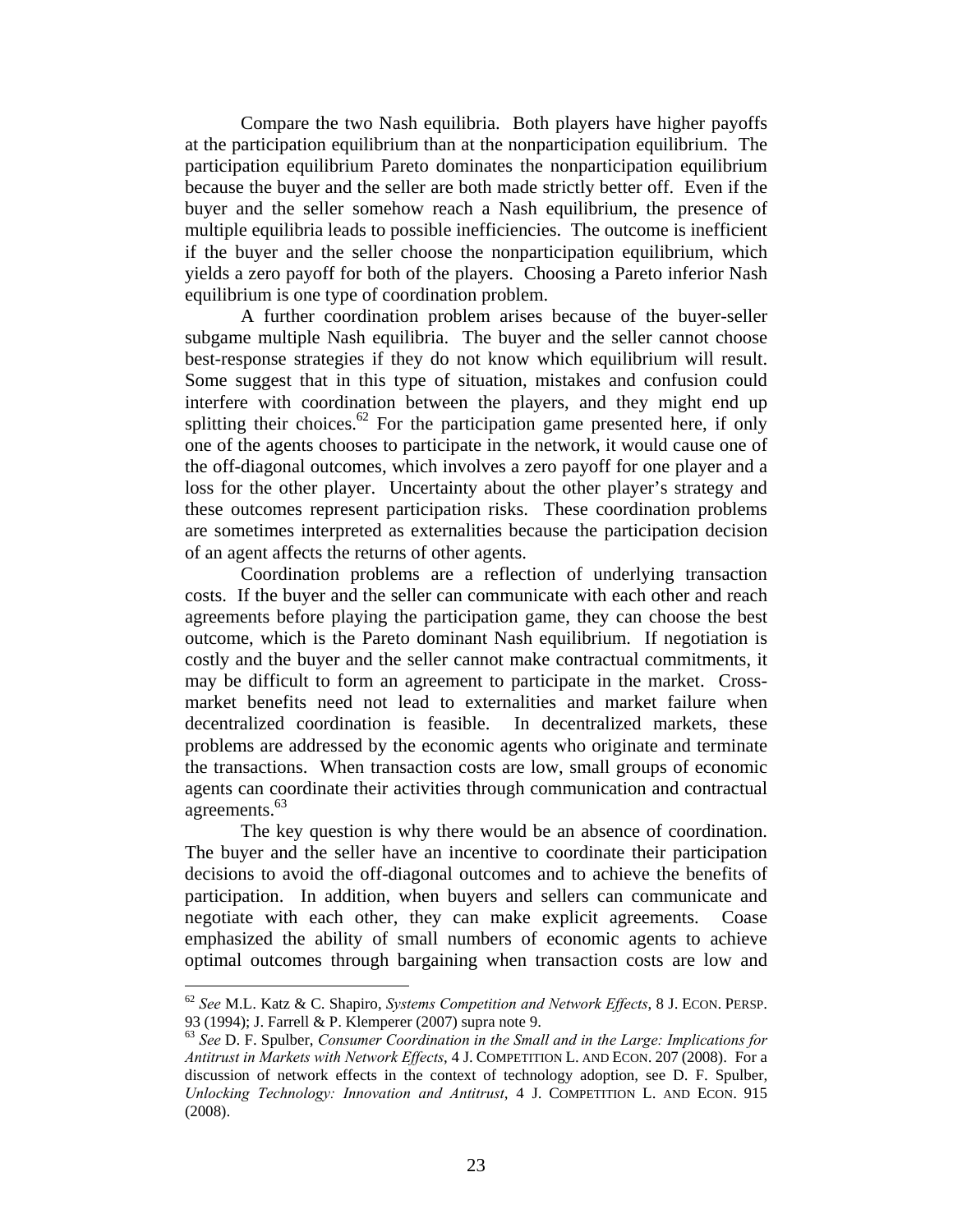property rights are clearly defined.<sup>64</sup> The buyer and the seller will choose the participation equilibrium because it is the best outcome. Depending on their relative bargaining power, they may choose to make side payments to achieve the desired outcome.

The problem of decentralized coordination has been studied extensively by game theorists. It lies at the heart of noncooperative games.<sup>65</sup> Basic games such as "the prisoners' dilemma" and "the battle of the sexes" raise questions about coordination because players choose noncooperative strategies without communication. There are also games with multiple noncooperative equilibria in which players can coordinate tacitly or explicitly through pre-play communication. $\frac{6}{6}$  Additionally, coordination between players has been studied in dynamic games with repeated interaction.

A buyer and a seller in a noncooperative game can make pre-play binding agreements with action-contingent side payments. In the prisoners' dilemma game, there exist side payments that transform the payoffs in the game.<sup>67</sup> As a result of these transfers, the players achieve the efficient outcome as a noncooperative equilibrium. When a buyer and a seller choose side payments cooperatively, they can set contingent payments such that they both will choose market participation as a noncooperative equilibrium. However, Jackson and Wilkie show that when players choose side payments noncooperatively, there is no equilibrium that results in the efficient outcome.68 Thus, even with endogenous action-contingent side payments, the outcome is inefficient. Again, when transaction costs result in noncooperative behavior at the pre-pay negotiation stage, the outcome is inefficient. This implies a role for an intermediary firm. The firm chooses action-contingent side payments that will induce the buyer and the seller to choose efficient participation strategies.

 When buyers and sellers are able to communicate and form agreements, they can coordinate their participation activities. Individuals may form interests groups and other types of coalitions to coordinate market participation. There are various ways to build coalitions. For example, individuals may build a coalition by only allowing new members to join if doing so makes every member better of  $f<sup>69</sup>$  In the present setting of a twosided market, this approach would guarantee that buyers and sellers keep

<sup>&</sup>lt;sup>64</sup> *See* Coase, *supra* note 4.<br><sup>65</sup> *See* J. von Neumann & O. Morgenstern, Theory of Games and Economic Behavior (1944).

<sup>66</sup> *See* J. HARSANYI AND R. SELTEN, A GENERAL THEORY OF EQUILIBRIUM SELECTION IN GAMES (1988); R. W. COOPER, COORDINATION GAMES: COMPLEMENTARITIES AND MACROECONOMICS (1999).<br><sup>67</sup> *See* J. M. Guttman, *Understanding Collective Action: Matching Behavior*, 68 AM. ECON.

REV. 251 (1978); J. M. Guttman, *A Non-Cournot Model of Voluntary Collective Action*, 54

ECONOMICA 1 (1987).<br><sup>68</sup> *See* M. O. Jackson & S. Wilkie, *Endogenous Games and Mechanisms: Side Payments among Players, 72 REV. ECON. STUD. 543 (2005).* 

<sup>&</sup>lt;sup>69</sup> See D. G. Arce M., *Stability Criteria for Social Norms with Applications to the Prisoner's Dilemma*, 38 J. CONFLICT RESOL. 749 (1994). This stability criterion applies the Pareto criterion to coalition building and is not based on the Nash equilibrium.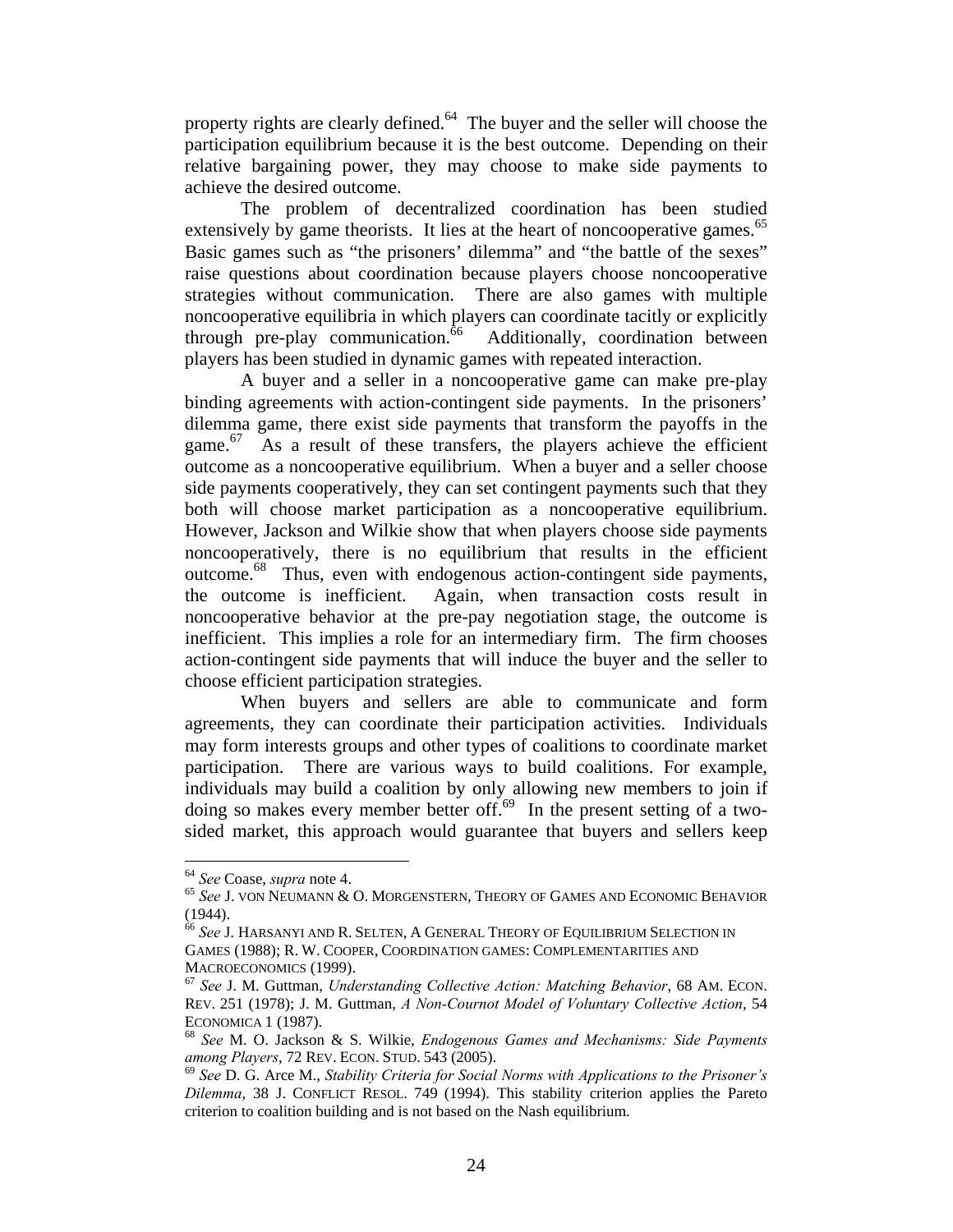joining the coalition until the Pareto-dominant outcome was attained. The notion of coalition building applies to intermediated markets because the benefits of participation always increase with greater membership on the other side of the market. Generally, with many buyers and many sellers who can communicate and form agreements, it appears likely that both sides will coordinate to achieve the best outcome. For buyers and sellers to choose the Pareto-dominant Nash equilibrium requires that the outcome not be challenged by a coalition of the whole.<sup>70</sup> Hagiu assumes that buyers and sellers choose the best outcome in a two-sided model with network effects.<sup>71</sup> In contrast, Caillaud and Jullien suggest obtain a different outcome in a centralized market by choosing what is best for the firm supplying network services.<sup>72</sup>

A number of game-theoretic ideas suggest how groups of players may choose the best equilibrium among multiple Nash equilibria.<sup>73</sup> Even when there are transaction costs, there may be ways for buyers and sellers to achieve the best outcome. The buyer and the seller may engage in tacit cooperation and simply choose Pareto-dominant Nash equilibrium because it is the most advantageous noncooperative equilibrium. The Pareto-dominant Nash equilibrium is a natural focal point among the equilibria of the market

<u>.</u>

<sup>70</sup> For example, Katz and Shapiro make this assumption in the context of network effects*. See* M.L. Katz & C. Shapiro, *Technology Adoption in the Presence of Network Externalities*,

<sup>94</sup> J. POL. ECON. 822 (1986). 71 *See* A. Hagiu, Two-Sided Platforms: Product Variety and Pricing Structures, 18 J. ECON. & MGMT. STRATEGY (forthcoming 2009)*; see also* A. Hagiu, Pricing and Commitment by

Two-Sided Platforms, 37 RAND J. ECON. 720 (2006). 72 *See* Caillaud & Jullien, *supra* note 35. 73 Aumann's concept of the Strong Nash equilibrium specifies that an outcome must survive challenges from all possible coalitions of players, which would include the coalition of the whole. This would be sufficient to ensure that buyers and sellers chose the Pareto-dominant outcome. *See* R. Aumann, *Acceptable Points in General Cooperative N-Person Games*, *in* CONTRIBUTIONS TO THE THEORY OF GAMES (H. W. Kuhn and A.W. Tucker eds., vol. 4, Princeton University Press 1959). The Coalition-Proof Nash equilibrium of Bernheim, Peleg, and Whinston weakens the Strong Nash equilibrium concept by requiring the equilibrium to survive challenges from coalitions that themselves survive deviations by subcoalitions. *See*  B.D. Bernheim, B. Peleg, & M.D. Whinston, *Coalition-Proof Nash Equilibria I. Concepts*, 42 J. ECON. THEORY 1 (1987). Xue introduces the Negotiation-Proof Nash equilibrium that formalizes the negotiation process as an extensive game of preplay communication and eliminates coalitions that will not form with rational players. *See* L. Xue, *Negotiation-proof Nash Equilibrium*, 29 INT'L J. GAME THEORY 339 (2000). Ambrus introduces the concept of coalitional rationalizability, which is weaker than the concept of Coalition-Proof Nash equilibrium. *See* A. Ambrus, *Coalitional Rationalizability*, 121 Q.J. ECON. 903 (2006). The coalitional rationalizability solution allows groups of players to coordinate on strategies that are mutually beneficial by deleting strategies, but does not require Pareto dominance. Coalitional rationalizability is based on implicit agreements between players rather than explicit communication and commitments. Ambrus and Argenziano apply the solution concept of coalitional rationalizability to coordination in a two-sided market. *See* A. Ambrus & R. Argenziano, *Asymmetric Networks in Two-Sided Markets*, AM. ECON. J. MICROECONOMICS (forthcoming 2009). Ambrus and Argenziano assume that players have linear preferences that are similar in structure to the present model.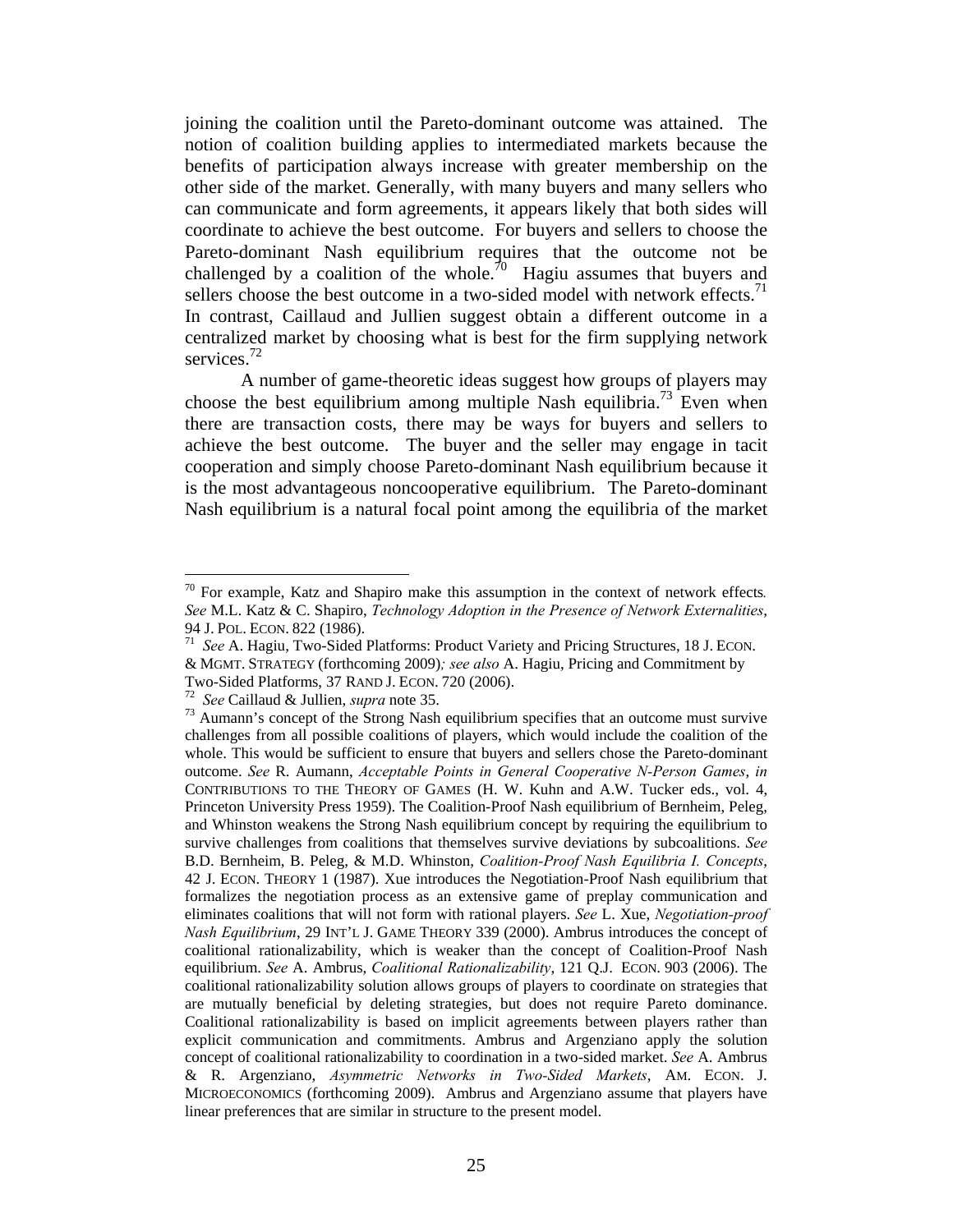participation game.<sup>74</sup> With repeated games, players can learn how to coordinate their choices over time.<sup>75</sup> If buyers and sellers can communicate, but not make contractual commitments, they may still be able to achieve the best outcome. Communication between buyers and sellers can affect expectations that determine the outcome of the participation game.<sup>76</sup>

Buyers and sellers may achieve the best outcome when participation decisions are sequential rather than simultaneous. For example, if the seller moves first, the seller's choice will be revealed to the buyer. In equilibrium, with the payoffs shown in Table 1, the seller will choose to participate. This is because the buyer's best response to participation is also to participate. Anticipating this, the seller then will choose to participate. The buyer knows that the seller's commitment is credible, because the buyer knows that the seller's best response to the buyer's participation is to participate as well, so the seller will not change his decision.

## **B. SOLVING THE CIRCULAR CONUNDRUM BY FOSTERING DECENTRALIZED COORDINATION**

If transaction costs of decentralized coordination are sufficient to prevent pre-play communication and negotiation, the intermediary firm may choose to provide centralized coordination. Intermediary firms reduce the transaction costs of cross-market coordination by providing various communication services. Intermediary firms also foster decentralized coordination through mass marketing.

Intermediary firms provide free communication services that are complements to their paid services. Such communication services help potential buyers and sellers coordination their participation decisions. eBay freely provides information to buyers and sellers about ongoing auctions so that potential buyers and sellers can observe current participation levels. eBay also creates online communities for interest groups and in so doing lowers communication costs for prospective buyers and sellers. Amazon.com offers communication services to book buyers and small booksellers, including rating systems that identify the number of transactions and quality ratings for book sellers. Amazon offers an internal search service that provides potential book buyers with information about books, including the ability to search within books for excerpts contain specific content. Amazon's book listings also appear on Internet search results offered by Google, Microsoft, Yahoo and other search firms based on author, title, or content keywords.

<sup>74</sup> Thomas Schelling discussed tacit coordination and focal points. *See* T.C. SCHELLING, THE STRATEGY OF CONFLICT (1960). For a discussion of collective rationality and language in choosing among decision rules, see R. Sugden, *A Theory of Focal Points*, 105 ECON. J. 533 (1995).

<sup>75</sup> *See* V. Crawford & H. Haller, *Learning How to Cooperate: Optimal Play in Repeated Coordination Games*, 58 ECONOMETRICA 571 (1990).<br><sup>76</sup> For a discussion of pre-pay communication and coordination, see J. Farrell, *Cheap Talk*,

*Coordination, and Entry*, 18 RAND J. ECON. 34 (1987); E. Van Damme, *Stable Equilibria and Forward Induction*, 48 J. ECON. THEORY 476 (1989).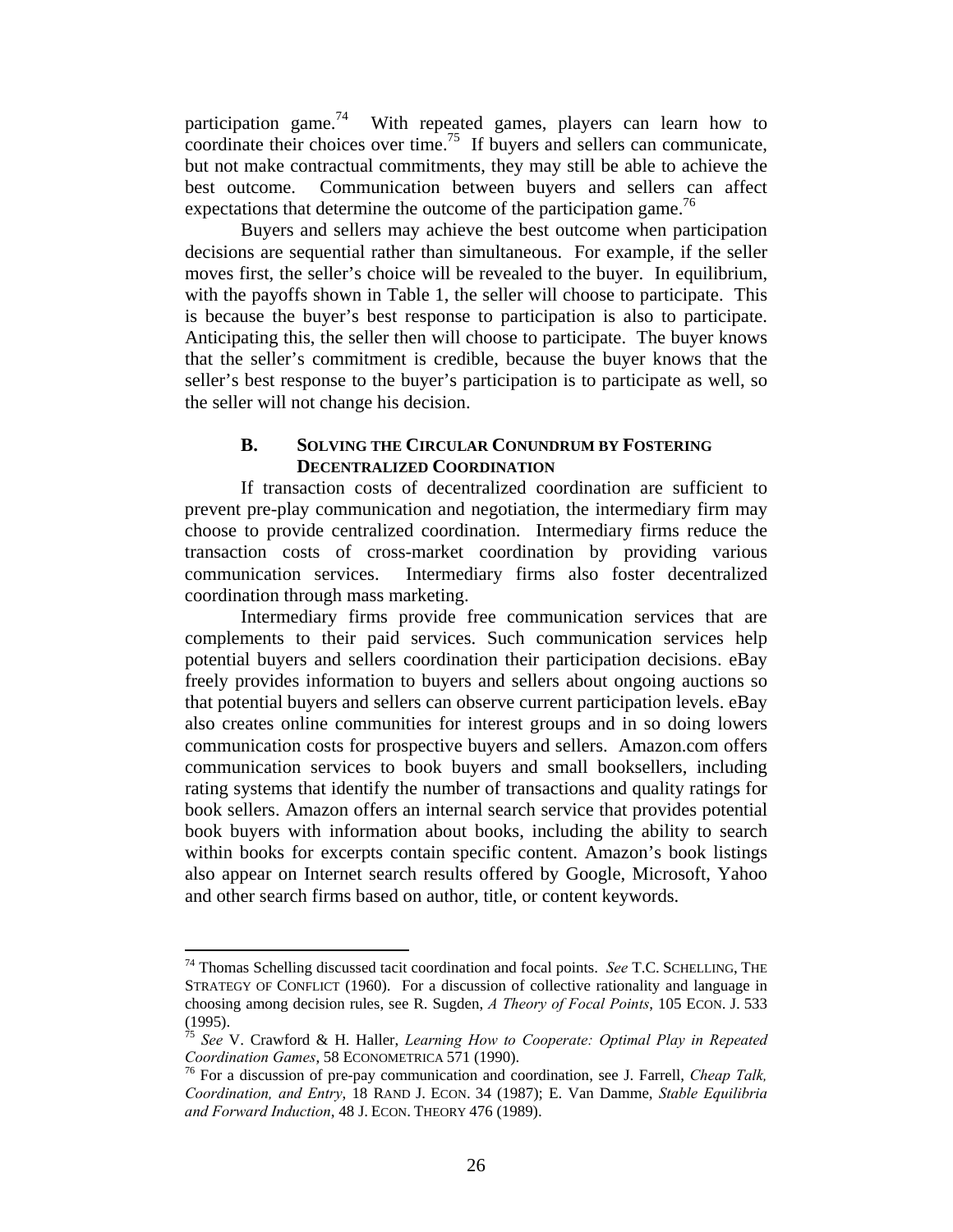Intermediary firms reduce transaction costs for buyers and for sellers by taking advantage of focal points and locations. For example, centrallylocated malls attract buyers due to convenience. This, in turn, attracts multiple sellers, who are drawn in by the scale effects realized by serving many buyers in one location. The variety of sellers attracts buyers seeking a diverse selection of products.

Intermediary firms also reduce transaction costs for buyers and for sellers by advertising their services. Buyers and sellers can learn about the existence and features of the intermediary firm without having to communicate with each other. A number of examples illustrate how intermediaries address the circular conundrum through advertising. Search firms advertise their services through other media such as broadcast and print media, as do directory firms, such as publishers of yellow pages. Credit card companies, such as Visa, Mastercard, Discover, and American Express, advertise their services to potential buyers and sellers though print and broadcast media and through the Internet. Computer technology platforms such as Microsoft's Windows also advertise to potential adopters and application providers. Matchmaking firms, such as match.com and eHarmony, also advertise to potential participants. Advertising by eBay informs prospective buyers and sellers that they can locate a counter party through eBay.

Advertisements for intermediary firms may contain information that indicates buyer and seller participation. Information that indicates the popularity of the service helps buyers and sellers determine that their potential benefits from participation. In addition, high expenditures on advertisements are a signal that the service is successful, or perhaps expects to be successful, and provides an indirect indicator of buyer and seller participation. Signaling though advertising expenditures can inform prospective participants about the advertiser's potential success in competition with other advertisers.<sup>77</sup>

Intermediary firms reduce transaction costs for buyers and sellers by using the services of search firms and online directories. Search firms manage a circular flow of information that matches buyers and sellers.<sup>78</sup> They provide an extensive directory of businesses that buyers use to locate sellers for almost all commercial transactions.<sup>79</sup> Buyers using search engines enter keywords that the search firms use to present content as well as targeted advertisements from multiple sellers. The buyer has the option of clicking on these advertisements and ultimately purchasing an advertiser's product.

 $77$  Making the largest advertising expenditure does not guarantee success. Other factors such as quality of service affect whether buyers and sellers select a particular intermediary. This was discovered by online intermediaries who sought unsuccessfully to distinguish their companies through expensive online campaigns that included advertising during the Super Bowl.

<sup>78</sup> *See* D. F. Spulber, *The Map of Commerce: Internet Search, Competition, and the Circular Flow of Information*, J. COMPETITION L. AND ECON. (forthcoming 2009). <sup>79</sup> *Id*.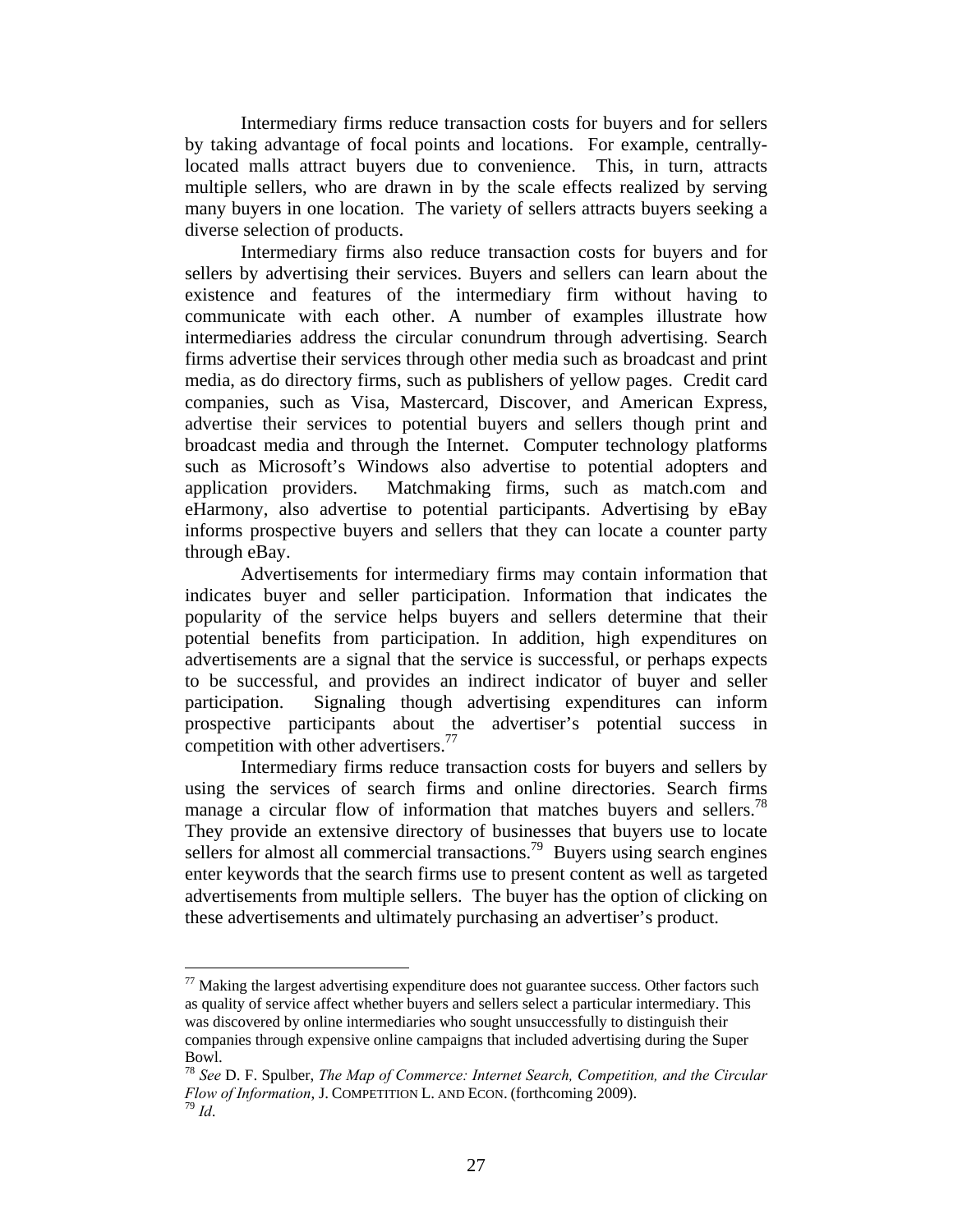Intermediary firms induce participation by using online directories. Yahoo!, Microsoft's MSN.com, and AOL offer extensive directories that include shopping, personals, and yellow pages. Likewise, Business.com provides a directory that has over  $65,000$  business categories.<sup>80</sup> The online directory @list.org refers to itself as "the most comprehensive online business directory," comprising over 10 million businesses. Yahoo! offers a business-to-business directory with over 250,000 listings and a shopping and services directory with over  $400,000$  listings.<sup>81</sup> Yahoo! also lists independent company directories for practically every industry from advertising to travel.82 The Open Directory Project (ODP) refers to its service as "the largest, most comprehensive human-edited directory of the Web. It is constructed and maintained by a vast, global community of volunteer editors."83 Internet comparison sites and shopping services also perform matchmaking functions that reduce the costs of cross-market coordination.

Competition among intermediary firms to attract buyers and sellers heightens the problem of the circular conundrum faced by each firm. Multiple intermediaries offer sellers the benefits of targeted advertising and variety of communication methods. Buyers benefit by dealing with specialized intermediaries that offer services and access to buyers that are better suited to their needs. However, multiple intermediaries introduce additional coordination problems. Prior to the Internet, the Yellow Pages offered a focal point for obtaining telephone numbers and business addresses. Newspaper classifieds were a focal point in comparison to the variety of online job search websites or online used car listings. To communicate with consumers, advertisers may have listings with multiple directories and multiple search firms. The additional complexity of dealing with multiple intermediaries offsets some of the coordination effects of communication services and targeted advertising.

# **III. CENTRALIZED COORDINATION BY PROVIDING MEDIA CONTENT AND CONSUMER REWARDS**

In addition to reducing the transaction costs of decentralized coordination, intermediary firms can provide media content and consumer rewards. These incentives help to solve the cross-market coordination problem. Incentives for market participation can take the form of in-kind transfers or monetary payments. Internet search firms such as Google, Microsoft, and Yahoo! attract users by content in the form of search results. Publishers of websites and print media provide users with content in the form of news stories, sports results, financial market data, and other types of information. Media companies such as broadcast radio and television,

<sup>80</sup> *See* http://www.business.com/directory/. 81 *See* http://dir.yahoo.com/Business\_and\_Economy/. 82 *See* http://dir.yahoo.com/Business\_and\_Economy/Directories/Companies/. 83 *See* www.dmoz.org/.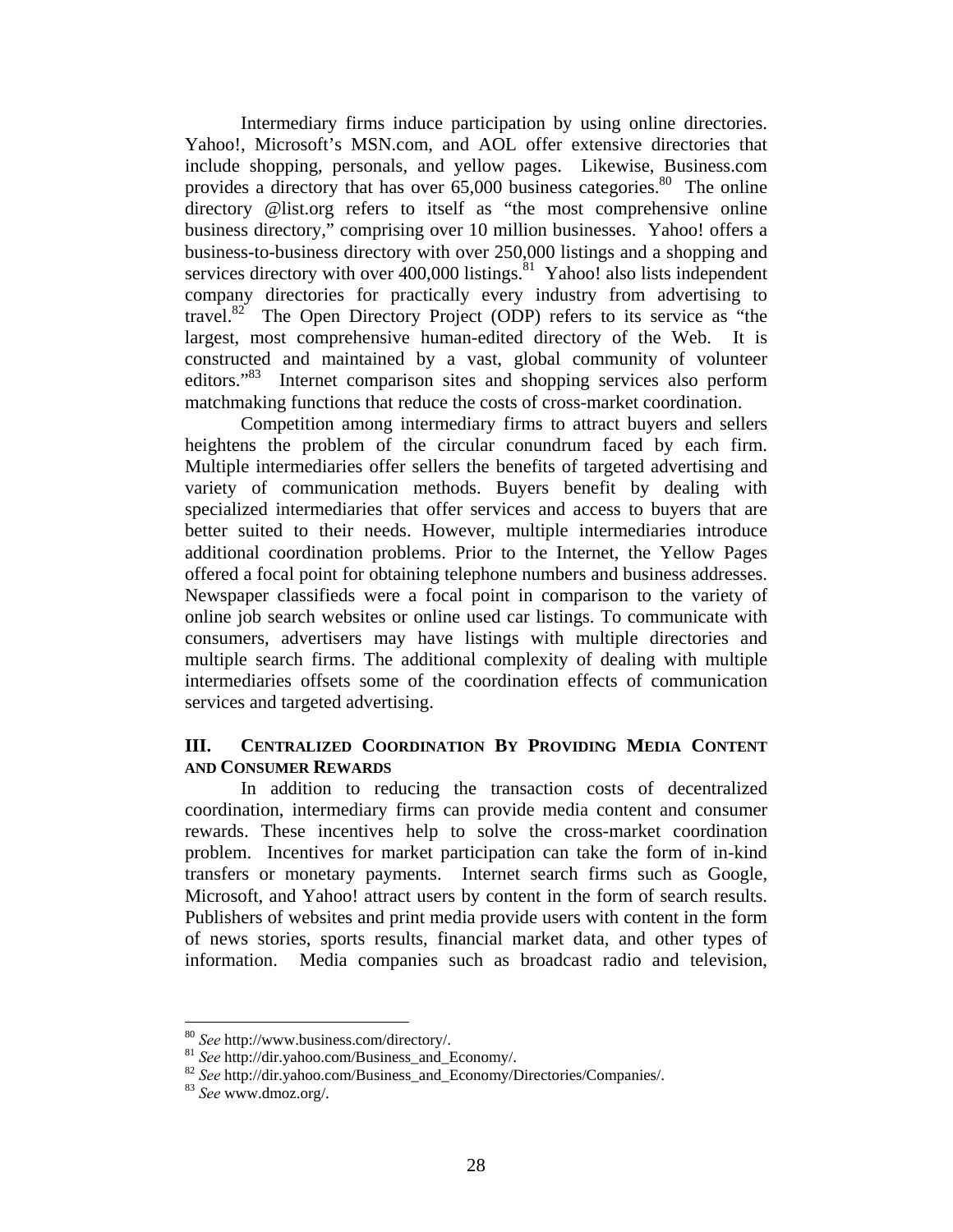satellite radio and cable television provide viewers with content such as entertainment, news, sports, talk shows, and other programs.

## **A. SOLVING THE CIRCULAR CONUNDRUM THROUGH MEDIA CONTENT AND CONSUMER REWARDS**

Search and media firms intermediate between sellers that provide advertising and viewers who purchase goods from those sellers. Sellers make payments to search and media firms in return for advertisements. Buyers view the advertisements in addition to the content provided by search firms and media firms. Search firms and media firms provide content to buyers to induce their participation in the market. Buyers receive benefits from viewing the content, regardless of whether or not sellers participate in the market.<sup>84</sup>

 This section presents a basic game theory model that illustrates how an intermediary firm provides content to address the circular conundrum. The firm is a monopoly intermediary. The next section considers competition between intermediaries. The intermediary firm provides potential buyers with content and obtains revenues from sellers that purchase advertising. The buyer obtains a benefit *x* from the content provided by the firm, whether or not the seller purchases advertising. Buyers are charged a price for viewing content, *p*. The price of content can be free, as with broadcasting, or it can be positive, as with cable television. The seller's payment for advertising is *w*, whether or not the viewer participates, although this payment can be made contingent on viewer participation. The media firm's costs of content are equal to  $kx$ , where the value of a unit of content is less than its cost,  $k \leq 1$ . Suppose for purposes of illustration that content  $x$  is a given amount. The media firm obtains profits equal to  $p + w - kx$ .

 The game is a modification of the game given in Table 1. As before, when the buyer and seller transact with each other through the intermediary, the buyer obtains a benefit *u* and the seller obtains a benefit *h*. Table 2 shows the payoffs for the media game. When both the buyer and seller participate, they obtain gains from trade. The media firm induces buyer participation by providing a net benefit to the buyer through content. Suppose that the media firm chooses a participation price that is strictly less than the buyer's benefit from content,  $p \leq x$ . The media firm chooses a participation price for the seller that is strictly less than the seller's benefit,  $w < h$ . Regardless of the seller's participation, the buyer always chooses to participate. The seller's best response to the buyer's participation is also to participate. Therefore, participation by both sides of the market is the only Nash equilibrium. The media firm is profitable in equilibrium. This shows how media firms can resolve the circular conundrum through advertising and provision of content.

 The buyer prefers to participate regardless of the seller's participation decision, so the buyer's participation decision is a dominant strategy. If the seller participates, the buyer prefers to participate because the payoff from participating, which equals  $x + u - p$ , is greater than the payoff from not

<sup>&</sup>lt;sup>84</sup> Buyers may receive benefits from viewing advertisements or they may experience advertisements as a cost of viewing content.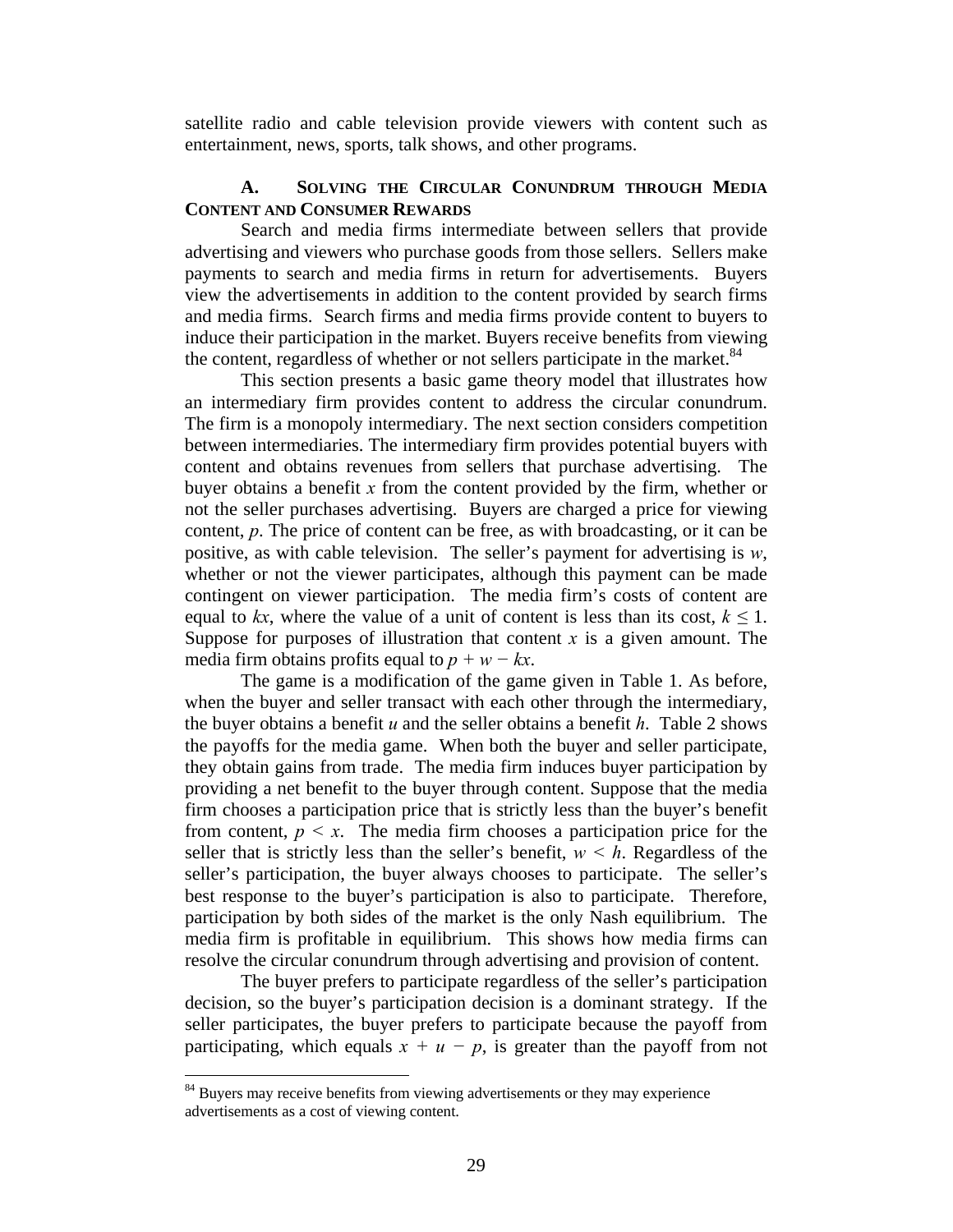participating, which equals zero. If the seller does not participate, the buyer still prefers to participate because the payoff from participating, which equals  $x - p$ , is greater than the payoff from not participating, which again equals zero. The intermediary firm is profitable because there exists prices such that  $p + w - kx > 0.^{85}$ 

| Seller                     | $\vert$ Participate $s = 1$ | Do not participate $s = 0$ |
|----------------------------|-----------------------------|----------------------------|
| <b>Buyer</b>               |                             |                            |
| Participate $b = 1$        | $x + u - p$ , $h - w$       | $x - p, 0$                 |
| Do not participate $b = 0$ | $0. - w$                    |                            |

## **Table 2** The circular conundrum with a media firm and payoffs (Buyer, Seller).

 Because participation is a dominant strategy for the buyer, the seller chooses the best response to the buyer's decision to participate. The seller chooses to participate because the seller's payoff from participating, which equals  $h - w$ , is greater than the seller's payoff from not participating, which equals zero. Therefore, there is a unique Nash equilibrium, which involves both the buyer and the seller choosing to participate. This means that when content is more valuable to the buyer than the cost of participation,  $x > p$ , both parties choose to participate. This eliminates strategic uncertainty associated with multiple Nash equilibria.

 The analysis helps to explain the provision of content by media, including broadcast, cable, print, Internet website publishers, and Internet search firms. These firms provide content (entertainment, news, search results) that attracts buyers, whether or not advertisers participate. The intermediary's provision of valuable content therefore solves the circular conundrum by inducing a unique equilibrium with participation by both the buyer and the seller. By offering content to buyers, often at no charge, the intermediary induces strategic participation by buyers. In turn, the benefits of buyer participation induce strategic participation by sellers. The provision of incentives through content solves the problem of multiple equilibria and thus resolves potential coordination problems associated with cross-market benefits. The intermediary firm's provision of content internalizes crossmarket benefits and induces equilibrium participation.

#### **B. THE CIRCULAR CONUNDRUM WITH COMPETING FIRMS**

 More generally, intermediary firms in media and Internet search must compete for viewers. Competition is sufficiently vigorous that broadcast media and Internet search firms offer free access to content. Competition between firms makes the circular conundrum more complex. As in the case

<sup>&</sup>lt;sup>85</sup> Let  $p = x$  and  $w = h$ . Then, because  $k \leq l$ , the firm's profits are positive,  $p + w - xk = l$ *− k)x* + *h* > 0. Then, slightly lowering prices such that *p* < *x* and *w* < *h* still gives positive profits.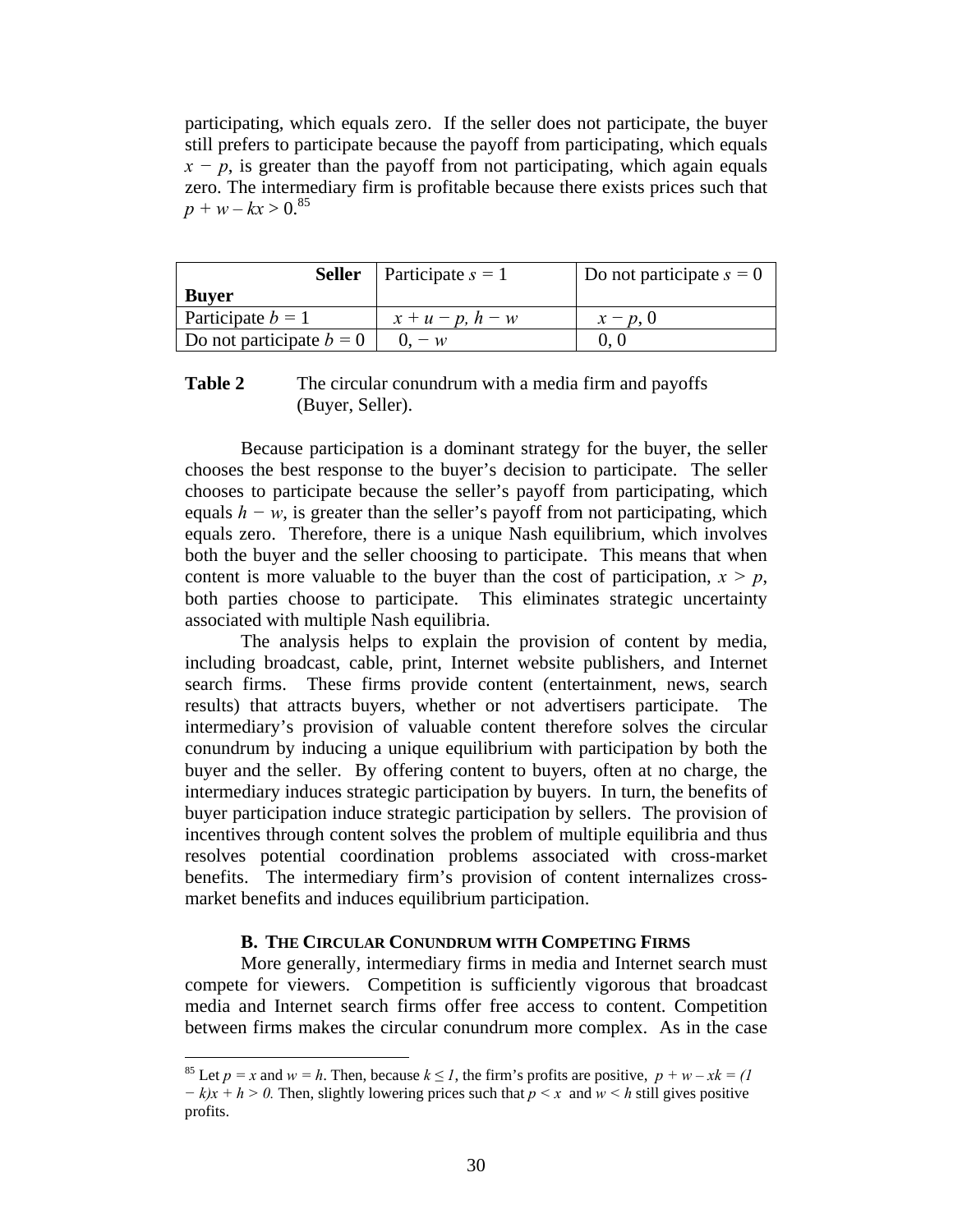of a monopoly intermediary, there may be multiple Nash equilibria. For example, Table 3 shows an intermediation game in which choosing to transact through firm 1 or through firm 2 are both Nash equilibria. If transacting through either firm offers similar prices and transaction benefits, there is no Pareto-dominant Nash equilibrium. If one firm is better for buyers and the other is better for sellers, there is again no Pareto-dominant Nash equilibrium.

 If one firm is better both for buyers and for sellers, buyers and sellers may tacitly coordinate by choosing the Pareto-dominant firm. As discussed previously, when prior communication is feasible, buyers and sellers can explicitly coordinate their choices. With side payments, a buyer and a seller will choose the firm that offers the greatest total benefits net of participation costs. As before, timing can solve the coordination problem. If there is a single buyer and a single seller, and the agent on one side of the market makes a commitment to one of the firms, the agent on the other side also will transact through that firm.

|                                                          | <b>Seller</b>   Transact through firm 1   Transact through firm 2 |                       |
|----------------------------------------------------------|-------------------------------------------------------------------|-----------------------|
| <b>Buyer</b>                                             | $s=1$                                                             | $s = 2$               |
| Transact through firm $1   u - p_l$ , $h - w_l$<br>$b=1$ |                                                                   | $-p_1, -w_2$          |
| Transact through firm $2  -p_2, -w_1$<br>$b=2$           |                                                                   | $u - p_2$ , $h - w_2$ |

## **Table 3** The circular conundrum with competition between firms intermediating between a single buyer and a single seller, with payoffs (Buyer, Seller).

 The provision of content by media firms again can provide coordination. Suppose that the two firms offer the same transaction services and suppose that prices are equal. Suppose that one firm provides better content, so that the firms are vertically differentiated in terms of content. For example, one search firm provides more comprehensive search results than the other firm. There is only one buyer. The game is represented in Table 4.

Assume that the buyer's benefits from firm 1's content are greater than the buyer's benefits from firm 2's content plus the benefits from transacting with the seller,  $x_1 > x_2 + u$ . Then, the buyer will choose the media firm with the best content, regardless of the choice made by the seller. The seller will choose the firm that provides the better content to the buyer. Then,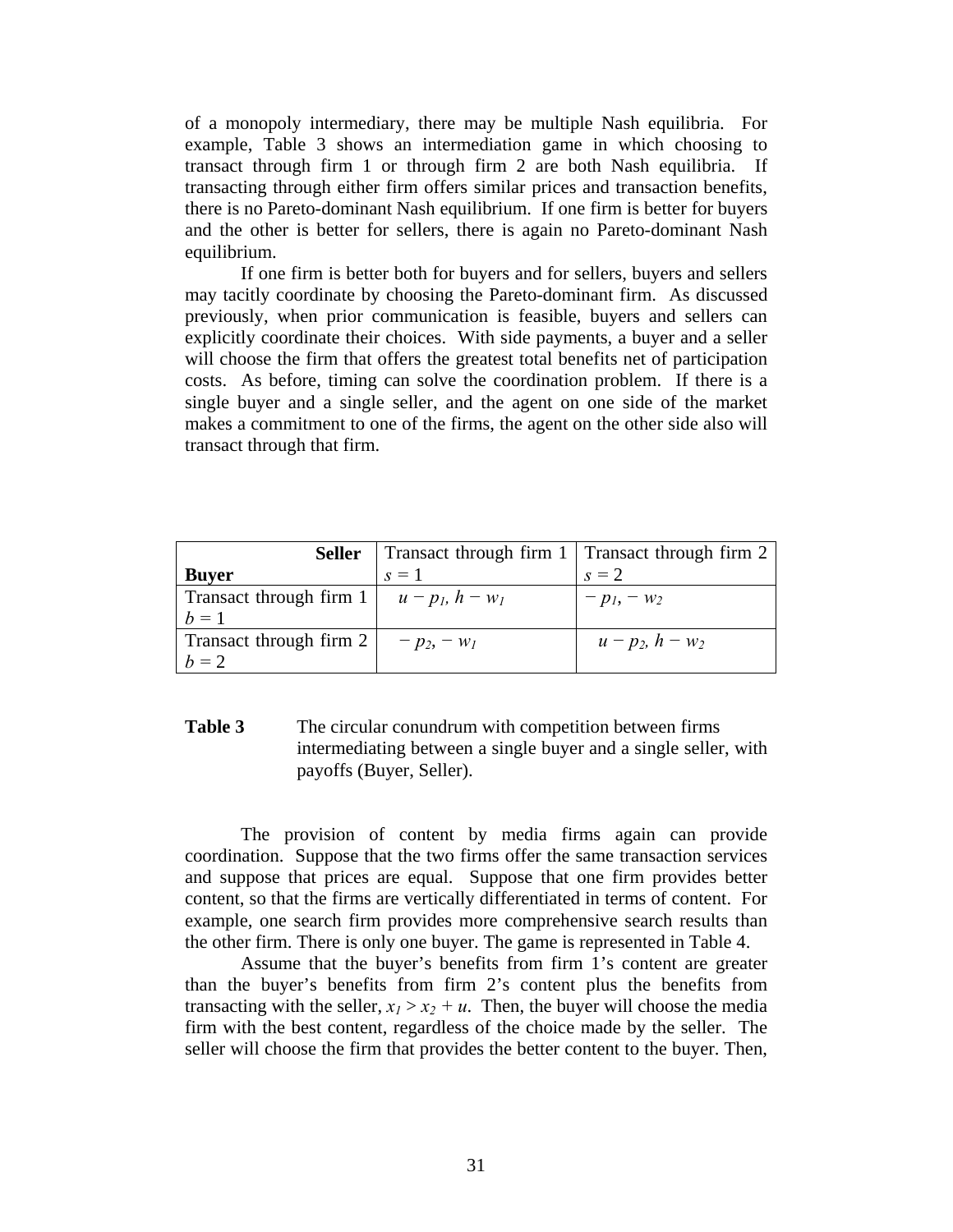there will be a unique Nash equilibrium, with both the buyer and seller transacting through firm  $1.^{86}$ 

 The model can be generalized to address a market with many buyers. With multiple buyers who have different preferences, media firms can segment the market by offering different content. Media firms offer content targeted at specific demographic groups and viewers self select by choosing to view the content they prefer. When sellers are differentiated, they can advertise their products with the media firm that targets the market segment that is best suited to their products. $87$  Advertisers benefit by targeting their advertising messages to the specific interests of different demographic groups. Search firms such as Google, Microsoft, and Yahoo! adjust advertising messages to individual users on the basis of keywords and online behavioral marketing.<sup>88</sup> Web sites and some search firms offer content targeted at specialized interests. For example, WebMD offers medical advice and specialized search services.

| <b>Seller</b>                    | Transact through firm 1   Transact through firm 2 |                         |
|----------------------------------|---------------------------------------------------|-------------------------|
| <b>Buyer</b>                     | $s=1$                                             | $s = 2$                 |
| Transact through firm 1<br>$h=1$ | $x_1 + u - p$ , $h - w$                           | $x_1-p, -w$             |
| Transact through firm 2<br>$h=2$ | $x_2 - p$ , $-w$                                  | $x_2 + u - p$ , $h - w$ |

## **Table 4** The circular conundrum with competing media firms and payoffs (Buyer, Seller).

With multiple buyers who have different preferences, firms can split the market through price discrimination. Ambrus and Argenziano consider competition between two network firms who each can establish one or two networks. They show that with homogeneous consumers, a monopolist network firm establishes only one network. With two types of consumers, a monopolist network firm will choose to establish two networks under some

<sup>&</sup>lt;sup>86</sup> If the buyer acts before the seller, it is sufficient for one of the media firms to provide content that is better than that of the other firm,  $x_1 > x_2$ . The buyer will choose firm 1 and the seller will follow.

 $87$  A market with differentiated buyers and differentiated sellers and multiple intermediaries can be represented using a two-sided Hotelling market model. The two-sided Hotelling model is introduced by D. F. Spulber, *supra* note 1 and developed by A. Alexandrov, G. Deltas, and D. F. Spulber, *Competition between Differentiated Intermediaries*, Northwestern University Working Paper (2009).

<sup>88</sup> *See* Spulber, *supra* note 33. These firms also adjust their offerings on the basis of an enduser's geographic location. See Dan Jerker B. Svantesson, *Geo-location Technologies and Other Means of Placing Borders On the 'Borderless' Internet*, 23 J. MARSHALL J. COMPUTER & INFO. L. 101, 109-10 (2004); Jack Goldsmith & Timothy Wu, Digital Borders, LEGAL AFF. Jan.-Feb. 2006 40, at 43.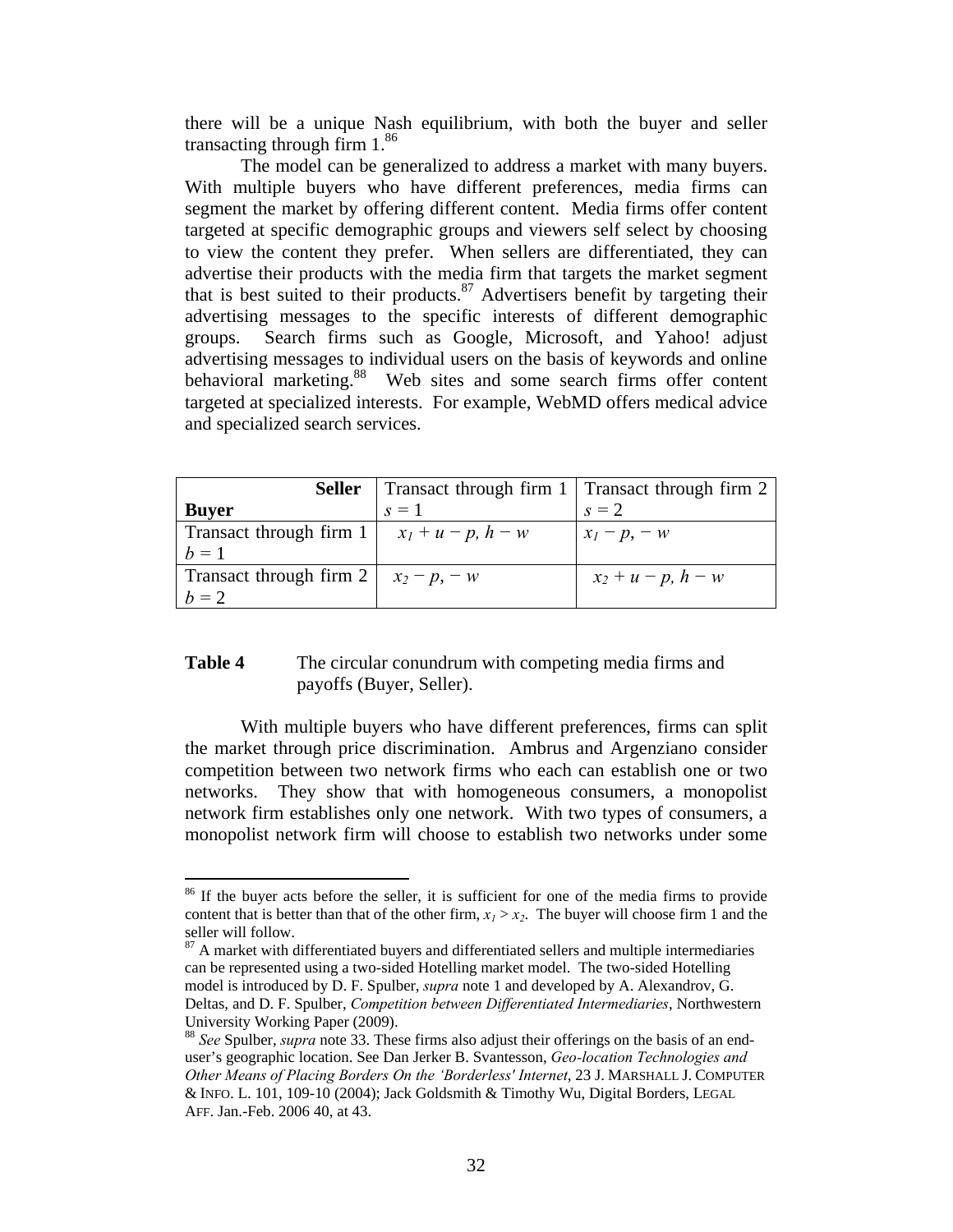conditions. The network firm price discriminates by offering one network that is larger and cheaper on one side of the market and another network that is larger and cheaper on the other side of the market. A similar outcome occurs with competing firms, with one firm supplying a single network that is larger and cheaper on one side of the market and the other firm supplying a single network that is larger and cheaper on the other side of the market.<sup>89</sup>

 Another aspect of competition between intermediary firms involves "multihoming."<sup>90</sup> Sellers are said to be "multihoming" when they transact through multiple intermediary firms. Sellers advertise their products through multiple media outlets, directories, and search firms. Suppose that there is a single buyer and a single seller. Suppose also that the firm makes the seller's payment contingent on buyer participation. When a seller offers his products through both firms, the buyer will choose to transact through one of the firms, so that one intermediary firm operates in equilibrium and the other firm does not. With identical intermediary firms, each firm has an equal chance of winning the market. When sellers can multihome, buyer decisions determine the transactions of the intermediary firms.

 With multihoming by sellers, buyer rewards can differentiate the competing intermediary firms. For example, credit card companies compete by offering contingent payments in the form of cash back or discounts from selected sellers. Such contingent rewards solve the coordination problem with multihoming sellers. When the seller multihomes, the seller receives a payoff of *h − w* from either firm and is indifferent between transacting through either firm. The intermediary firm offers the buyer a payment that is contingent on his participation and completion of a transaction. Firm 1 offers the buyer a contingent payment  $x_1$  and Firm 2 offers the buyer a contingent payment *x<sub>2</sub>*. The buyer receives a payoff of  $x_1 + u - p$  by transacting with firm 1 and a payoff of  $x_2 + u - p$  by transacting through firm 2. It follows that the buyer chooses the intermediary firm with the largest contingent consumer rewards.

## **IV. CENTRALIZED COORDINATION BY ACTING AS A MARKET MAKER**

 This Part shows how market making by firms addresses the circular conundrum and internalizes cross-market benefits. Market-making firms include traditional retailers and wholesalers as well as online retailers. Organized exchanges, many of which are operated by firms rather than associations, offer market-making services for securities, commodities, currencies and other financial assets. Financial firms that provide dealer services include banks, securities brokerages, mutual funds, and insurance companies. The discussion shows that one-to-one matching and market making yield the same outcome with a monopoly intermediary.

<sup>89</sup> A. Ambrus and R. Argenziano**,** *Asymmetric Networks in Two-Sided Markets*, 1 AMERICAN ECONOMIC J.: MICROECONOMICS, 17 (2009), February.

<sup>90</sup> *See* Caillaud & Jullien, *supra* note 35.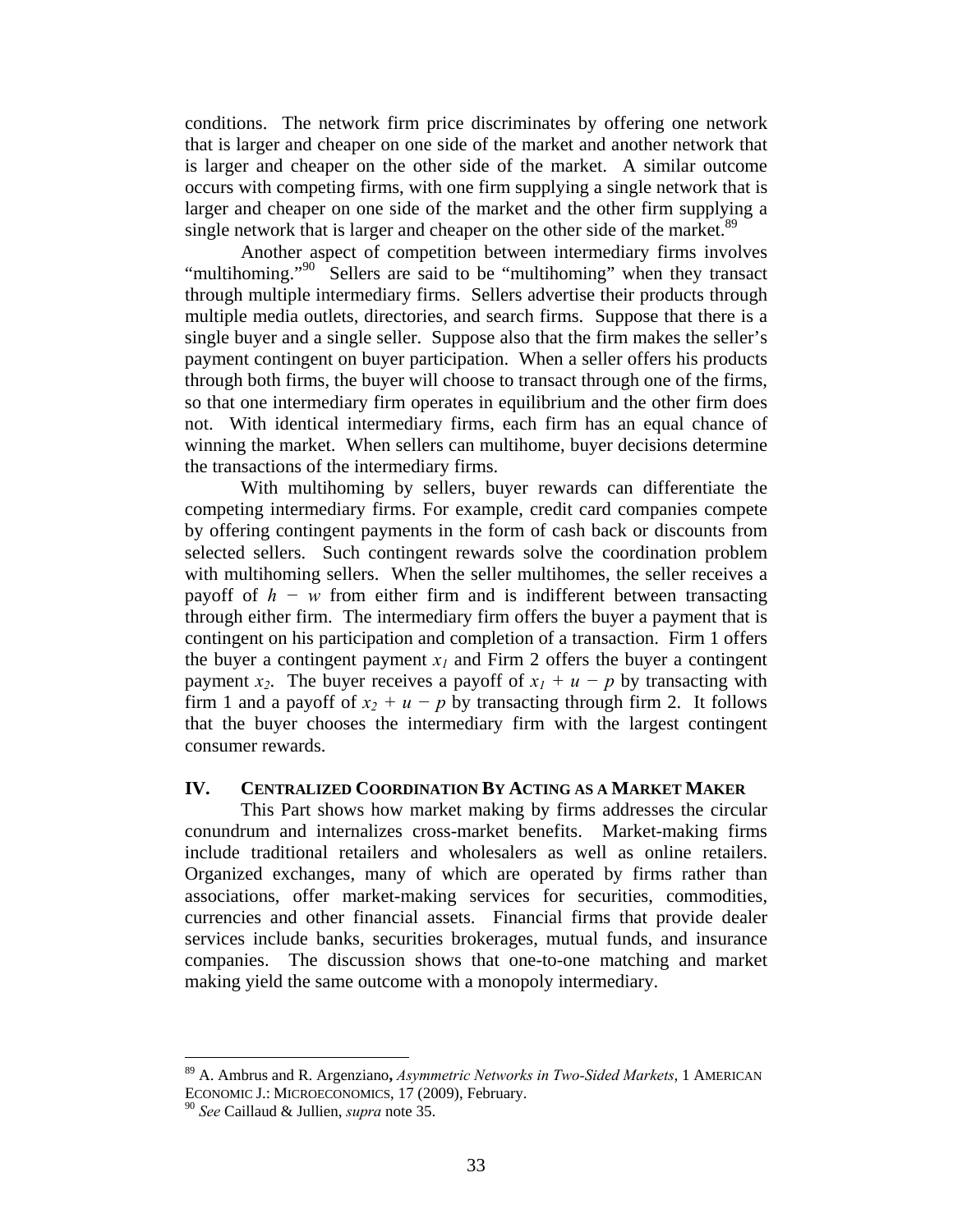## **A. THE CIRCULAR CONUNDRUM WITH MARKET MAKING FIRMS**

 With decentralized exchange, a buyer-seller pair divides the surplus through some type of pricing or bargaining process. Each buyer-seller pair has different gains from trade, which is the difference between the buyer's willingness to pay and the seller's costs. Buyers and sellers face a coordination problem when there are costs to market participation. They receive cross-market benefits from market thickness effects, so that the greater the participation on the other side of the market, the greater their returns.

Market-making by firms addresses the strategic participation problem by providing liquidity or immediacy. Traditional retail intermediaries and other types of dealers solve the coordination problem by purchasing from sellers for resale to buyers. This serves to disconnect the participation decisions of buyers and sellers and eliminates market thickness effects from participation decisions. Sellers participate by making profitable sales to the firm, regardless of buyer decisions. Buyers participate because they obtain a surplus from dealing with the retailer. This is the traditional method of purchasing to stock. Retail firms incur the costs of holding inventories while providing buyers with the benefits of immediacy. Market making firms establish the terms of exchange and complete transactions.

 Some Internet retailers solve the coordination problem without making purchases from sellers. Decisions are made sequentially because sellers' products are displayed on the online retailer's website, thus indicating to buyers that the sellers are participating in the online market. When a buyer orders the products, the retailer in turn orders the products from the sellers. The online retailer need not purchase the goods in order to demonstrate the sellers' commitment to the online market. This corresponds approximately to a traditional retailer purchasing to order.

More generally, firms can provide contractual incentives for buyers and sellers to overcome imperfect coordination.<sup>91</sup> Firms can insure buyers and sellers against the possibility of not finding a trading partner. Market making firms in financial markets provide liquidity by standing ready to buy and to sell if an individual does not find a trading partner. This serves to guarantee that buyers and sellers will be able to transact whenever they participate in the market. $92$ 

 The basic model can be applied to illustrate how market making by firms affects strategic participation decisions. The coordination game with a market making firm is shown in Table 5. The firm guarantees that a buyer and seller can complete a trade, whether or not the other side of the market

<sup>91</sup> *See* I. Segal, *Contracting with Externalities*, 114 Q.J. ECON. 337 (1999).

<sup>&</sup>lt;sup>92</sup> Intermediaries offer many types insurance to reduce risks for buyers and sellers. For example, retailers offer product quality guaranties and the ability to return unsatisfactory products. Online ticket broker StubHub, located at www.stubhub.com, guarantees that the tickets sold on its site are valid and that they will arrive on time.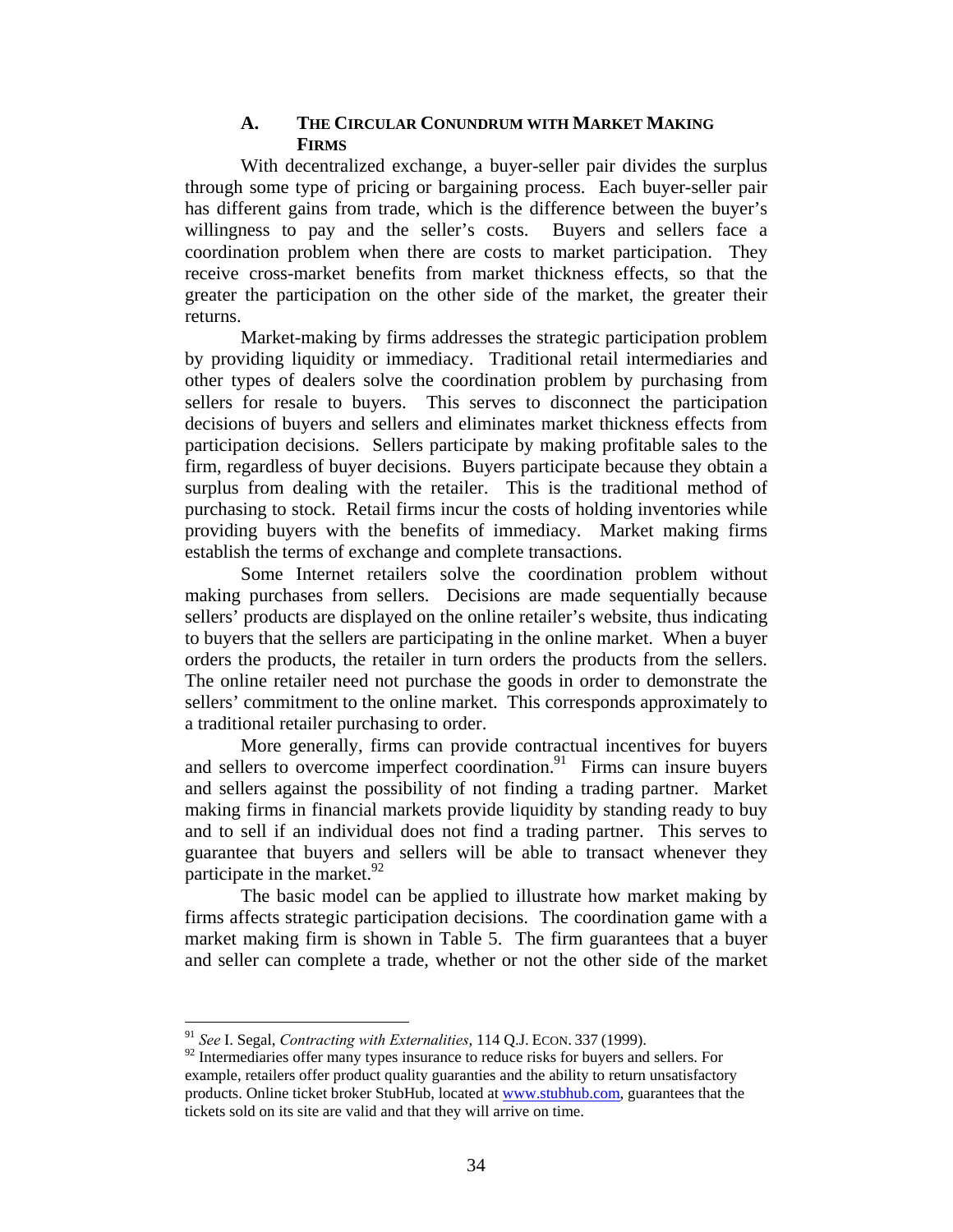participates. The market maker eliminates the possibility of loss associated with imperfect coordination.

 To illustrate the market making model, consider the underlying transaction between a buyer and a seller. Suppose that the buyer and the seller exchange a unit of a good at a price, Z. The buyer receives a consumption benefit *U* and the seller incurs a production cost, *C*. The buyer's net benefit from direct exchange with the seller is  $u = U - Z$ . The seller's net benefit from direct exchange with the buyer is  $h = Z - C$ .

 Suppose that the market making firm acts as a dealer and purchases the output of sellers for resale to buyers. Buyers and sellers are guaranteed to transact with the intermediary at the posted prices so that they do not face the risk of being rationed. Then, buyers and sellers no longer need to take into account participation rates on the other side of the market. The market making firm intermediates between buyers and sellers by posting ask and bid prices. The market making firm offers all buyers an ask price, *P*, and offers all sellers a bid price*, W*.

 The market making firm changes the payoffs in the participation game in an important way. As a result of market making, the buyer strictly prefers to participate regardless of the seller's participation decision because the buyer's return from participation,  $U - P$ , is greater than zero. The seller strictly prefers to participate regardless of the buyer's participation decision because the seller's return from participation,  $W - C$ , is greater than zero. This means that participation becomes a dominant strategy for both the buyer and the seller. As a result, participation by both the buyer and the seller is the dominant-strategy equilibrium. The intermediary firm solves the coordination problem through market making.

| Seller                     | Participate $s = 1$ | Do not participate $s = 0$ |
|----------------------------|---------------------|----------------------------|
| <b>Buyer</b>               |                     |                            |
| Participate $b = 1$        | $U-P, W-C$          | $U - P_{0}$                |
| Do not participate $b = 0$ | $0, W - C$          |                            |

**Table 5** The circular conundrum with a market making firm and payoffs (Buyer, Seller).

#### **B. MARKET MAKING WITH MANY BUYERS AND MANY SELLERS**

 Market making by intermediary firms is likely to work best in markets with economies of scale in transactions. This is suited to markets with high volumes and low margins, such as retailing and wholesaling and some types of financial markets. The market-making game described in the preceding section generalizes to a market with many buyers and many sellers. In the general framework, buyers differ in terms of their willingness to pay and sellers differ in terms of their production costs. Consider a model of the economy in which there is a continuum of buyers, *i*, and a continuum of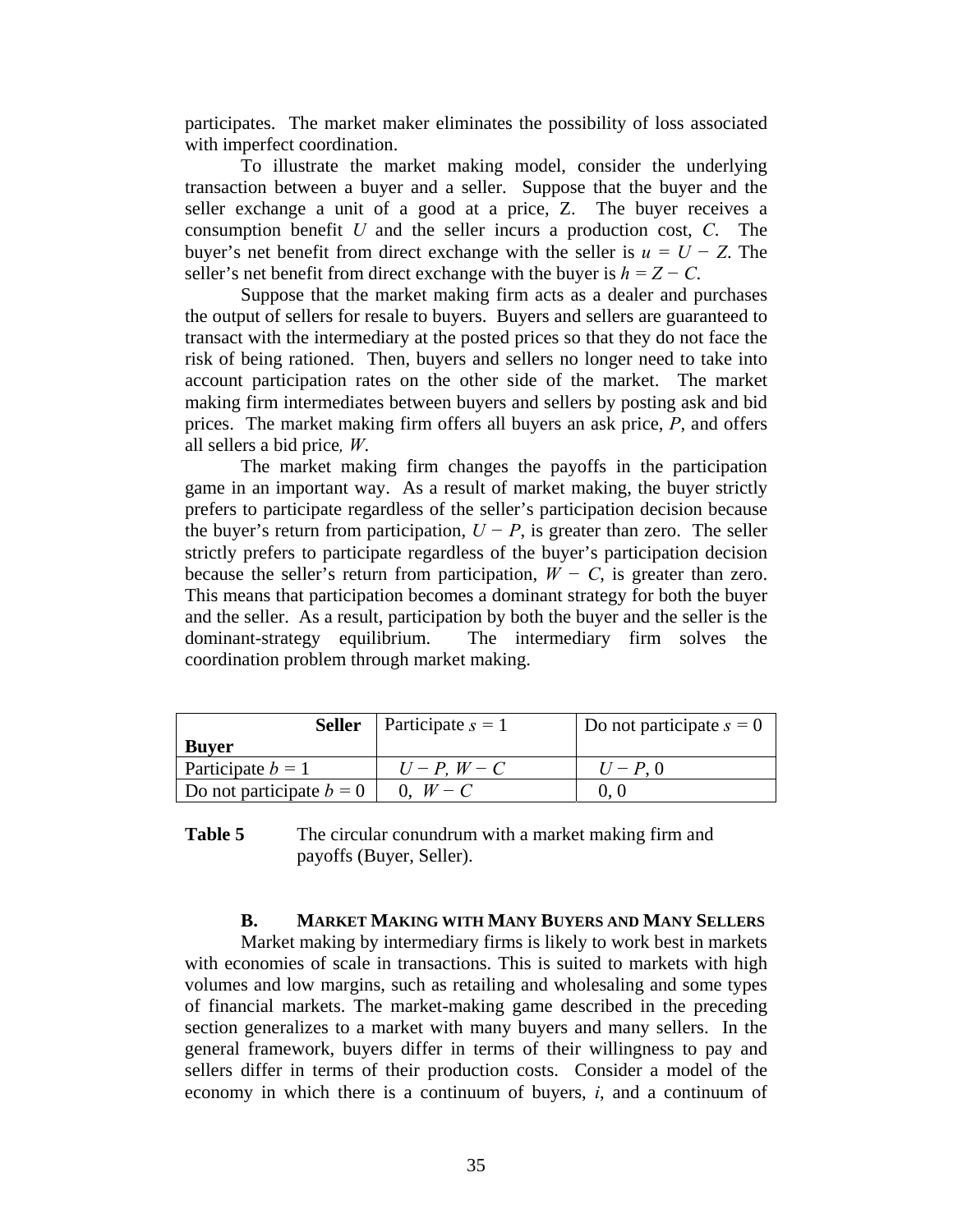sellers, *j*, each of which is uniformly distributed on the unit interval, [0, 1]. Let *n* be the number of buyers that deal with the firm in equilibrium and let *m*  be the number of sellers that deal with the firm in equilibrium.

 With decentralized exchange, a buyer of type *i* transacts with a seller of type *j* at price  $Z(i, j)$ . This allows for bargaining power to differ across buyer-seller pairs. A type-*i* buyer who transacts with a type-*j* seller has net benefits

(1) 
$$
u(i, j) = U - i - Z(i, j).
$$

A type-*j* seller who transacts with a type-*i* buyer has net benefits

(2) 
$$
h(i, j) = Z(i, j) - C - j.
$$

Buyers and sellers face a coordination problem because the likelihood of a match and the quality of a match depend on market participation. There are multiple participation equilibria. For example, there is a nonparticipation equilibrium, where no buyers participate as a best response to no seller participation and no sellers participate as a best response to no buyer participation.

 With many buyers and many sellers, transaction costs may prevent direct coordination. An intermediary firm that provides matchmaking services faces a circular conundrum because it must induce participation by buyers and by sellers. As already discussed, the intermediary firm can foster cross-market coordination by reducing transaction costs for buyers and sellers and by providing content and consumer rewards.

 Market making by an intermediary firm solves the circular conundrum with many buyers and many sellers by eliminating participation risks. In the market making model with homogeneous products, the buyer's net benefits equal

(3) 
$$
u(i, P) = U - i - P
$$
,

The seller's net benefits with homogeneous products equal

$$
(4) \t\t h(j, W) = W - C - j.
$$

The main implications of these benefit functions is that buyers and sellers obtain net benefits that do not depend on the other side of the market. The market maker offers bid and ask prices so that buyers and sellers are not affected by the characteristics of their trading partner as in one-to-one matching. Also, the market making firm guarantees trades at the bid and ask prices which eliminates the strategic participation decisions.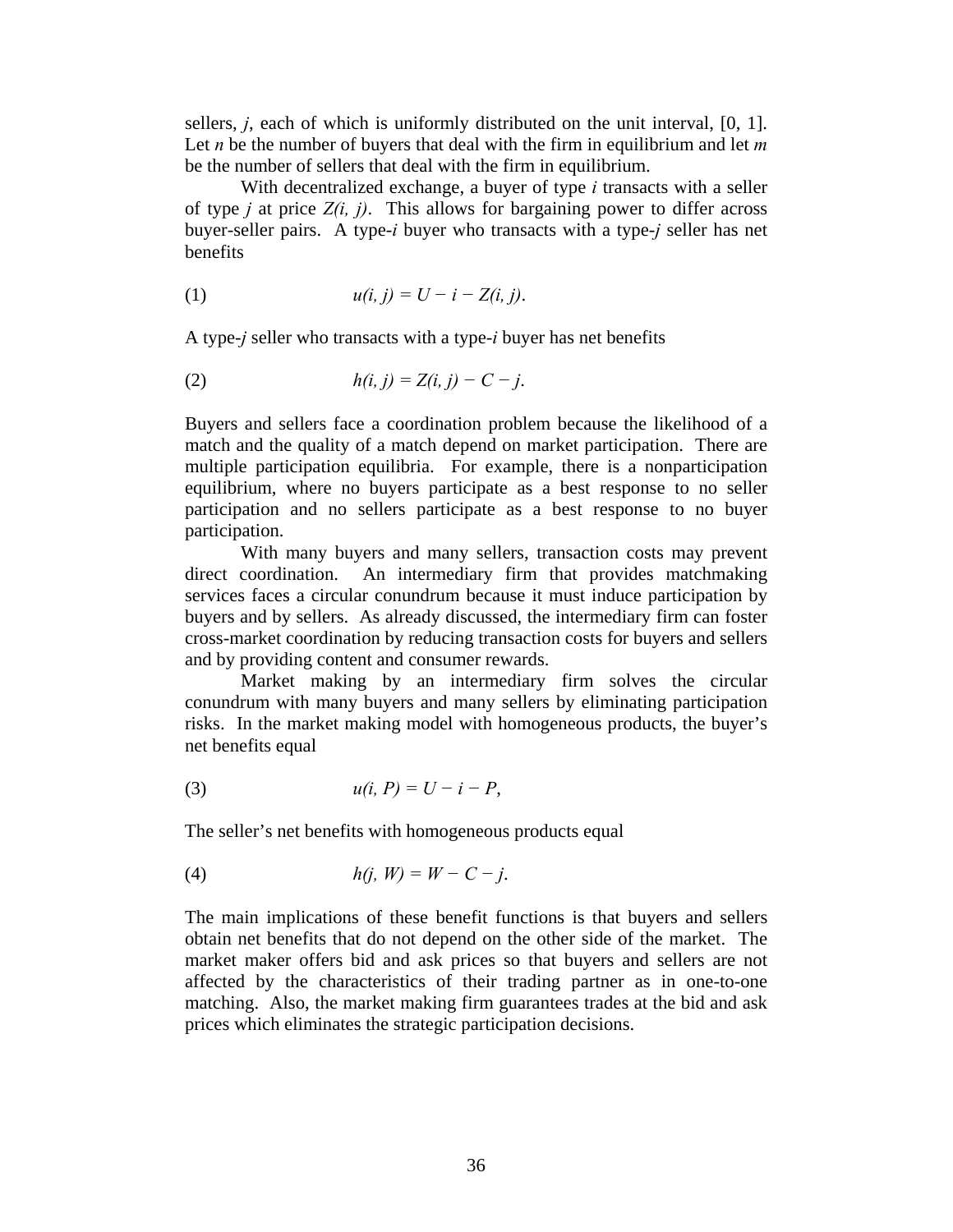The buyers' participation is determined by the marginal buyer.<sup>93</sup> This means that the marginal buyer's type corresponds to the total number of buyers,  $i = n^*$ , which is determined by

$$
(5) \t\t\t U - n^* = P,
$$

The sellers' participation is determined by the marginal seller. $94$  This means that the marginal seller's type corresponds to the total number of sellers,  $j =$ *m\**, which is determined by

$$
(6) \t\t W = C + m^*.
$$

The participation decisions of buyers and sellers do not depend on participation by the other side of the market. The market making firm absorbs the participation risks.

 With a profit-maximizing market making firm, buyer and seller participation rates are equal in equilibrium,

$$
n^* = m^*.
$$

<u>.</u>

The market making firm adjusts the ask and bid prices such that the market clears in equilibrium. Applying equal participation levels for buyers and sellers, the firm's profit function equals

(8) 
$$
\Pi = (P - W)n = (U - C - 2n)n.
$$

The firm's profit-maximizing pricing decisions determine the equilibrium participation levels. The profit-maximizing participation levels are equal to

(9) 
$$
n^* = m^* = (1/4)(U - C)
$$

 $93$  As before, buyer *i*'s decision to participate is represented by a strategy  $b_i$  that takes two values,  $b_i = 1$  if the buyer joins the network and  $b_i = 0$  if the consumer does not join the network. Total buyer participation in the market is obtained by adding the buyers' decisions,  $n(p, w) = \int_0^1 b_i \, di$ . The strategy set for a buyer is  $B_i = \{0, 1\}$  and the strategy vector for the buyers  $b = (b_1, ..., b_n)$  is an element of  $B = \prod_{i=1}^n B_i$ .

<sup>&</sup>lt;sup>94</sup> As before, each seller decides whether or not to participate in the market network. Seller *j*'s decision is represented by a strategy  $s_j$  that takes two values,  $s_j = 1$  if the seller joins the network and  $s_i = 0$  if the seller does not join the network. Total seller participation in the market is obtained by adding the sellers' decisions,  $m(p, w) = \int_0^1 s_j dj$ . The strategy set for a seller is  $S_i = \{0, 1\}$  and the strategy vector for the sellers  $s = (s_1, \ldots, s_n)$  is an element of  $S = \prod_{j=1}^{n} S_{j}$ .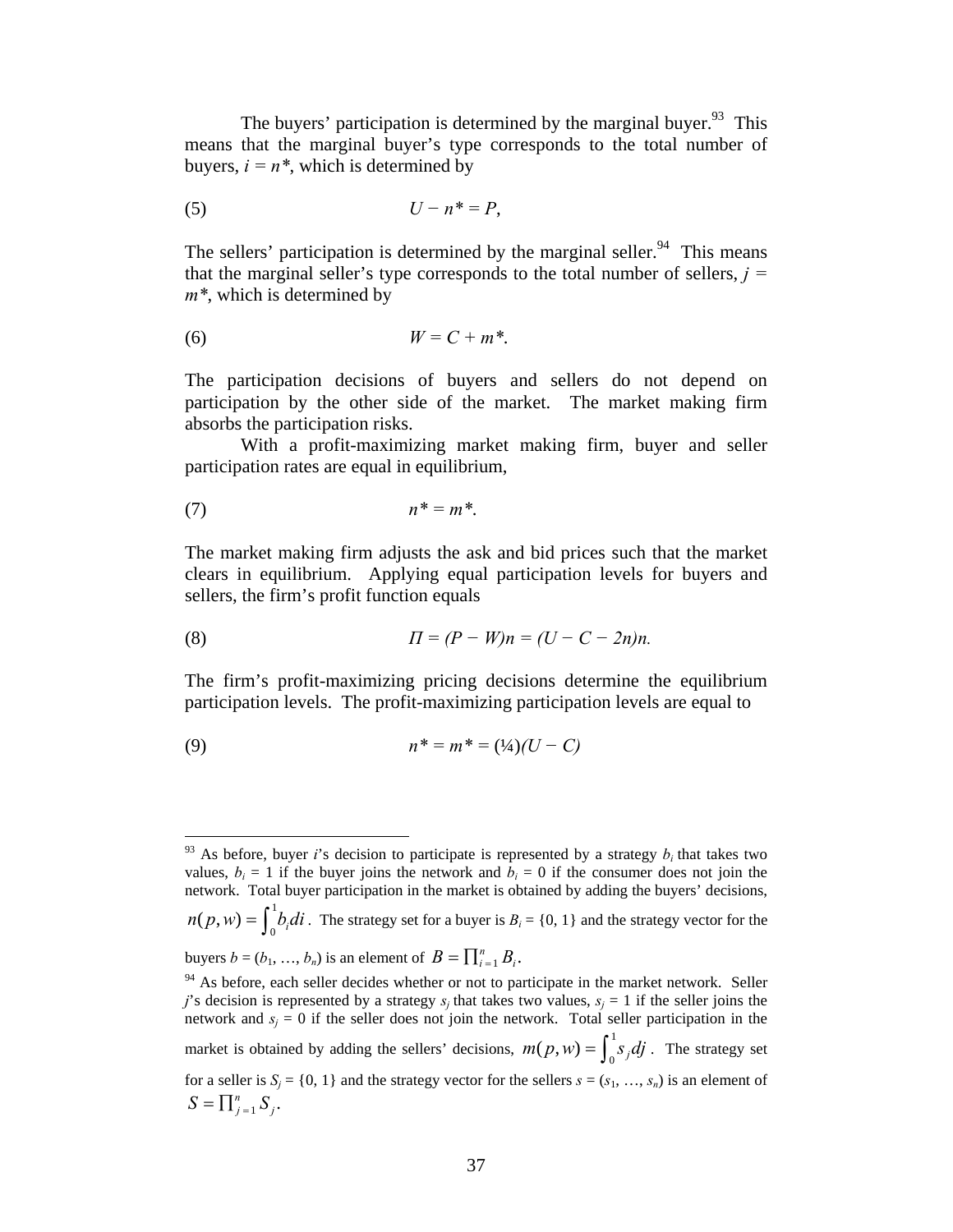The profit-maximizing ask price equals  $P^* = (\frac{1}{4})(3U + C)$  and the profitmaximizing bid price equals  $W^* = (\frac{1}{4})(U + 3C)$ . Figure 3 shows the market making equilibrium with buyer demand and seller supply curves.

 The market making firm addresses cross-market coordination between buyers and sellers. By eliminating participation risks, the market making firm provides cross-market coordination and solves the circular conundrum. The market model with homogeneous products applies to markets in which buyers and sellers derive benefits from market thickness effects.



**Figure 3** The market equilibrium with a market making firm.

## **C. MARKET MAKING WITH VARIETY AND SCALE EFFECTS**

The previous section showed how market making firms solve the circular conundrum in a market with homogeneous products. That conclusion applies primarily to cross-market benefits from market thickness effects. This section extends the analysis by showing how market making firms solve the circular conundrum in markets with product variety and scale effects. Similar results apply to cross-market benefits from network effects.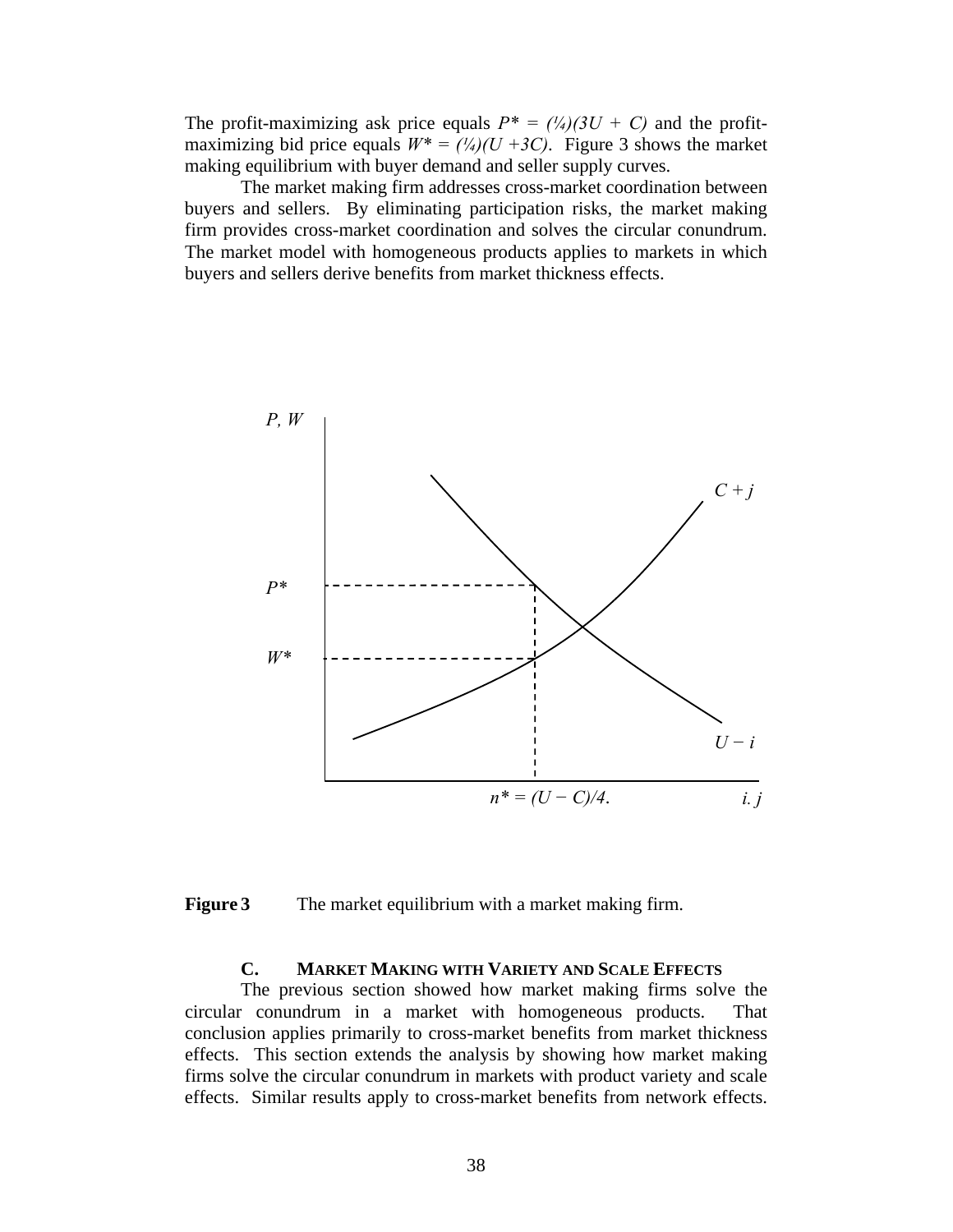By offering guarantees to at least one side of the market, market making firms can address cross-market coordination problems.

Consider a market with many-to-many matching. For example, a farmer's market involves many buyers and many sellers. Buyers generally seek to purchase a variety of products and sellers seek to serve multiple buyers. Internet search firms also offer many-to-many matching between buyers and sellers. Media firms offer many-to-many matching between different types of buyers who view the content and many types of sellers who post advertisements. Online auctioneers such as eBay also match many types of buyers with many types of sellers.

In practice, most firms offer some combination of one-to-one matching and many-to-many matching. For example, credit card companies match many buyers with many sellers, although each individual transaction is one-to-one.<sup>95</sup> Internet matchmaking services such as match.com and eHarmony provide each individual on one side of the market with multiple potential matches on the other side of the market. Realtors provide one-toone matchmaking, although they show each house to multiple buyers and they show multiple houses to each buyer.<sup>96</sup>

An intermediary firm that offers many-to-many matching faces a circular conundrum. As before, the noncooperative participation game has multiple equilibria. In particular, zero participation by all buyers and all sellers is an equilibrium of the buyer-seller participation game. The matchmaking firm faces a cross-market coordination problem in trying to attract both buyers and sellers. The matchmaking firm must induce participation both by buyers and by sellers to attain the best outcome.  $97$ 

An intermediary firm can address the circular conundrum by offering the convenience of one-stop-shopping. For example, a retailer brings together many types of buyers and many types of sellers by buying multiple products and offering them for resale. By purchasing from suppliers, the retailer absorbs their risks of nonparticipation by buyers. In turn, buyers benefit from the immediacy provided by the retailer. Online retailers solve the problem of participation for most of their products by displaying merchandize catalogs in a wide range of product categories and purchasing to

<sup>95</sup> *See* S. Chakravorti, *Theory of Credit Card Networks: A Survey of the Literature*, 2 REVIEW OF NETWORK ECONOMICS **50** (2003). Participation is complex because it consists of consumers, the consumers' banks (credit card issuers), merchants, and the merchants' banks (acquirers).

<sup>96</sup> *See* A. Yavas, *Marketmakers Versus Matchmakers*, 2 J. FIN. INTERMEDIATION 33 (1992); A. Yavas, *Middlemen in Bilateral Search Markets*, 12 J. LAB. ECON. 406 (1994); A. Yavas, *Economics of Brokerage: An Overview*, 2 J. REAL EST. LITERATURE 169 (1994); A. Yavas, *Search and Trading in Intermediated Markets*, 5 J. ECON. AND MGMT. STRATEGY 195 (1996).

 $\frac{97}{97}$  Hagiu observes in a model with product variety that if the intermediary is a matchmaker, sellers care about the number of consumers, whereas if the intermediary is a dealer, sellers do not care about the number of consumers. Hagiu, *supra* note 21; s*ee also* A. Hagiu, *Two-Sided Platforms: Product Variety and Pricing Structures*, 18 J. ECON. AND MGMT. STRATEGY (forthcoming 2009).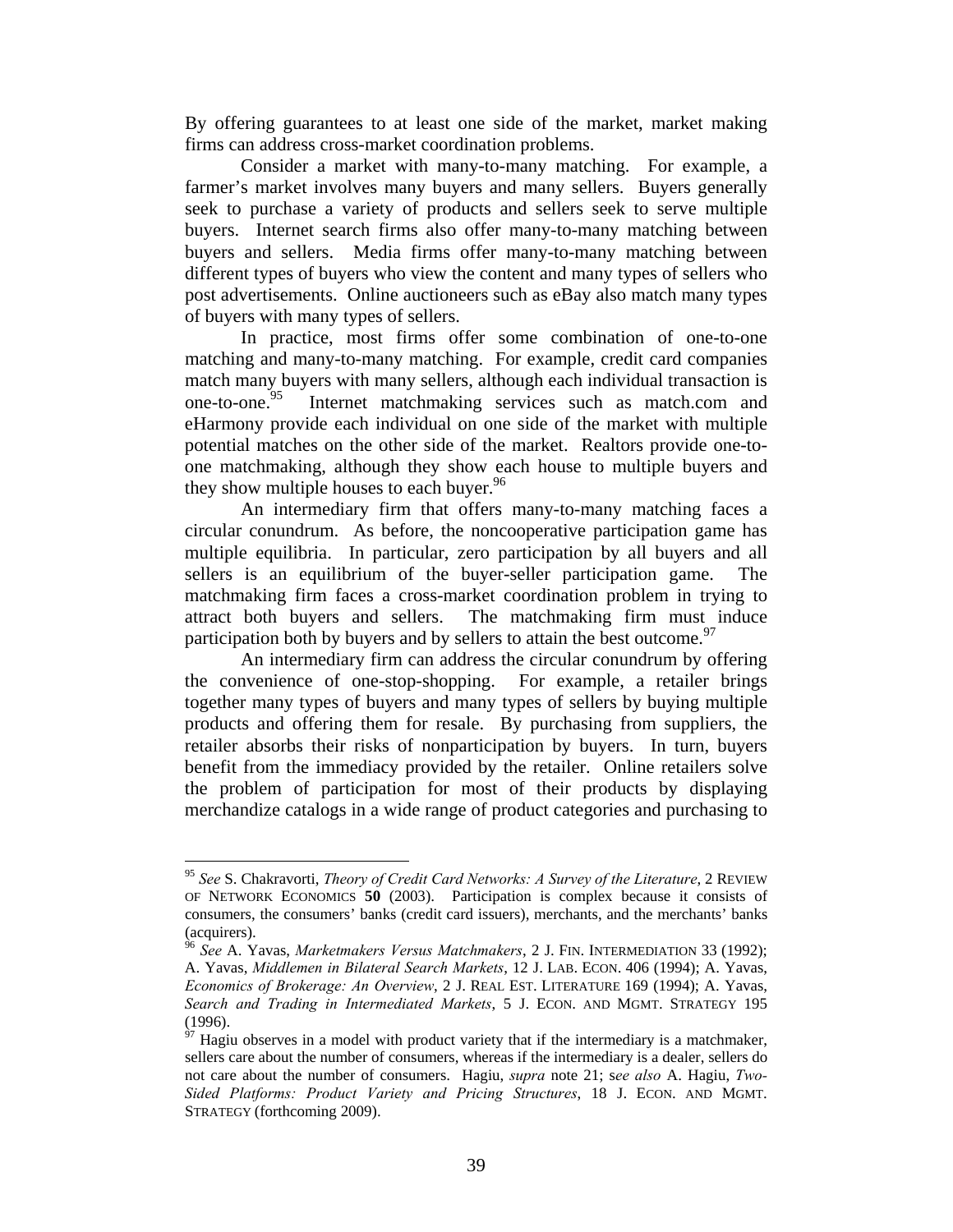order.<sup>98</sup> A shopping mall operator addresses the circular conundrum by establishing a centralized location that attracts many types of buyers. By contracting with sellers, the shopping mall obtains participation by one side of the market, which can then attract participation by buyers.

Another approach is for the intermediary firm to purchase a variety of goods from sellers and to resell them to buyers as a bundle. By bundling goods, the intermediary firm eliminates the participation risks for both sides of the market. Buyers purchasing the bundle obtain a variety of goods without having to consider participation by sellers. By selling their goods to the intermediary, sellers do not have to consider market participation by buyers. Bundling therefore provides a solution to the circular conundrum in markets with variety and scale effects and in markets with network effects.

Cross-market coordination provides an important explanation for bundling that differs from standard approaches. Firms bundle goods to reduce the transaction costs of pricing and managing separate products.<sup>99</sup> Additionally, consumers may not have the sophistication to combine complements or to recognize how technological change affects product bundles.<sup>100</sup> There has been extensive study of bundling by firms with market power.<sup>101</sup> However, bundling is consistent with competition between However, bundling is consistent with competition between providers of product bundles and is commonly observed in competitive industries.<sup>102</sup>

<sup>1</sup>  $98$  For example, Amazon.com, the leading Internet retailer, offers products arranged in the following categories: books; movies, music and games; digital downloads and the Kindle electronic reader, computers and office, electronics, home and garden; grocery, health, and beauty; toys, kids, and baby; apparel, shoes and jewelry; sports and outdoors; tools, auto, and industrial. Amazon built online brand recognition by moving into Internet book retailing early, and then extended its brand to a wide array of products. Amazon branched out into auctions, electronics, toys and video games, tools and hardware, lawn and patio products, kitchen products, and even automobiles. Amazon states on its website that it offers "Earth's Biggest Selection (TM) of products, including free electronic greeting cards, online auctions, and millions of books, CDs, videos, DVDs, toys and games, and electronics."

<sup>99</sup> *See* Y. Bakos, *The Emerging Role of Electronic Marketplaces on the Internet*, 41 COMM. OF THE ACM ARCHIVE 35 (1998); Y. Bakos & E. Brynjolfsson, *Bundling Information Goods: Pricing, Profits, and Efficiency*, 45 MGMT. SCI. 1613 (1999); S. J. Liebowitz & S. E. Margolis, *Bundles of Joy: The Ubiquity and Efficiency of Bundling in Markets*, 5 J. OF COMPETITION L. AND ECON. 1 (2009).<br><sup>100</sup> *See* P.T. Spiller & B. A. Zelner, *Product Complementarities, Capabilities and* 

*Governance: A Dynamic Transaction Cost Perspective*, 6 INDUS. AND CORP. CHANGE 561

**<sup>(1997).</sup>** 101 *See* W.J. Adams & J.L. Yellen, *Commodity Bundling and the Burden of Monopoly*, 90 Q.J. ECON. 475 (1976); R. Venkatesh & Wagner Kamakura, *Optimal Bundling and Pricing under a Monopoly: Contrasting Complements and Substitutes from Independently Valued Products*, 76 J. BUS. 211 (2003); C. Matutes & P. Regibeau, *Compatibility and Bundling of Complementary Goods in a Duopoly*, 40 J. INDUS. ECON. 37 (1992); R.P. McAfee, J. McMillan, & M.D. Whinston, *Multiproduct Monopoly, Commodity Bundling, and Correlation of Values*, 104 Q.J. ECON. 371 (1989); M.D. Whinston, *Tying, Foreclosure, and* 

*Exclusion*, 80 AM. ECON. REV. 837 (1990).<br><sup>102</sup> *See* D.S. Evans, M. Salinger, 2005, *Why Do Firms Bundle and Tie? Evidence from Competitive Markets and Implications for Tying Law*, 22 YALE J. ON REG., **37** (2005); B. H.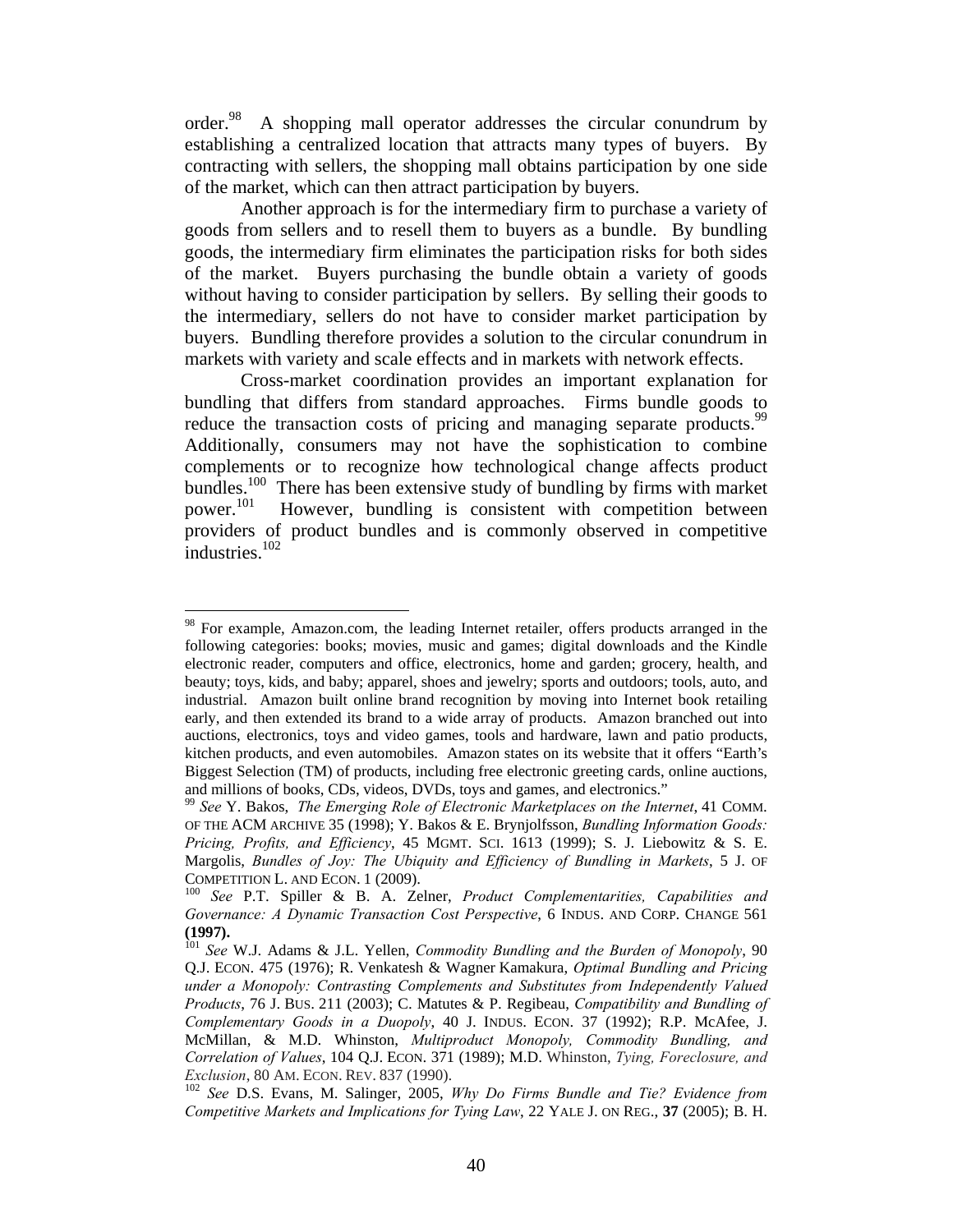Consider a model of a decentralized market in which buyers and sellers engage in many-to-many matching. Because buyers derive variety benefits from the number of sellers and sellers derive profit benefits from the number of buyers, market participants face a cross-market coordination problem. This model is an extension of the basic market model that allows for cross-market benefits resulting from variety and scale effects. The model can also be adapted to address network effects.

There is a continuum of buyers, *i*, and a continuum of sellers, *j*, each of which is uniformly distributed on the unit interval, [0, 1]. For simplicity, suppose that all goods have the same price, *Z.* More generally, prices could differ across buyer-seller pairs, *Z(i, j)*, allowing bargaining power to differ across buyer-seller pairs. A type-*i* buyer who purchases *m* goods has net benefits

$$
(10) \t u(i, m) = U(m) - i - Zm.
$$

The term *U(m)* is the buyer's cross market network effect from consuming one unit each of *m* goods. A type-*j* seller who transacts with *n* buyers has net benefits

(11) 
$$
h(j, n) = Zn - C(n) - j.
$$

1

The cost term  $C(n)$  is the seller's sale of a unit of a good to *n* buyers.<sup>103</sup>

Consider first a centralized market with a matchmaking intermediary. The market equilibrium again consists of a two-stage game. In the first stage, the firm chooses the prices to charge buyers and sellers for intermediation services. In the second stage, buyers and sellers decide whether or not to participate in the intermediated market.

The matchmaking firm charges a participation fee of *p* to each buyer and *w* to each seller. Buyers consume a unit of the good provided by each

Kobayashi, *Does Economics Provide a Reliable Guide to Regulating Commodity Bundling by Firms? A Survey of the Economic Literature*, 1 J. COMPETITION L. AND ECON. 707 (2005). <sup>103</sup> Buyers and sellers base their participation decisions on expectations about participation on the other side of the market. Each buyer decides whether or not to participate in the market. Buyer *i*'s decision is represented by a strategy  $b_i$  that takes two values,  $b_i = 1$  if the buyer joins the network and  $b_i = 0$  if the consumer does not join the network. Total buyer participation in the market is obtained by adding the buyers' decisions,  $n(p, w) = \int_0^1 b_i \, di$ . The strategy set for a buyer is  $B_i = \{0, 1\}$  and the strategy vector for the consumers  $b = (b_1, b_2)$ ...,  $b_n$ ) is an element of  $B = \prod_{i=1}^n B_i$ . Each seller decides whether or not to participate in the market network. Seller *j*'s decision is represented by a strategy  $s_j$  that takes two values,  $s_j$  $= 1$  if the seller joins the network and  $s<sub>j</sub> = 0$  if the seller does not join the network. The strategy set for a seller is  $S_j = \{0, 1\}$  and the strategy vector for the consumers  $s = (s_1, ..., s_n)$ is an element of  $S = \prod_{j=1}^{n} S_j$ . Total seller participation in the market is obtained by adding the sellers' decisions,  $m(p, w) = \int_0^1 s_j dj$ .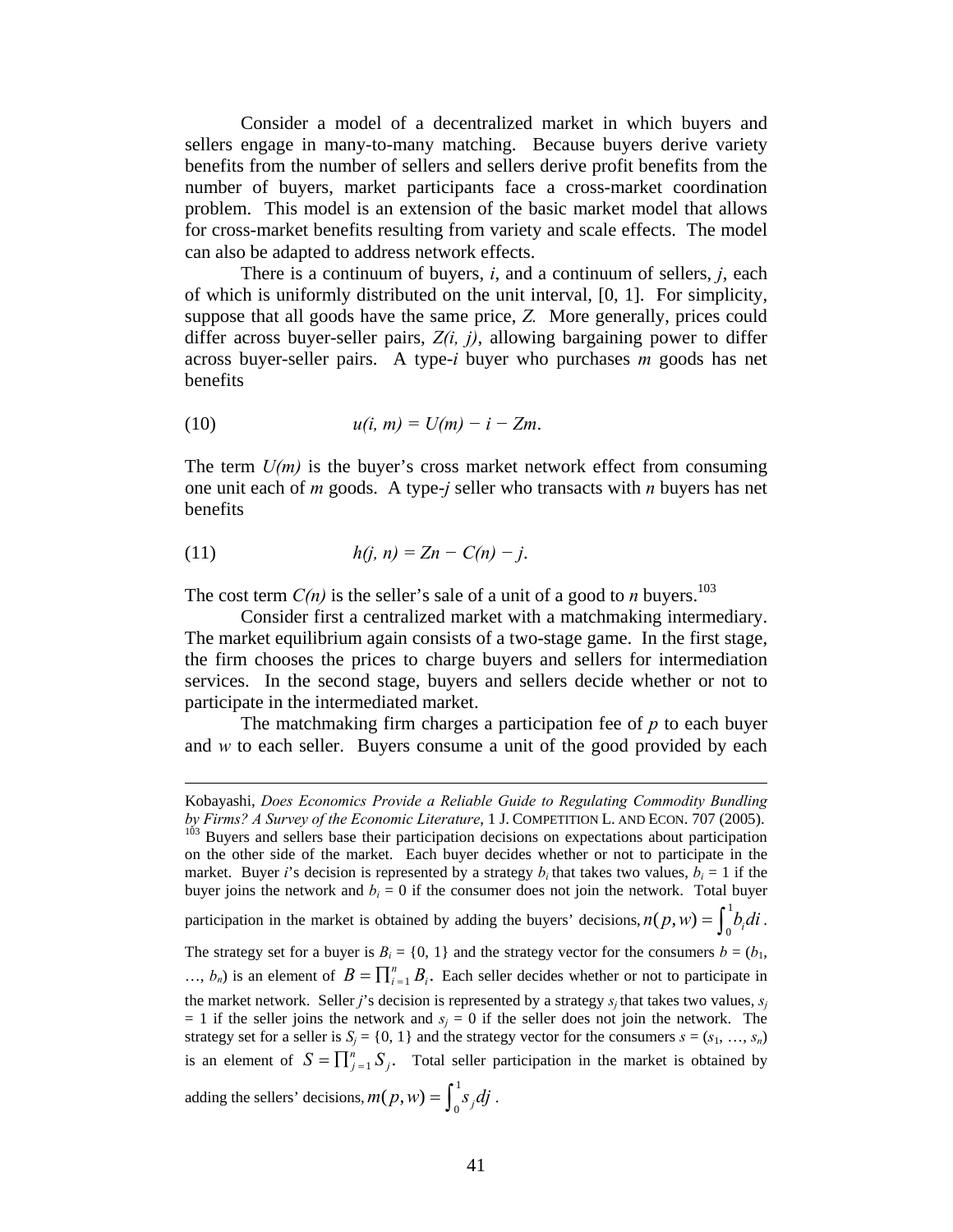seller that deals with the firm. Sellers provide one unit of their good to each of the buyers that deal with the firm. For a given level of participation prices, it can be established that there exists an equilibrium of the buyer-seller participation game that Pareto dominates all other equilibria. It can be shown that the active buyers and sellers are those with the highest willingness to pay.

The matchmaking firm faces a circular conundrum.<sup>104</sup> Each buyer's benefit depends on expectations about sellers' participation,  $u(i, m) - p$ . Each seller's benefit depends on expectations about buyers' participation, *h(j, n)* − *w*. The matchmaking firm can address the circular conundrum by reducing transaction costs of coordination between buyers and sellers and by providing content and consumer rewards.

 The intermediary firm can solve the circular conundrum through market making. In particular, consider a market making firm that bundles products. The firm purchases a bundle of *n* units of the good that is offered by each seller and sells a bundle consisting of *m* goods to each buyer. Let *P* be the ask price of a bundle and let *W* be the bid price paid to each seller for *n* units of that seller's good. In equilibrium, the number of buyers that participate in the market is given by the indifference condition for the marginal buyer,

(10) 
$$
U(m^*) - n^* = P.
$$

The number of sellers that participate in the market solves the indifference condition for the marginal seller,

$$
(11) \t\t W = C(n^*) + m^*.
$$

1

The equilibrium number of buyers,  $n^*(P, W)$ , and the equilibrium number sellers,  $m^*(P, W)$ , are shown in Figure 4.

<sup>&</sup>lt;sup>104</sup> Given the matchmaker's participation prices  $(p, w)$ , the buyers and sellers play a Nash game in participation decisions. Let  $(b^*, s^*)$  denote a Nash equilibrium. Each buyer's participation decision, denoted by  $b_i^*$ , is a best response to the participation decisions of other buyers and sellers. Each seller's participation decision, denoted by  $s_i^*$ , is a best response to the participation decisions of other buyers and sellers.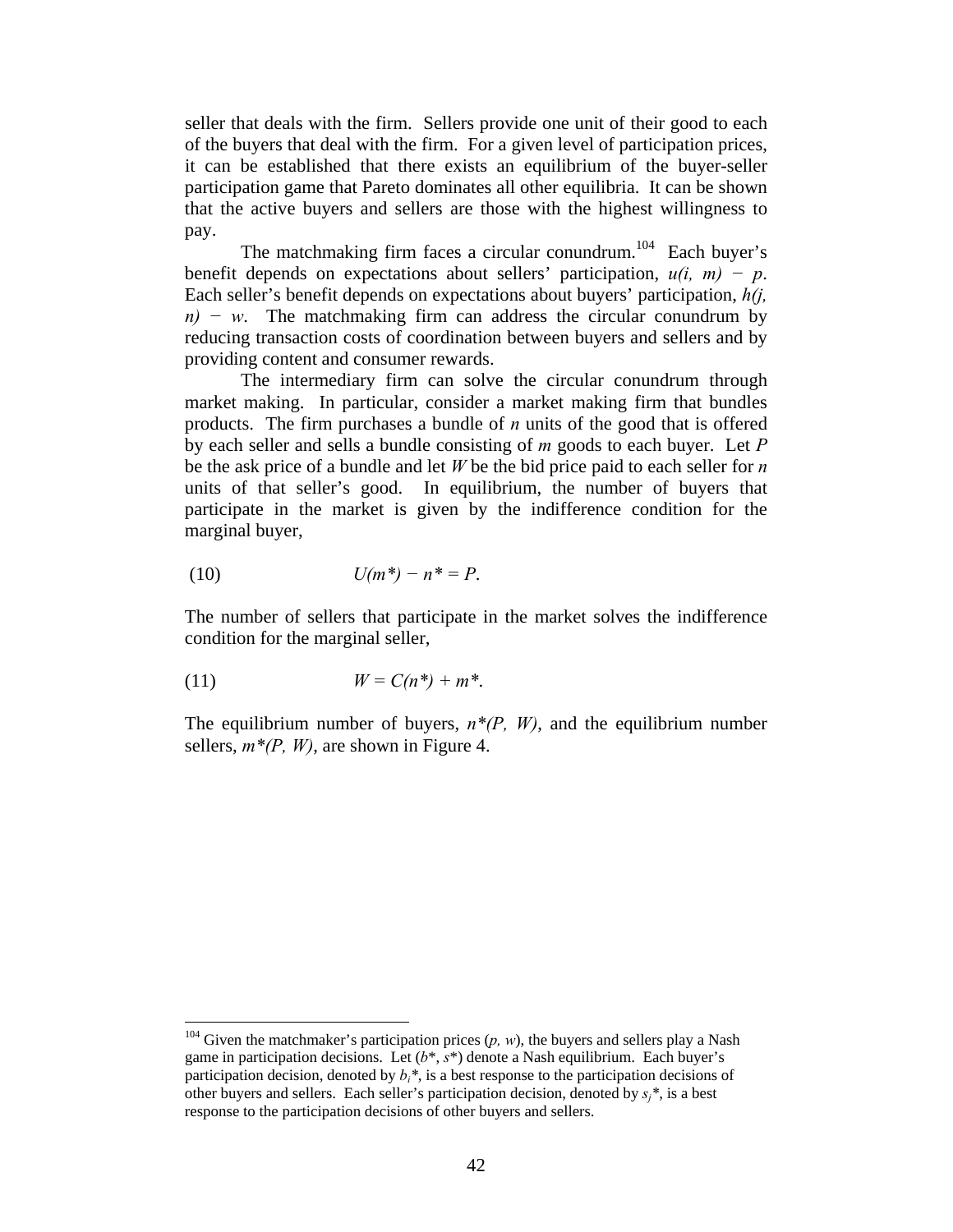

**Figure 4** The market equilibrium number of buyers and number of sellers with an intermediary firm that bundles purchases and sales.

 The market making firm chooses the ask and bid prices of bundles to maximize profits,

$$
\Pi = P n^*(P, W) - Wm^*(P, W).
$$

The market making firm's pricing decisions take into account the variety and scale effects in a two-sided market. The market making firm's profits can be rewritten as a function of the number of participating buyers and the number of participating sellers,

(12) 
$$
\Pi = (U(m^*) - n^*)n^* - (C(n^*) + m^*)m^*.
$$

The firm seeks buyer and seller participation levels that maximize profits, which in turn determine the bid and ask prices that the firm chooses. The higher buyer demand due to the variety effects creates an incentive to increase the price to buyers, while the effect of the number of units purchased from sellers creates an incentive to lower the price to buyers. The same tradeoff applies to the seller side of the market.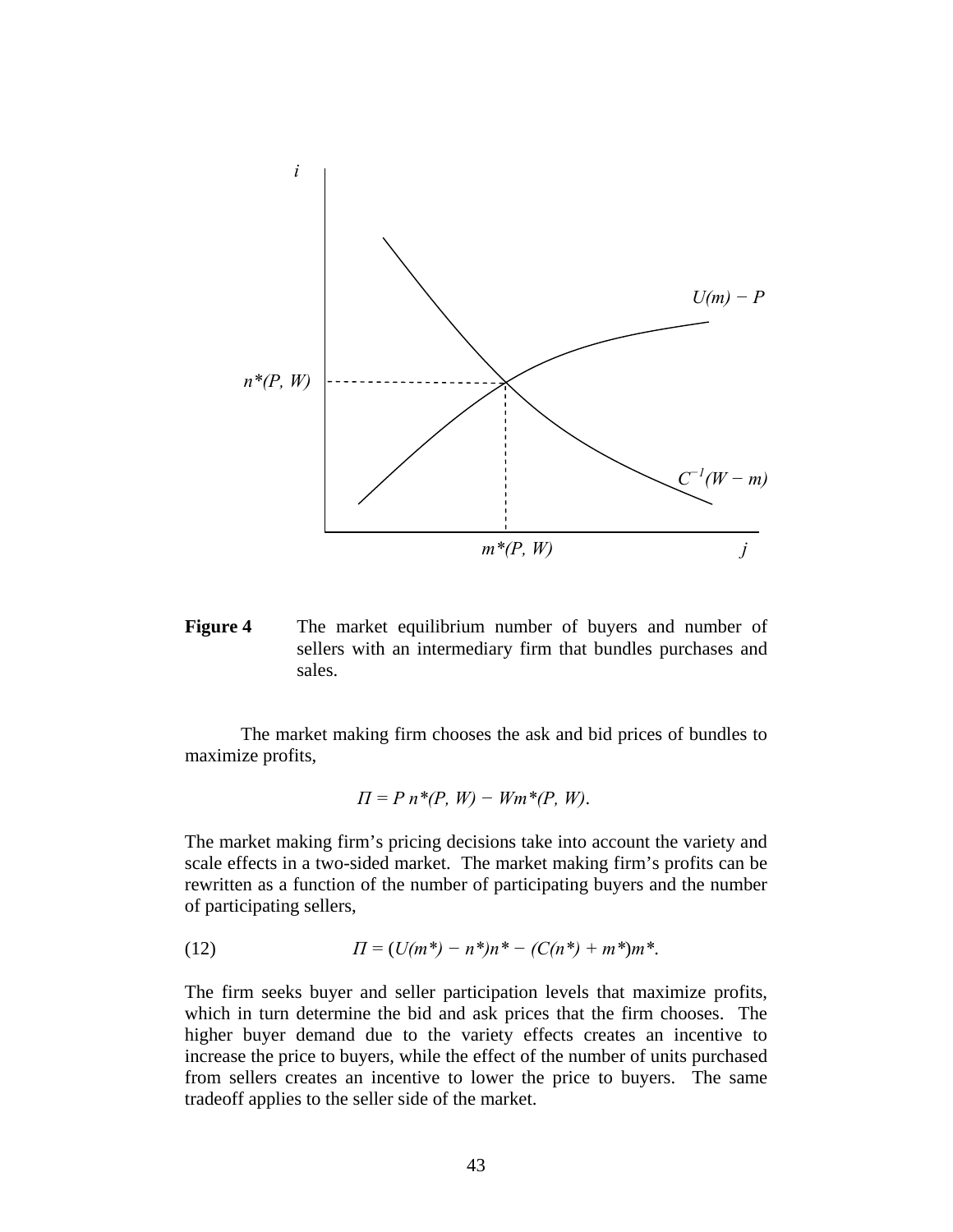Bundling by the market making firm solves the circular conundrum. Although buyers derive benefits from the number of goods in a bundle provided by the intermediary, they are not affected directly by the participation rates of sellers. Although sellers derive benefits from the number of units they sell to the intermediary, they are not affected directly by the participation rates of buyers. By bundling its purchases and its sales, the market making firm decouples cross-market participation effects and internalizes cross-market benefits.

## **V. CASE STUDIES**

This Part presents three case studies that illustrate how Internet intermediary firms address the circular conundrum. In each case, the intermediary firm applies multiple market coordination strategies. The first case study looks at market making by Apple's iPhone App Store. The second case study examines coordination incentives associated with the entry of Microsoft's Bing search service. The third case study considers matchmaking by the Chinese business-to-business website Alibaba.

## **A. MARKET MAKING: APPLE'S IPHONE APP STORE**

 Apple Computer launched its iPhone in June of 2007 and in its first two years obtained about one percent of mobile phone sales worldwide.<sup>105</sup> Apple not only sold the iPhone hardware, it also sold software applications for its mobile phones, known as "apps." The apps included a vast array of software programs such as video games and personal organizers. Apple's earnings from the sale of apps supplemented its hardware earnings, allowing Apple to obtain about twenty percent of mobile phone industry profits.<sup>106</sup>

 Apple faced a circular conundrum in the market for apps. Buyers of its mobile phones enjoyed cross-market benefits from the variety of apps and sellers of apps enjoyed cross-market benefits from the number of buyers of apps. Apple benefited from the market for apps because the software was a demand-side complement to its mobile phones. Apple applied a variety of techniques to address the circular conundrum in the market for apps. These techniques were highly successful, and within one year Apple had sold more than 1.5 billion apps.<sup>107</sup> Apple's market coordination activities boosted sales of mobile phones and applications software and "spawned a cottage industry of software developers."108

 Apple reduced the transaction costs of decentralized coordination between buyers of software and developers of software through its promotion of the iPhone and accompanying software. The iPhone was sold directly by

<sup>105</sup> R. Neate, The Magic Profits of the iPhone, July 23, 2009, www.telegraph.co.uk/finance/newsbysector/mediatechnologyandtelecoms/5896004/Themagic-profits-of-the-iPhone.html<br><sup>106</sup> *Id. Idi see also* Y. I. Kane, *Seeking Fame in Apple's Sea of Apps*, WALL STREET JOURNAL,

July 15, 2009, *available at* http://online.wsj.com/article/SB124761263919341941.html. 108 *Id*.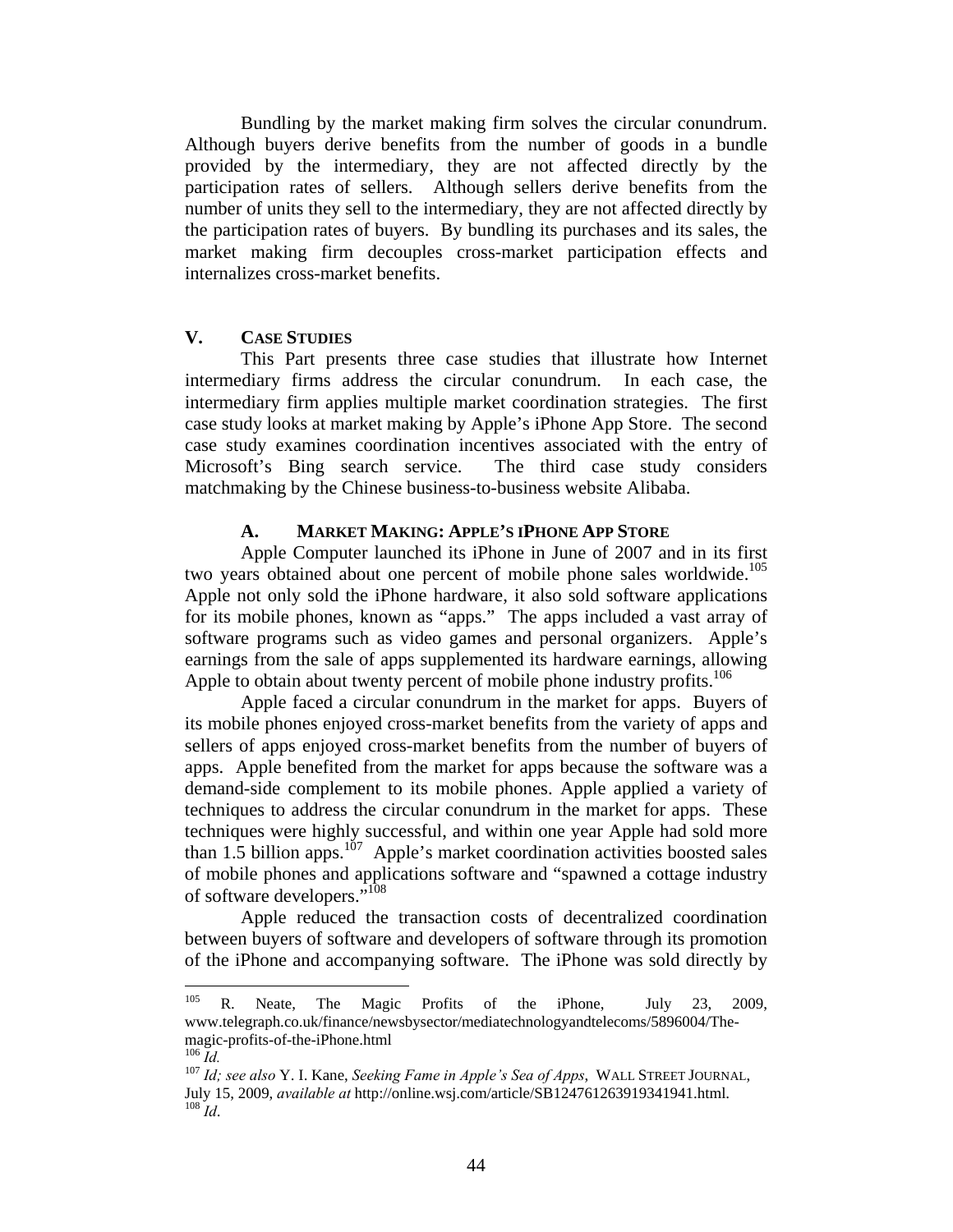Apple as well as by retailers (Best Buy, WalMart) and telecommunications providers (AT&T). Apple's media advertisements for the iPhone identify the availability of apps for the phone. Apple's iPhone website further promotes the apps, stating the following: "Your iPhone gets better with every new app. Applications for iPhone are like nothing you've ever seen on a mobile phone. Explore some of our favorite apps here and see how they allow iPhone to do even more."<sup>109</sup>

 Through market making, Apple reduced participation risks for buyers and sellers of apps. By establishing its App Store, Apple served as an apps dealer. Rather than relying on a decentralized software market, Apple centralized the market and handled all software transactions. It was estimated that Apple earned thirty percent of the sales price of every app sold.<sup>110</sup> Because software is an information good, developers faced risks associated with investing in the costs of developing an app, although they did not face risks associated with production and inventories. By creating and operating a software market, Apple coordinated software transactions for buyers and sellers. Apple's centralized software market provided buyers with one-stop shopping efficiencies and allowed sellers to avoid retail transactions.

 Apple's App Store offered more than 65,000 apps in twenty categories, such as games, business, education, news, sports, entertainment, finance, travel, and fitness.<sup>111</sup> The App Store offered users the ability to search for apps by category or by keyword and provided recommendations for particular apps, product descriptions, and user reviews, as well as wireless downloads.112 Apple listed free and paid apps using a ranking based on the number of downloads, which reduced the costs of advertising and promoting apps for apps suppliers.<sup>113</sup> Apple's ranking provided a market coordination device.<sup>114</sup> According to one mobile phone advertising firm, "[b]ecoming one of the apps featured in Apple's commercials, print ads, or on the App Store in the 'New and Noteworthy,' 'What's Hot,' and 'Staff Favorites' section is the 'golden ticket' to success."<sup>115</sup>

 Apple offered incentives for buyers to enter its App Store in the form of free apps.116 Video games were an important category of free apps. Other examples of free apps included Twitterrific, which links the user with the

<sup>109</sup> http://www.apple.com/iphone/apps-for-iphone/ 110 Neate, *supra* note 97. 111 *See* http://www.apple.com/iphone/apps-for-iphone/; *see also* Y. I. Kane, *Getting Noticed On the iPhone App Store*, WALL STREET JOURNAL, July 14, 2009, *available at* 

<sup>&</sup>lt;sup>112</sup> See www.apple.com/iphone/iphone-3gs/app-store.html<br><sup>113</sup> Kane, *supra* note 103.<br><sup>114</sup> "Developers say the key to succeeding on the App Store is to appear on the lists of topranked apps that Apple compiles. The 25 most downloaded apps appear on the first page of the store when someone accesses the site from their iPhone. People also find apps through keyword searches or by browsing categories." Kane, *supra* note 99.<br><sup>115</sup> Kane, *supra* note 103.<br><sup>116</sup> P. Cohen, *The Best Free App Store Games (So Far)*, MACWORLD, July 14, 2008,

*available at* http://www.macworld.com/article/134488/2008/07/bestfreegames.html.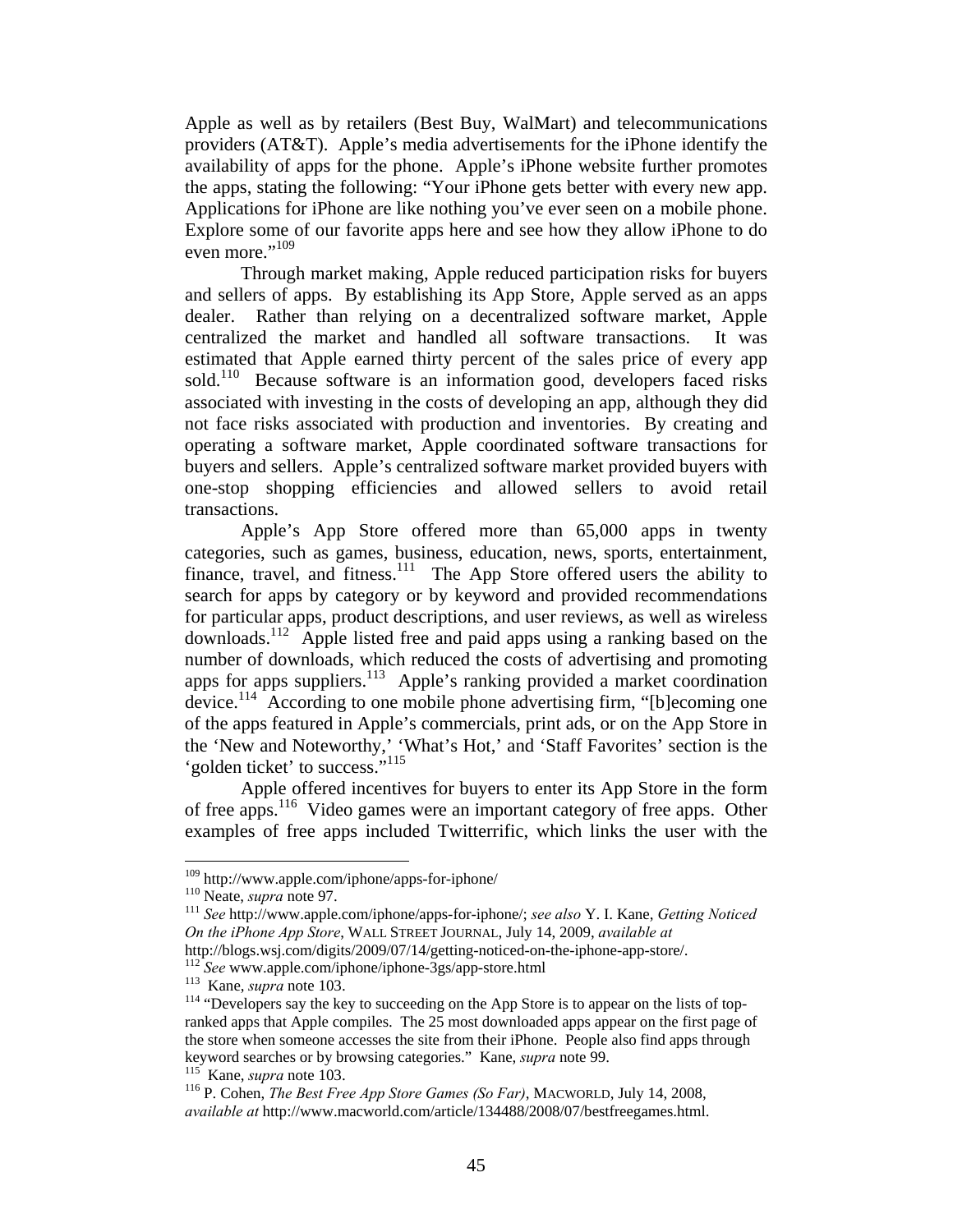social networking site Twitter; Sportstap, which provides sports news; and Pandora, which features streaming music. Apple also offered free apps targeted to small businesses. For example, Salesforce Mobile allows sales personnel to store client information and it helps managers "view sales targets, top pending deals and reports that break down what's selling well and what's not—and possible reasons why."<sup>117</sup> To add yet another incentive, the iPhone came with apps already installed, including e-mail, and Google Maps with global positioning satellite  $(GPS)$ ,  $^{118}$  In addition, the App Store attracted repeat business by continually offering new free and paid apps.<sup>119</sup> The free apps provided incentives for buyers to enter the app store and view advertisements for paid apps.

#### **B. INCENTIVES IN SEARCH: MICROSOFT'S BING**

 Microsoft introduced a search service named Bing that rebranded and extended its earlier search services.<sup>120</sup> At the time of Bing's launch, the dominant search firms were Google, Yahoo! and Microsoft.<sup>121</sup> Google had launched its search engine in 1998 and Microsoft offered MSN Search, later renamed Live Search.<sup>122</sup> Yahoo! had entered the search market as one of the first full-text search engines.<sup>123</sup> Yahoo!'s web portal offered search services based on its directory of web pages and then developed an internal searchable directory. Google held the leading market share in the Internet search industry.<sup>124</sup> Microsoft's Bing search service faced the problem of the circular conundrum because it had to attract both users and advertisers.

<sup>&</sup>lt;sup>117</sup> R. Richmond, *For Business Owners, iPhone Apps Abound*, THE WALL STREET JOURNAL, July 29, 2009, *available at* http://online.wsj.com/article/SB124881952727688085.html. 118 www.apple.com/iphone/apps-for-iphone/.

<sup>&</sup>lt;sup>120</sup> Bing was launched on June 3, 2009, see

http://www.mediaweek.com/mw/content\_display/esearch/e3i6ec2932c7d29e992f5208cc43d  $\frac{1\text{f15b7}}{121}$  Some of the discussion in this section draws upon Spulber, *supra* note 47.

<sup>&</sup>lt;sup>122</sup> In 1996 and 1997, more search engines entered the market, including About, Looksmart, Snap, Hotbot, AskJeeves, and Northern Light. By 1999, there were 11 major search engines: AltaVista, EuroSeek, Excite, Google, HotBot, Infoseek, Lycos, Microsoft, Northern Light, Snap and Yahoo. *See* S. Lawrence & L. Giles, *Accessibility of Information on the Web*, 400 NATURE 107 (1999).<br><sup>123</sup> In addition to Yahoo!, Webcrawler, Lycos, Excite, Infoseek, Altavista, and Magellan

entered the market between 1994 and 1995. Gandal studies early entrants into search (for the years 1998 and 1999) and finds that any first mover advantage that may have existed declined over time. Gandal suggests that the search market is characterized by low barriers to entry and fierce competition and that consumers have been primarily interested in obtaining the most relevant hits for their queries. *See* N. Gandal, *The Dynamics of Competition in the Internet Search Engine Market*, 19 INT'L J. INDUS. ORG. 1103 (2001); *see also* S. Lawrence & L. Giles, *Searching the World Wide Web*, 280 SCIENCE 98 (1998). 124 According to a report on March 24, 2009, search engines' market shares in terms of usage

are as follows: Google Global 81.57%, Yahoo - Global 10.07%, MSN - Global 2.97%, AOL - Global 1.89%, Microsoft Live Search 1.74%, Ask – Global 0.95%, AltaVista – Global 0.07%, Excite – Global 0.03%, All the Web - Global 0.01%, and Lycos - Global 0.01%. *See* http://marketshare.hitslink.com/search-engine-market-share.aspx?qprid=4;

http://marketshare.hitslink.com/search-engine-market-share.aspx?qprid=5.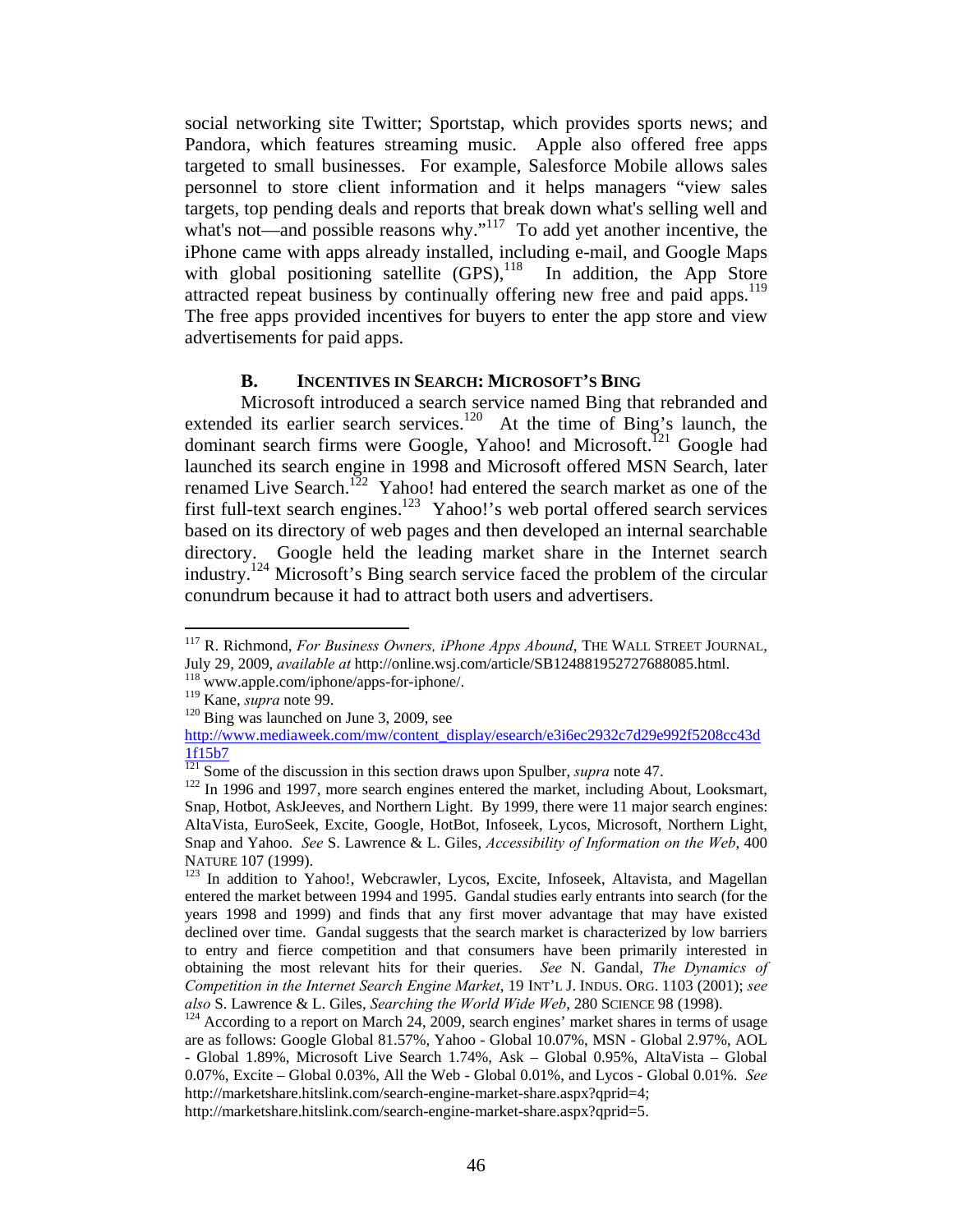The existence of paid advertising on search engines is sufficient to demonstrate that users of search engines respond to advertisements. Some users of search engines are simply interested in the information contained in search results and thus may not benefit from seller participation. For these users, advertisements that accompany search results may reduce their benefits from search. However, other users of search engines are prospective buyers that derive benefits from advertising. These users not only view advertisements but click on links contained in the advertisements and purchase products from advertisers. Search users who are prospective buyers benefit from the level of seller participation, which affects the quality and relevance of advertising.

Search firms are intermediaries between search users, who are prospective buyers, and advertisers, who are prospective sellers. Search firms provide users with content in the form of search results and earn revenues from advertisers. The cross-market benefits in search markets have elements of market thickness effects, variety and scale effects, and network effects. Market thickness effects are present because the search firm is a matchmaker that brings buyers and sellers together. Prospective buyers then benefit from the level of seller participation and prospective sellers benefit from the level of buyer participation.

Search also exhibits variety and scale effects. Search users benefit from the variety of sellers because they are more likely to find products that match their specific needs. Advertisers benefit from the number of users of a search service because the volume of users affects click-through levels and ultimately sales. Also, the volume of users of search engines increases the information provided by users through their keyword search and other online behavior. This helps Internet search engines optimize their directories and their matching of users with advertisers and helps advertisers target their marketing messages.<sup>125</sup> The enhanced information obtained by monitoring the activities of a greater number of search users thus generates scale effects for advertisers. Information scale effects are limited for leading search engines because a high volume of search usage generates numbers of observations that are likely to exceed the requirements of statistical sampling.

Search engines exhibit network effects because they are communications systems. Users obtain benefits from the number of advertisers because they can connect to those advertisers by clicking on their advertisements. The greater the number of advertisers, the more comprehensive the searchable directory offered by the search firm. Users of the search engine prefer a more comprehensive directory because it offers access to a greater number of sellers. Advertisers benefit from the number of users of a search engine because they can potentially reach more users through their advertisements. These benefits are analogous to network effects obtained by subscribers to a telecommunications system.

Bing's circular conundrum was complicated by competition because it needed to draw users and advertisers from established search firms like

<u>.</u>

<sup>125</sup> *See* Spulber, *supra* note 47.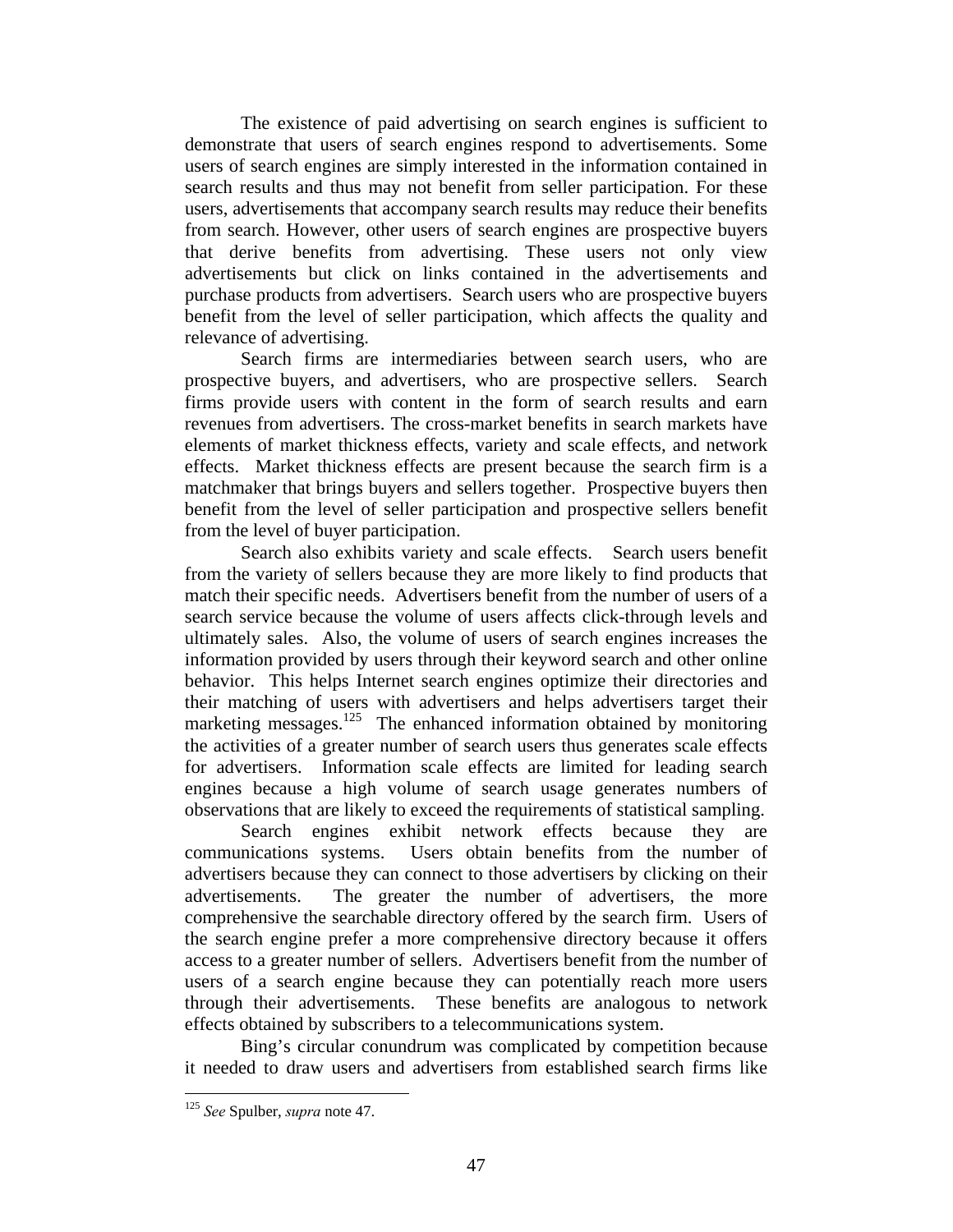Google and Yahoo! that had greater market shares. Bing also faced the standard difficulties associated with improving and rebranding an existing service, as it supplanted its Live Search service. Microsoft resumed earlier discussions with Yahoo! exploring a possible merger or alliance.<sup>126</sup> The companies ultimately agreed to create a search service in which Yahoo! would rely on the Bing search engine, thereby increasing search traffic on Bing.<sup>127</sup> The agreement offered scale economies because Yahoo! would avoid the costs of operating and further developing its search engine. The agreement provided a means of consolidating users and advertisers and addressed the circular conundrum.

In addition to its agreement with Yahoo!, Bing addressed the circular conundrum with a combination of the instruments identified in the preceding discussion. First, Bing sought to reduce transaction costs for buyers and sellers by fostering decentralized coordination between buyers and sellers through advertising. Microsoft spent \$80 million to \$100 million to advertise the launch of Bing,<sup>128</sup> promoting its search service through social networking sites such as Facebook and Twitter. Bing initially focused on specific areas such as online shopping and travel. It indexed millions of product reviews as a means of providing information to buyers about potential sellers in these targeted areas.<sup>129</sup> Microsoft identified individual advertisers, formed promotional contracts with them, and identified those advertisers to search users visiting the Bing website. By clicking on the "shopping" link, search users visiting bing.com could view a directory of advertisers.<sup>130</sup> In travel, Bing offered a reservation service and a comparison shopping service for airline, hotel, car rental, and other travel suppliers.<sup>131</sup> Bing also announced blog features to promote participation by buyers and sellers of travel services.

Second, Bing offered users both improved content and consumer rewards. Microsoft described the content improvement as a "decision

<sup>126</sup> P. McDougall, *Microsoft, Yahoo Said to Renew Search Talks*, INFO. WK., July 17, 2009, *available at* 

http://www.informationweek.com/news/internet/search/showArticle.jhtml?articleID=218501 143.

<sup>127</sup> The partnership was announced on July 29, 2009. *See* I. Fried, *Microsoft, Yahoo Reach Search Ad Deal*, CNET NEWS, July 29, 2009, *available at* http://news.cnet.com/8301- 13860\_3-10298303-56.html. The two companies had about 28 percent of searches at the date of the agreement, with Yahoo! accounting for approximately 20 percent and Microsoft about 8.4 percent. *See* J. E. Vascellaro & N. Wingfield, *Microsoft, Yahoo Reach Search Deal*, WALL STREET JOURNAL, July 29, 2009, *available at*  http://online.wsj.com/article/SB124886852386589989.html; *see also* I. Fried, *Microsoft, Yahoo Reach Search Ad Deal*, CNET NEWS, July 29, 2009, *available at* 

<sup>&</sup>lt;sup>128</sup> J. LeClaire, *Bing Boosts Microsoft's Search Share in First Month*, NEWSFACTOR.COM, July 1, 2009, http://www.newsfactor.com/news/Bing-Boosts-Microsoft-s-Search-Share/story.xhtml?story\_id=0010003B452O.

<sup>&</sup>lt;sup>129</sup> *See* M. Oiaga, *3 Million Product Reviews Available for Online Shoppers*, July 28, 2009, http://news.softpedia.com/news/3-Million-Product-Review-on-Bing-117681.shtml.

 $^{130}$  Bing's shopping service was a rebranding of MSN shopping.<br><sup>131</sup> Bing's travel service was a combination and rebranding of its Farecast and MSN travel services.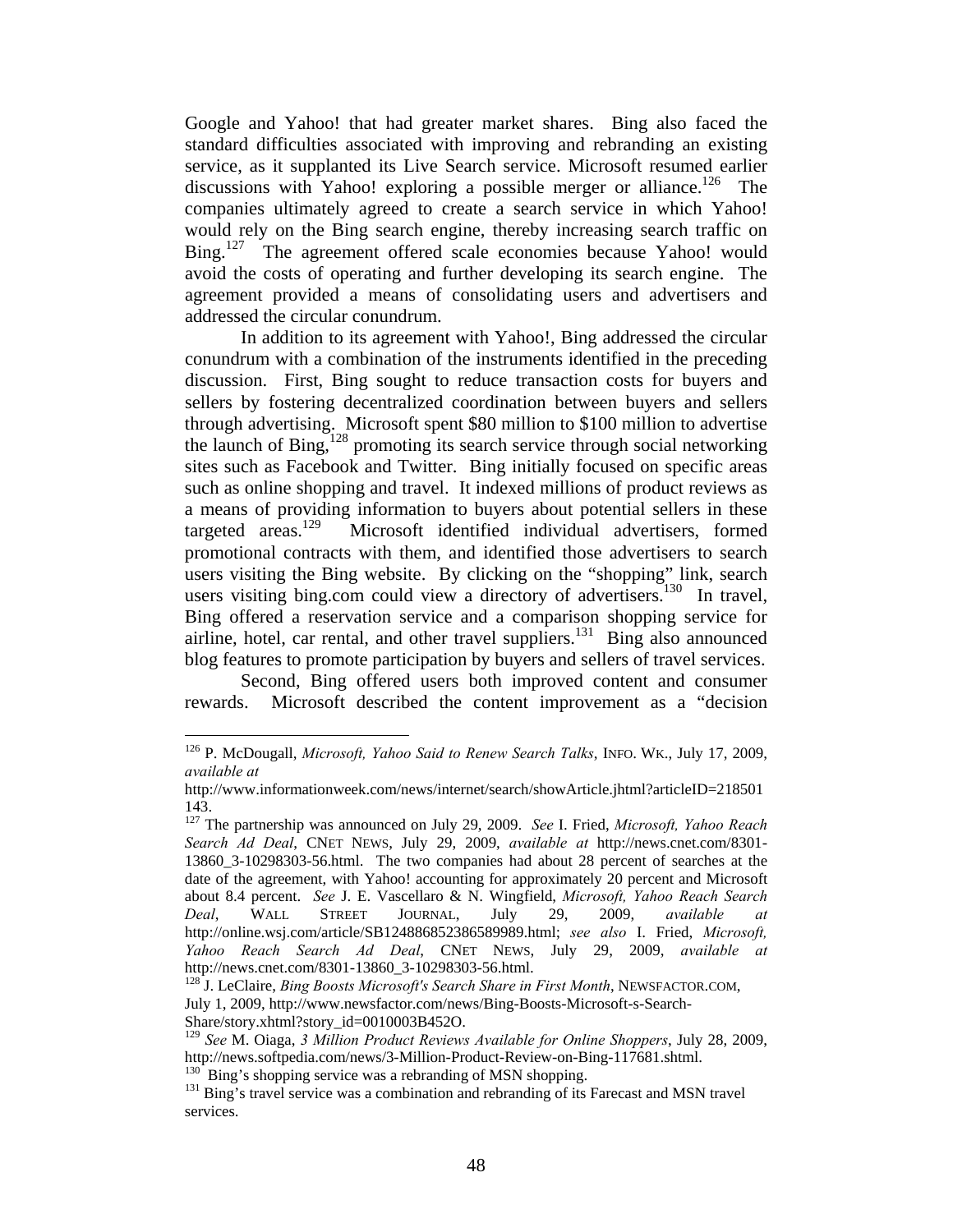engine" rather than a search engine. Users would obtain help in making decisions in such areas as travel and shopping. Bing offered improved displays of results, such as previews of websites on the content page. Bing further offered consumer rewards to users in the form of cash back on specific products as a percentage of the price. The program applied to customers of selected advertisers. According to Microsoft, "Bing cashback is a new program that combines the power of Bing with a comparison-shopping engine to bring consumers some of the best deals on the web. The program rewards consumers with a cash-back rebate for a purchase, and gives advertisers the opportunity to sell on a cost-per-acquisition (CPA) basis."<sup>132</sup>

Third, Bing endeavored to improve participation by reducing risks. Bing set zero prices for buyers while offering keyword auctions for sellers, as did other search engines. Bing offered advertisers the ability to choose the terms of each transaction: "You can establish the amount of cash back you want to reward customers. Additionally, you have direct control on how your products are listed compared to the competition."133 The main instrument of risk reduction was the pay-per-click system. Bing stated that advertisers can "Avoid extra expenses with a pay-per-click (PPC) bidding process that doesn't require constant attention. Bing cashback is based on a CPA [costper-acquisition] model, so you have a guaranteed ROI [return on investment] on every sale."<sup>134</sup> Bing pointed out to advertisers: "You can remove risk when listing your products with Bing cashback because it's based on a CPA model. You don't have to invest extra time or money in undesired fees traditionally associated with PPC campaigns. This also helps you avoid click fraud and click arbitrage." Contingent payments based on transactions reduce the risk associated with coordination because advertisers only pay when advertisements generate transactions. Advertisers typically allocate their online advertising budgets across multiple search firms<sup>135</sup> and track various metrics of advertising performance on search engines. According to the online advertising firm The Search Agency, the initial introduction of Bing raised their click through rates by fifteen percent and conversion rates by eighteen percent, while reducing the cost per acquisition by three percent.136 Bing's introduction raised Microsoft's market share in search and formed the basis of its partnership with Yahoo!.<sup>137</sup>

<sup>132</sup> http://advertising.microsoft.com/advertising/bing-cashback.<br>
<sup>133</sup> *Id.*<br>
<sup>134</sup> *Id.* 135 For example, The Search Agency is an online marketing firm that had approximately 50 clients for which it managed over 100 million keywords. The company's clients spend between 3 percent and 10 percent of their online advertising budget on Microsoft search according to an interview with Frank Lee, the senior vice president of client services for The Search Agency. *See* Practical Ecommerce Staff, *Pay-per-click Advertising: Bing Delivering Improved Results, Expert Says*, PRACTICAL ECOMMERCE: INSIGHTS FOR ONLINE MERCHANTS, June 30, 2009, http://www.practicalecommerce.com/articles/1166-Pay-perclick-Advertising-Bing-Delivering-Improved-Results-Expert-Says. 136 *Id.* 137 According to the *Wall Street Journal*, the market research group comScore Inc. (SCOR)

found that Microsoft's U.S. search market share in terms of search queries "jumped from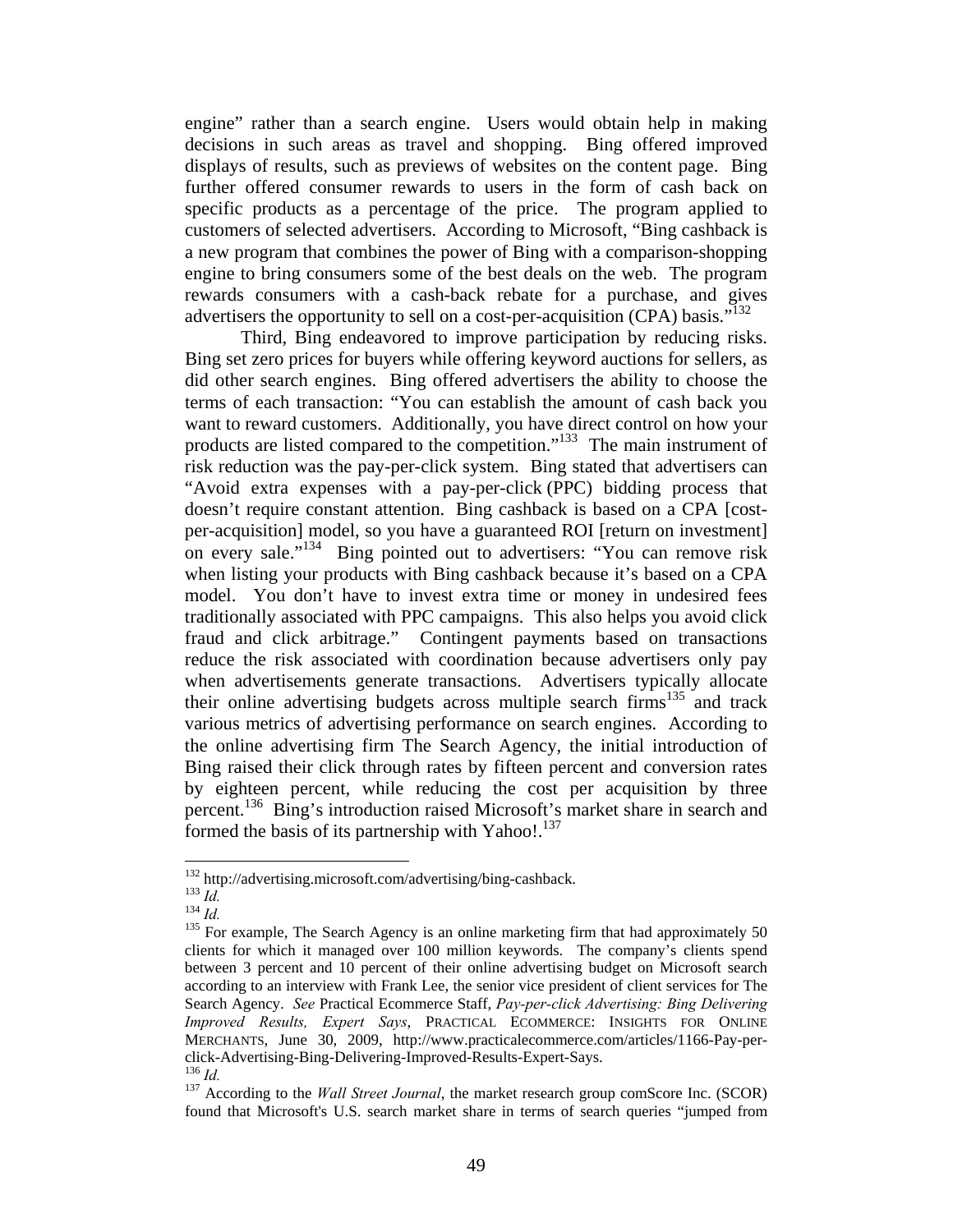#### **C. MATCHMAKING: ALIBABA**

Alibaba is "business-to-business marketplace," which is a matchmaker for companies that are buyers and sellers. Jack Ma, named one the world's best CEOs, established Alibaba in 1999 in Hangzhou, China.<sup>138</sup> The company began by providing basic matchmaking with a goal of later adding complex international trade intermediation services, including contract negotiation, price adjustment, logistics, insurance brokerage, customs brokerage, and payments.139 In 2004, Alibaba had over one million registered members from over 200 countries.<sup>140</sup> Within five years, Alibaba had grown to over 40 million registered users from more than 240 countries.141

Alibaba offered a search engine that identified businesses that are potential buyers or potential sellers for a particular product. Buyers or sellers using the web site could focus their search on a specific country or region. In addition, the web site offered a directory of businesses covering every category of business from agriculture to transportation. The company offered supplier certification provided by an independent third party that were designated as "gold suppliers." Additionally, Alibaba provided a searchable business directory matching potential buyers and potential sellers.

Alibaba applied a number of techniques to solve the circular conundrum. Early usage patterns suggested that Alibaba offered crossmarket benefits that resulted from basic network effects. Alibaba provided an alternative to the social network connections (guanxi) that traditionally have been essential to doing business in China.<sup>142</sup> Chinese businesses initially viewed electronic marketplaces as communications systems that improved on telephone and fax by providing "asynchronous communications, overcoming time and geographic limitations and multimedia transmission."<sup>143</sup> In addition, Chinese businesses viewed a presence on In addition, Chinese businesses viewed a presence on

<sup>9.1%</sup> to 12.1% in the first two weeks since Bing's launch." Additionally, "Google has about 75% of paid clicks, while Yahoo Inc. (YHOO) is in second place with about 20%. Microsoft, by comparison, accounted for just under a 5% share of U.S. paid clicks." *See* Jessica Hodgson & Scott Morrison, *Bing Drives Microsoft's Paid Clicks Up 13%*, June 23, 2009, WALL STREET JOURNAL, *available at* http://online.wsj.com/article/BT-CO-20090623- 710315.html.

<sup>138</sup> *See* A. Bary, *World's Best CEOs*, BARRON'S, March 24 2008. Alibaba also operated various other companies, including Taobao, which was an online auction for consumers corresponding to eBay, and Alipay, an online bill payment system. Alibaba was headquartered in Hong Kong and its largest investors were Goldman Sachs and Softbank. *See* Q. Hu, X. Wu, & C. K. Wang, *Lessons from Alibaba.com: Government's Role in Electronic Contracting*, 6 INFO 298 (2004). The company raised \$1 billion in a 2007 initial private offering (IPO). *See* T. Wang, *Jack Ma's Five-Year Plan*, FORBES, May 7, 2009.

<sup>140</sup> *See Hu et al. id.*<br>
<sup>140</sup> *See Hu et al. id.*<br>
<sup>141</sup> *See Company overview*,<br>
http://news.alibaba.com/specials/aboutalibaba/aligroup/index.html.

 $h^{142}$  R. M. Davison & C. X. Ou, Guanxi, Knowledge and Online Intermediaries in China, 2 CHINESE MGMT. STUD. 281 (2008). 143 H. Qing examines the results of a study of Chinese websites using data from the period

<sup>2004-2006.</sup> *See* H. Qing, *e-Market Benefit—Findings from Chinese Main Websites Case*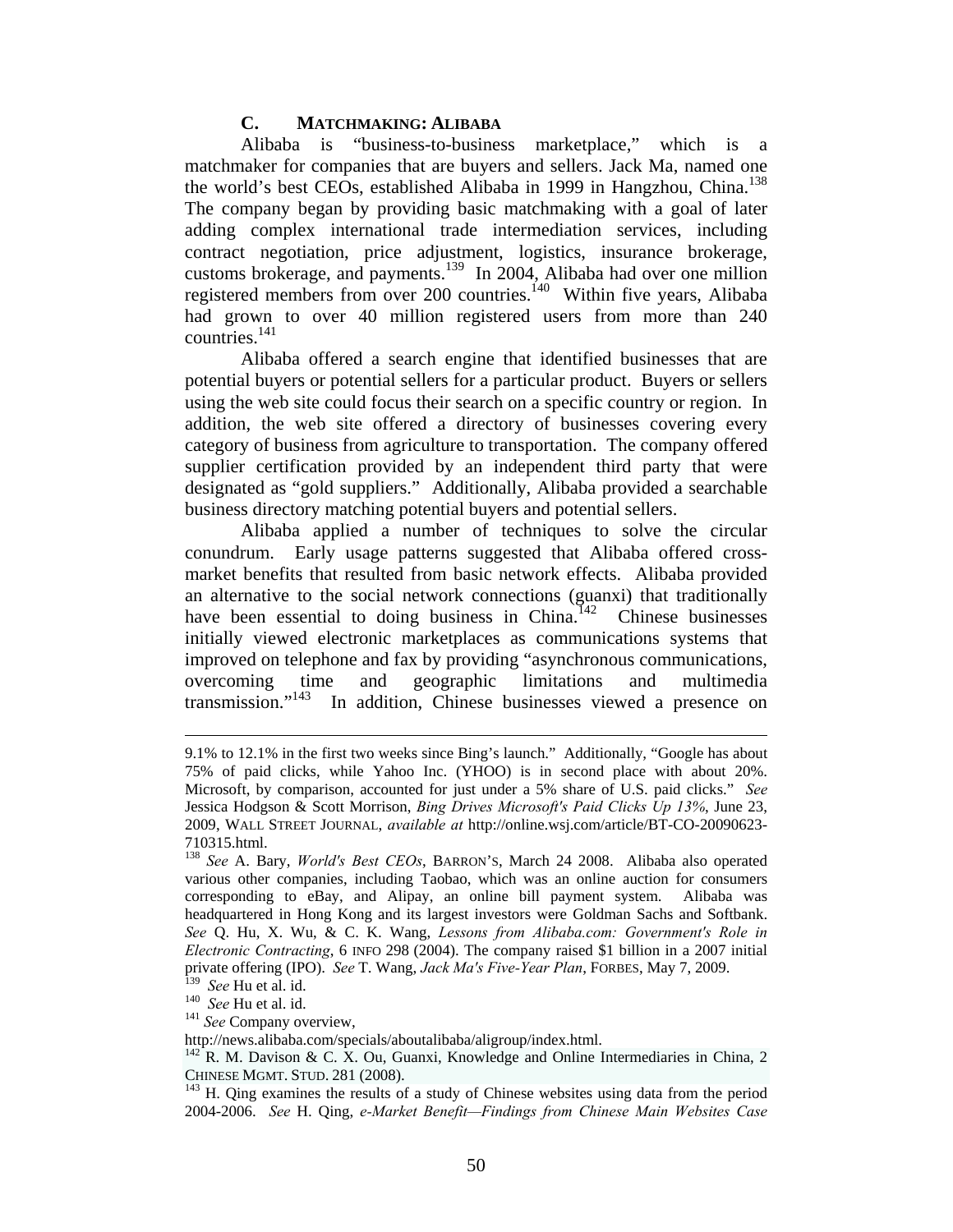electronic markets in the form of an e-mail address and a web page as necessary for business development.<sup>144</sup> Business surveys discovered a "peer encouragement effect" in which a firm with more customers and business partners using electronic commerce was more likely to use it for their own business transactions.<sup>145</sup>

Alibaba offered media content as a means of inducing participation by both buyers and sellers. Alibaba offered free content both to buyers and to sellers, including community forums, international trade news, and an extensive guide to import-export transactions and regulations. Alibaba was successful due to the "China's foreign trade regime, the image of low product cost of China, Alibaba's contingent adaptation to users' changing requirements, and e-commerce environments."146

The company focused on branding and value-added services as means of increasing the volume of transactions. According to Ma, his goal was building a global brand rather than short-run profits: "If Alibaba cannot become a Microsoft or Wal-Mart, I will regret it for the rest of my life."<sup>147</sup> Ma emphasized that his focus was on China's small and medium-sized enterprises (SMEs) because Alibaba matched China's SMEs with corporate buyers abroad. To increase the participation of SMEs, Alibaba provided them with marketing and sales training and assistance in opening online storefronts and helped to arrange financing.<sup>148</sup> Additionally, Alibaba provided assistance to SMEs to focus on product differentiation rather than solely on price competition.<sup>149</sup> Further building participation, Alibaba acquired Yahoo! China in 2005, including its Chinese website and related technology and, in exchange, Yahoo! received an ownership stake in Alibaba.

Alibaba further expanded the volume of its transactions by changing from a focus on Chinese exports to operating a global trading platform for SMEs. The company offered Chinese-language storefronts to U.S., European, and Indian SMES selling to Chinese businesses.<sup>150</sup> Alibaba turned to Indian SMEs selling such products as consumer electronics, clothing, toys, and software, while hiring Indian software engineers.<sup>151</sup> With 40,000 Indian SMEs joining each month, Alibaba passed 1 million members in India.<sup>152</sup>

*Studies*, *in* INTEGRATION AND INNOVATION ORIENT TO E-SOCIETY (W. Wang ed., vol. 1, 2007). The questionnaire-based study is titled The Report on the Survival and Development of e-Market in China 2004-2006 and covers 3628 businesses.<br><sup>144</sup> *Id*.<br><sup>145</sup> *Id*.

<sup>&</sup>lt;sup>146</sup> *See J. Guo, I. H. Lam, I. Lei, X. Guan, P. H. Iong, & M. C. Ieong, Alibaba International: Building a Global Electronic Marketplace*, E-BUSINESS ENGINEERING, 2006. ICEBE '06.

IEEE International Conference, Oct. 2006, pp: 545-548.<br>
<sup>147</sup> T. Wang, *Jack Ma's Five-Year Plan*, FORBES, May 7, 2009.<br>
<sup>148</sup> Id.<br>
<sup>149</sup> Id.<br>
<sup>150</sup> K. Hille, *China's Internet Godfather*, FINANCIAL TIMES, January 18, 2009 *available at* http://www.hindustantimes.com/StoryPage/StoryPage.aspx?id=46f1896b-eecc-44bb-b78b-18c3a3866391.

<sup>152</sup> *Alibaba.com surpasses 1 million SME members in India*, June 22, 2009,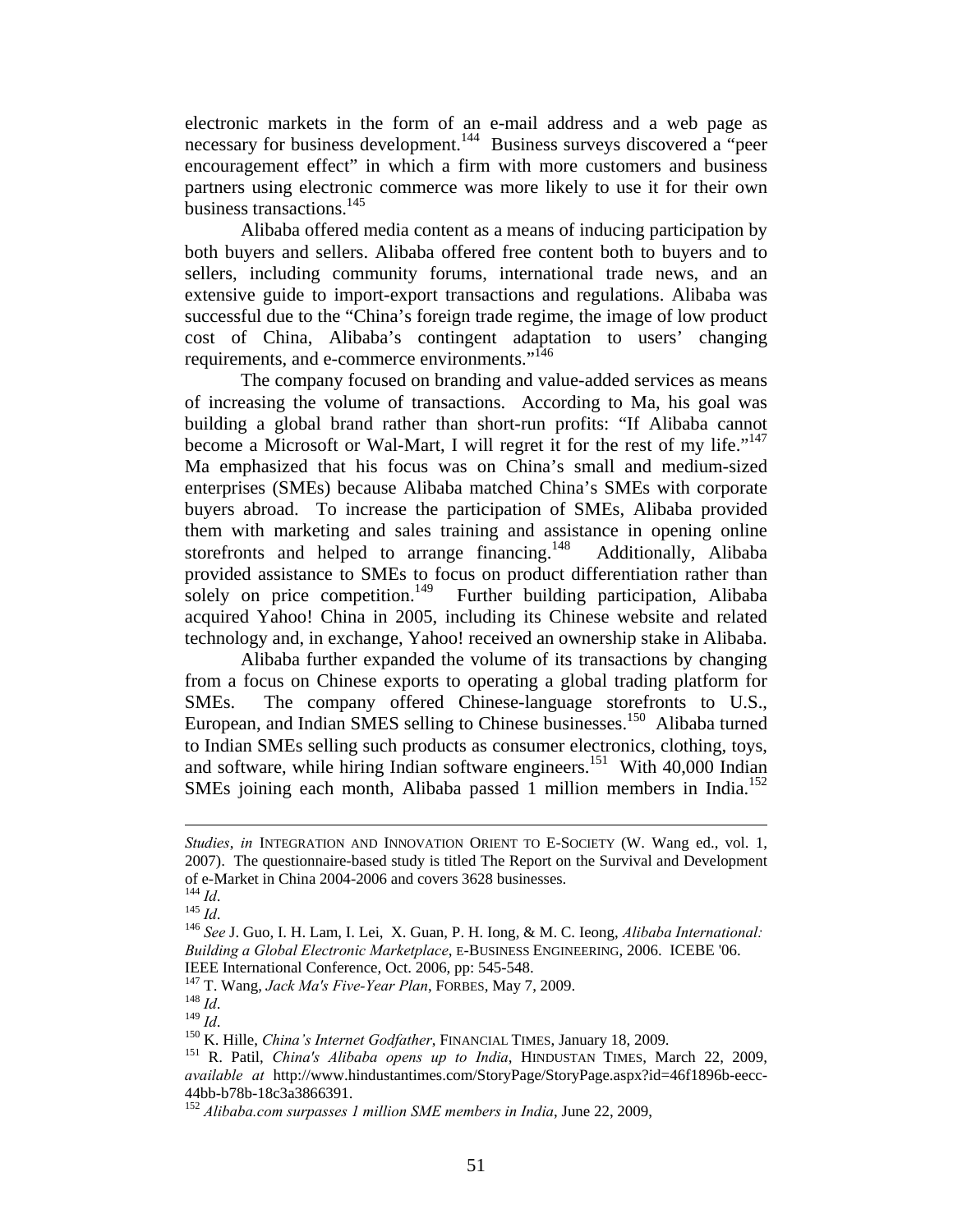Additionally, faced with a decline in international trade, Alibaba hosted a trade fair to connect 30,000 online merchants from its TaoBao consumer website with 400 Chinese export-oriented SMEs to introduce their goods to Chinese consumers.153

## **VI. CONCLUSION**

<u>.</u>

 Buyers and sellers experience cross-market benefits from each others' participation. These cross-market benefits result from market thickness effects, variety and scale effects, and network effects. Cross-market benefits should not cause externalities because the benefits are captured by transactions between buyers and sellers and by transactions intermediated by firms. Buyers and sellers will seek to coordinate their participation decisions to take advantage of cross-market benefits. Additionally, intermediary firms provide centralized coordination of the participation decisions of buyers and sellers to capture returns from cross-market benefits.

 Intermediary firms help to induce market participation by buyers and sellers by reducing the transactions costs of decentralized coordination. Firms promote their intermediation services through marketing and sales that substitute for direct communication between buyers and sellers. Internet companies advertise their websites through other media, including mailings, print, and broadcast media. Additionally, intermediary firms offer centralized marketplaces with community forums, store fronts, and networking tools that reduce the costs of communication between buyers and sellers.

Intermediary firms also induce participation by buyers and sellers through participation incentives. Intermediary firms typically provide incentives for participation by buyers through content, consumer rewards, and free or discounted access fees. This in turn induces participation by sellers, thus mitigating or eliminating coordination problems associated with cross-market benefits. Therefore, incentives for buyer participation internalize cross-market benefits within intermediated transactions. Internet media and broadcast media provide content to viewers to induce their participation. Internet search firms offer search content to their users. Apple Computer offered free software to users of its iPhone App Store. Microsoft's Bing offered search users consumer rewards and enhanced content to aid in shopping and travel decisions.

Intermediary firms also induce market participation through market making. A market making firm reduces participation risks by providing a centralized market place, adjusting prices, and acting as a counterparty in transactions. Market making by firms supplements other coordination activities such as technological standardization for suppliers of complementary products. Electronic commerce offers a variety of innovative

http://news.alibaba.com/article/detail/alibaba/100121912-1-alibaba.com-surpasses-1-millionsme.html.

<sup>153</sup> http://news.alibaba.com/article/detail/alibaba/100103634-1-alibaba-group-helps-chinesemanufacturers.html.